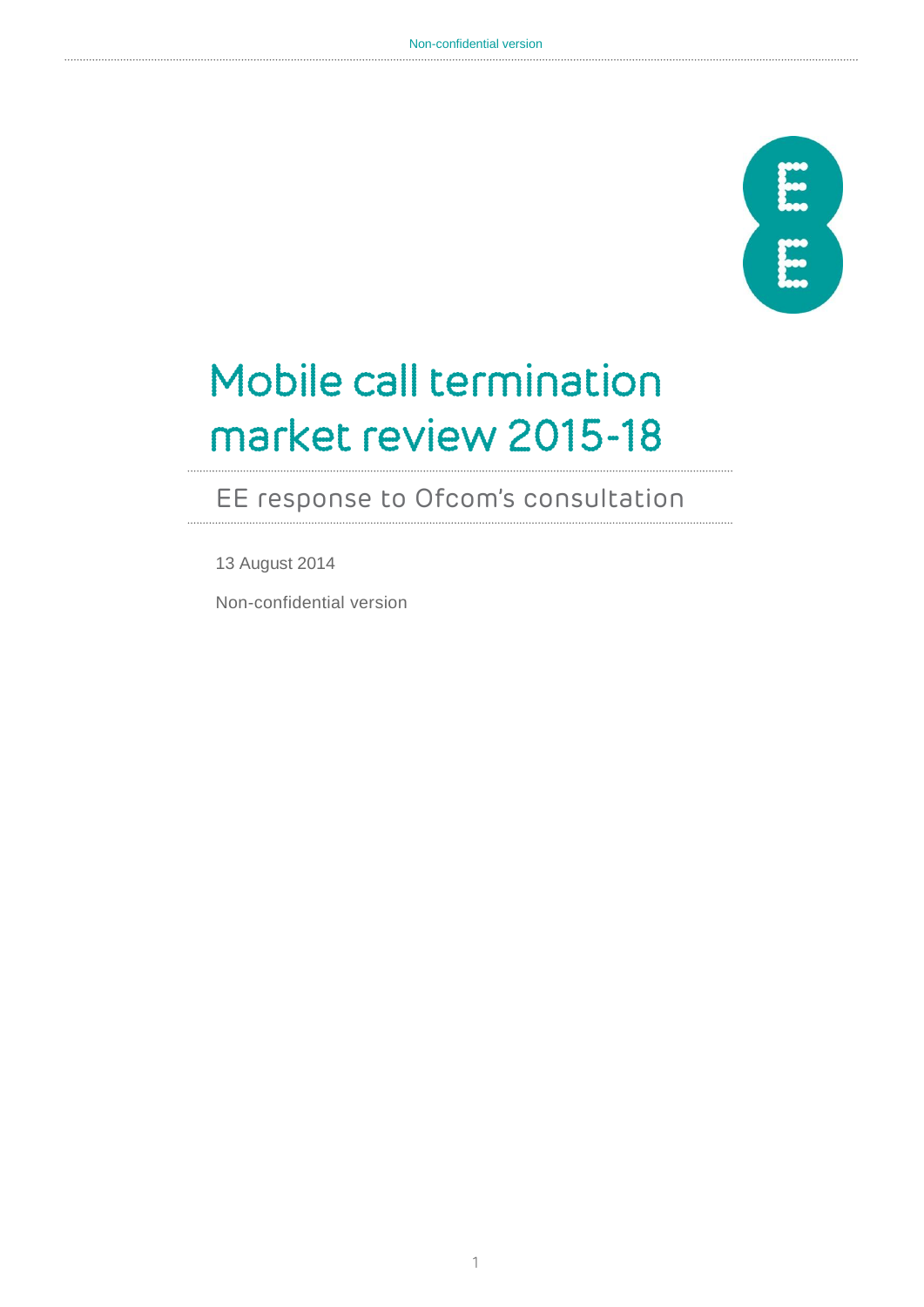# **Contents**

| 1. |     |                                                                        |  |  |  |  |  |
|----|-----|------------------------------------------------------------------------|--|--|--|--|--|
| 2. |     |                                                                        |  |  |  |  |  |
| 3. |     |                                                                        |  |  |  |  |  |
|    | 3.1 |                                                                        |  |  |  |  |  |
|    | 3.2 | The significance of OTT voice services as a substitute for traditional |  |  |  |  |  |
|    | 3.3 |                                                                        |  |  |  |  |  |
|    | 3.4 |                                                                        |  |  |  |  |  |
|    | 3.5 |                                                                        |  |  |  |  |  |
|    |     |                                                                        |  |  |  |  |  |
|    | 41  |                                                                        |  |  |  |  |  |
|    | 4.2 |                                                                        |  |  |  |  |  |
|    | 4.3 |                                                                        |  |  |  |  |  |
|    |     |                                                                        |  |  |  |  |  |
|    | 5.1 |                                                                        |  |  |  |  |  |
|    | 5.2 |                                                                        |  |  |  |  |  |
|    | 5.3 |                                                                        |  |  |  |  |  |
|    | 5.4 |                                                                        |  |  |  |  |  |
|    | 5.5 |                                                                        |  |  |  |  |  |
|    |     |                                                                        |  |  |  |  |  |
|    | 6.1 |                                                                        |  |  |  |  |  |
|    | 6.2 |                                                                        |  |  |  |  |  |
|    | 6.3 |                                                                        |  |  |  |  |  |
|    | 6.4 |                                                                        |  |  |  |  |  |
|    | 6.5 |                                                                        |  |  |  |  |  |
|    |     |                                                                        |  |  |  |  |  |
|    |     |                                                                        |  |  |  |  |  |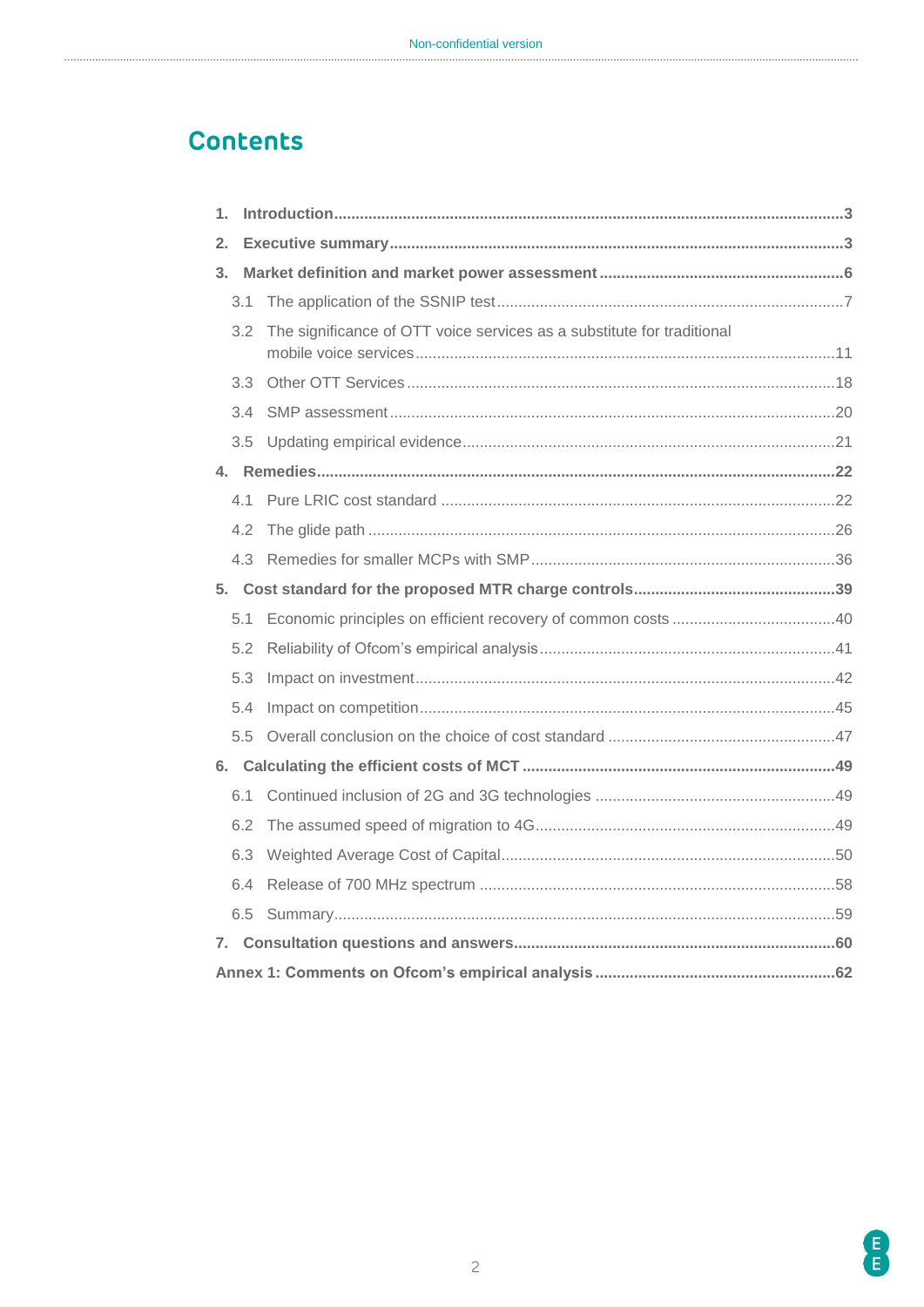### <span id="page-2-0"></span>**1. Introduction**

EE Limited ("EE") welcomes the opportunity to respond to Ofcom's consultation on its proposals for regulation of the wholesale mobile call termination ("MCT") market for the period 1 April 2015 to 31 March 2018, published on 4 June 2014 (the "MCT Consultation").

This response should be read in conjunction with our earlier responses to the preliminary views and questions raised by Ofcom at the workshop with industry parties on 23 October 2013 (the "Call for Inputs") and the consultation on Ofcom's draft MCT cost model in January 2014.

Those parts of this response marked with  $[\mathbb{X}]$  and highlighted in blue contain commercially and competitively sensitive confidential information, which should not be published without EE's prior written consent.

### <span id="page-2-1"></span>**2. Executive summary**

Ofcom's proposals for the regulation of wholesale mobile termination rates ("MTRs") over the next market review period come at a time when mobile network operators ("MNOs") are subject to the cumulative effects of several regulatory interventions, both at a national and EU level (including, among others, proposals for increased annual spectrum licence fees, EU regulation of roaming fees, consumer protection measures and government led initiatives for greater mobile coverage and speed).

The combined impact of these measures is restricting the ability of MNOs efficiently to recover incurred costs in an increasingly competitive market where they are simultaneously facing evolving constraints from non-traditional players such as over-the-top ("OTT") providers who in many cases do not bear the same fixed and common costs, nor the same regulatory burdens. It is, therefore, important that Ofcom makes its assessment of what remedies it may be appropriate to impose as a result of its MCT market review in a holistic manner.

In particular, in accordance with its statutory duties, **it is critical that Ofcom makes its regulatory judgment in a manner that does not distort investment incentives** during a period in which the MNOs are investing heavily in improving their mobile networks, to the clear benefit of UK citizens and consumers. For example, EE is currently undertaking significant network investments including a national 2G network refresh, the roll-out of advanced 4G networks, and the migration of customers to innovative 4G services including voice over LTE ("VoLTE") and voice over Wi-Fi.

EE considers that this is particularly important in the context of a market review as part of which Ofcom will – assuming it ultimately decides to continue to impose a charge control on MTRs – be required to make a number of decisions from within potential ranges (e.g. as to the appropriate cost standard, and the key assumptions making up the underlying cost model).

EE has, for example, consistently set out its views that the appropriate cost standard is LRIC+, allowing some recovery of fixed and common costs from charge controlled MCT services. EE maintains its position that pure LRIC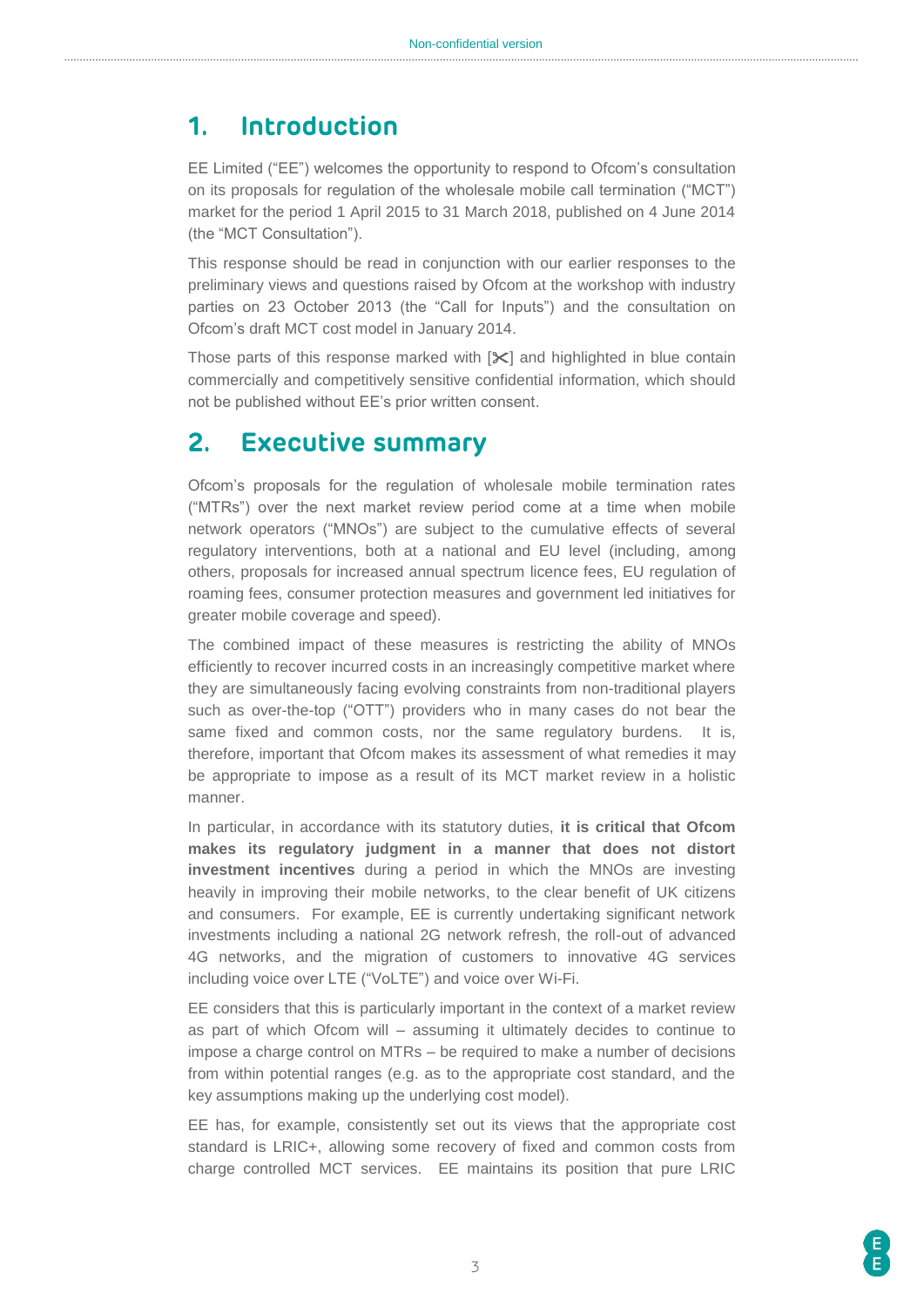should be rejected because of its risk to investment, together with its likely overall cost to consumers.

Even if Ofcom continues to disagree with this position, **Ofcom should acknowledge that a pure LRIC standard represents the extreme minimum of the potential range of efficient charges and that such an approach therefore carries asymmetric risk**:

- If Ofcom errs by setting charges that are below the actual level of pure LRIC then MNOs will be forced to incur a loss on every minute of voice termination they supply, with potentially serious consequences for the efficient use of services and ongoing investment. Ofcom itself has acknowledged that this would be inconsistent with its main economic objectives for setting charge controls.
- On the other hand, Ofcom has accepted that there is no clear evidence that a charge control level that is set somewhat above pure LRIC is necessarily less efficient. Such an outcome would, therefore, be clearly less damaging and more consistent with Ofcom's duty to ensure the greatest possible benefits are conferred on consumers.

EE firmly believes, therefore, that **Ofcom should take a conservative approach to other aspects of the MCT market review**, including in relation to cost modelling. In particular, Ofcom should only adopt values in relation to uncertain parameters where it has a high degree of confidence that the values so adopted will not lead to charges below the actual level of pure LRIC. In this respect, EE is concerned that **Ofcom's current approach to cost modelling is likely to lead it to underestimate the actual LRIC of mobile termination**. For example, we note that Ofcom has failed to properly reflect the most likely future outcome whereby MNOs will be assigned some 700 MHz spectrum. In addition, we believe that Ofcom is materially underestimating the cost of equity. Correcting for these two factors alone would increase Ofcom's estimate of LRIC by over 13% to 0.539ppm.

EE also believes that **Ofcom's proposal not to adopt a glide path to move to the new estimate of pure LRIC is a mistake and will undermine regulatory certainty as it constitutes an unjustified departure from Ofcom's well established practice and policy**. An immediate adjustment in MTRs to Ofcom's new, lower, estimate of LRIC does not meet the reasonable expectations of MNOs that determine investment and revenue strategies several years in advance. Ofcom's proposed approach therefore risks damaging future incentives to invest in the UK, especially given that MNOs' shareholders have the option of investing in other markets. A glide path to the new, lower, maximum MTR proposed by Ofcom is clearly justified on the basis of a cost benefit analysis and dynamic efficiency grounds, as well as the need to adopt a conservative approach given the risks inherent in adopting a pure LRIC standard.

Overall, EE therefore has significant concerns that Ofcom's proposed charge control conditions risk an inefficient outcome and, in the long term, damage to innovation, investment and competition by MNOs, ultimately to the detriment of consumers.

Finally, whilst EE welcomes Ofcom's proposal to extend any charge control remedy to smaller MCPs, we believe that **the adoption of a single uniform**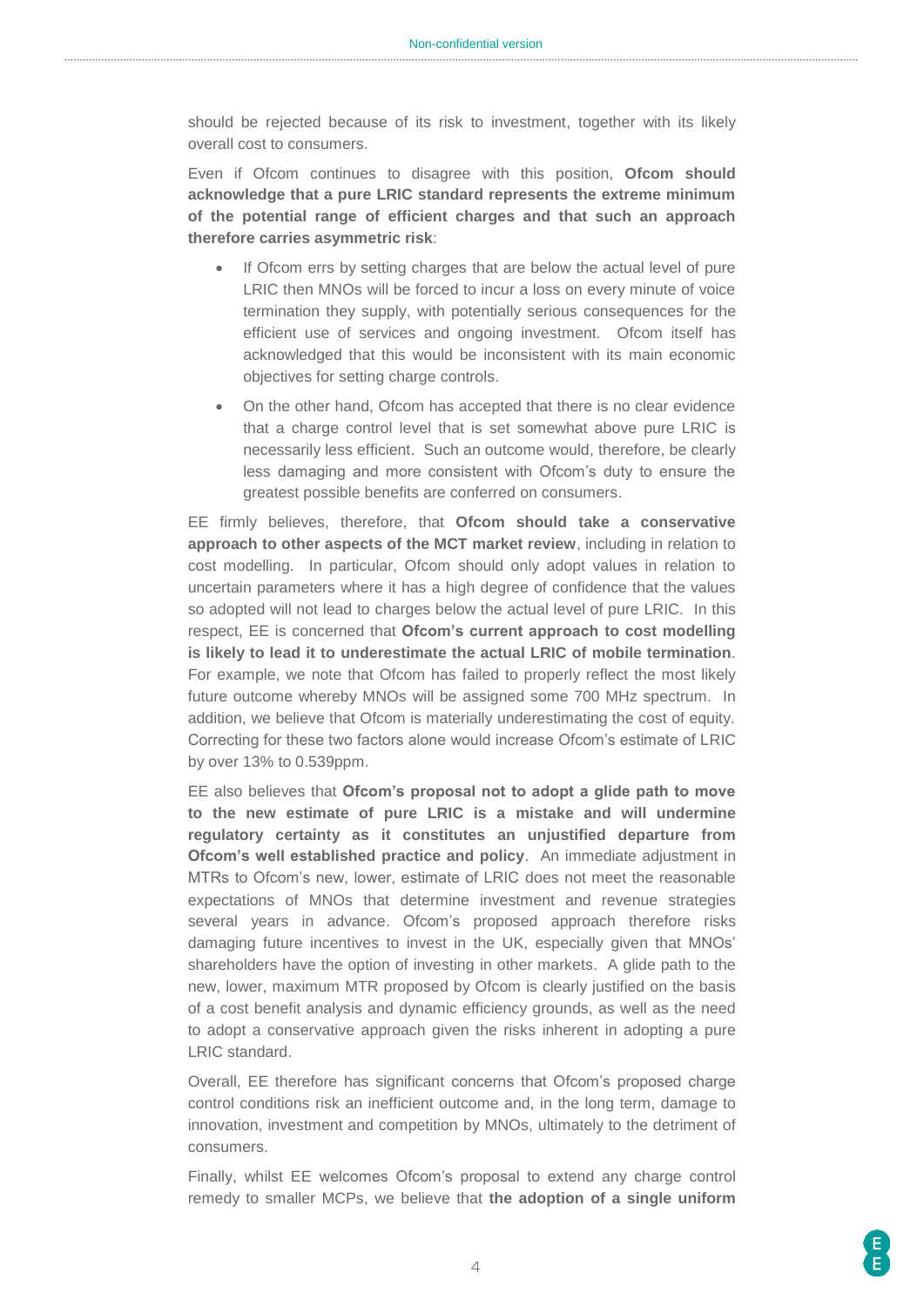**benchmark rate is unjustified taking into account the lower cost base of many smaller mobile communications providers ("MCPs")**. EE therefore considers that smaller MCPs should be regulated at a lower rate, unless they can demonstrate to Ofcom that their costs justify the rate applicable to the four MNOs.

This response is structured as follows:

- **Section 3** sets out EE's views on Ofcom's market definition and market power assessment, highlighting the increasing importance of the competitive constraint posed by OTT services and the need for Ofcom to undertake further analysis before concluding that such services fall outside of the relevant market;
- **Section 4** sets out EE's key concerns regarding the SMP remedies proposed by Ofcom, including in particular the failure to implement a glide path;
- **Section 5** sets out EE's detailed views on Ofcom's analysis of the appropriate cost standard, explaining the basis on which we believe that MTRs should be set above pure LRIC;
- **Section 6** provides further information to assist Ofcom's cost modelling in a number of areas where it can be improved (building upon our response to Ofcom's consultation on its draft MCT cost model); and
- **Section 7** sets out EE's responses to the specific questions raised by Ofcom in the MCT Consultation.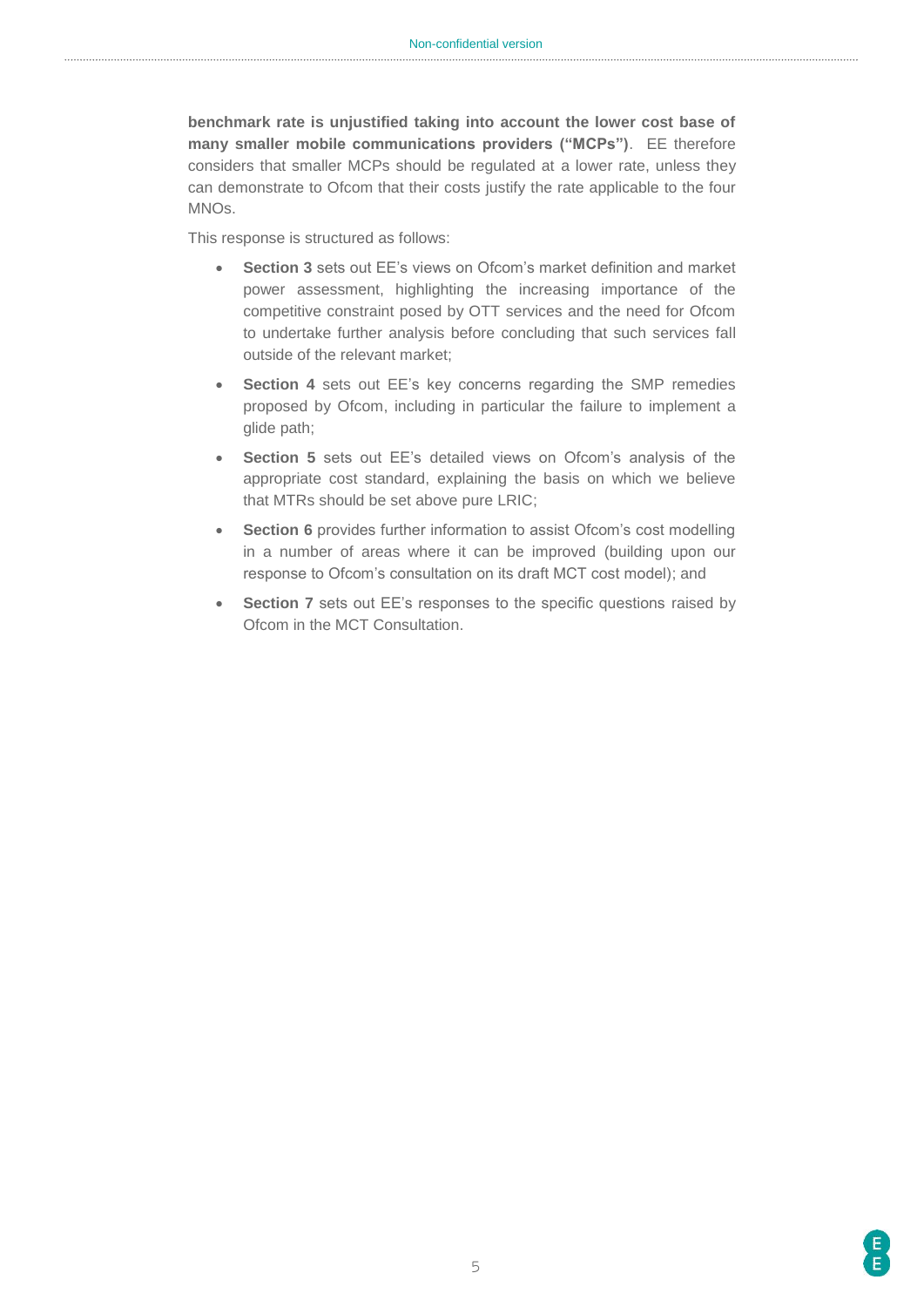# <span id="page-5-0"></span>**3. Market definition and market power assessment**

EE maintains its position that MCT should be considered as part of a wider competitive mobile services market, and therefore does not agree with Ofcom's proposed market definition.<sup>1</sup> Irrespective of Ofcom's conclusion on this point, however, of particular concern to EE in the context of the current market review is Ofcom's failure to recognise properly the importance of the evolving competitive constraint posed by OTT services – in particular OTT voice services – for the purposes of its market definition analysis and market power assessment.

In respect of market definition, EE considers that Ofcom may have wrongly excluded OTT voice services (and potentially also other OTT services, such as messaging services) from the market as a result of several errors in its analysis.

- First, Ofcom has made an error of approach in assessing the relevant retail product market by (i) not applying an empirical "small but significant non-transitory increase in price" ("SSNIP") test, the standard approach to market definition applied by competition and regulatory authorities, and (ii) not focusing sufficiently on the position of marginal customers. In consequence, Ofcom has adopted an unduly narrow market definition on the basis that there are some groups of (nonmarginal) customers who would be unable or unwilling to switch in response to a price rise. In adopting this approach, Ofcom is guilty of the so-called "toothless fallacy" (named after the *United Brands* case) (see section 3.1).
- Second, EE believes that Ofcom has overstated the significance of factors which may limit the use of, and consequently substitution to, OTT voice services (see section 3.2).
- Third, Ofcom has erred in discounting the relevance of non-voice OTT services as a substitute for more traditional voice services based on delivering calls to 07x numbers (referred to below as "traditional mobile voice calls / services") merely on the basis of differences in the nature of communication, without undertaking any quantitative assessment (see section 3.3).

In consequence, EE does not believe that Ofcom's current conclusion that OTT services do not form part of the relevant market is reliable. Irrespective of the outcome, and in order to ensure that Ofcom's market definition conclusions and any significant market power ("SMP") conditions imposed by Ofcom as a result of its market review are objectively justifiable and not unduly discriminatory as required by the Communications Act 2003 ("the Act"), further analysis by Ofcom as proposed by EE is therefore required. In EE's opinion, this is likely to reveal that OTT services *will* potentially become a sufficient constraint to traditional mobile voice services over the duration of the charge control period to warrant

<sup>1</sup> As set out in EE's responses to the previous MCT review and the Call for Inputs.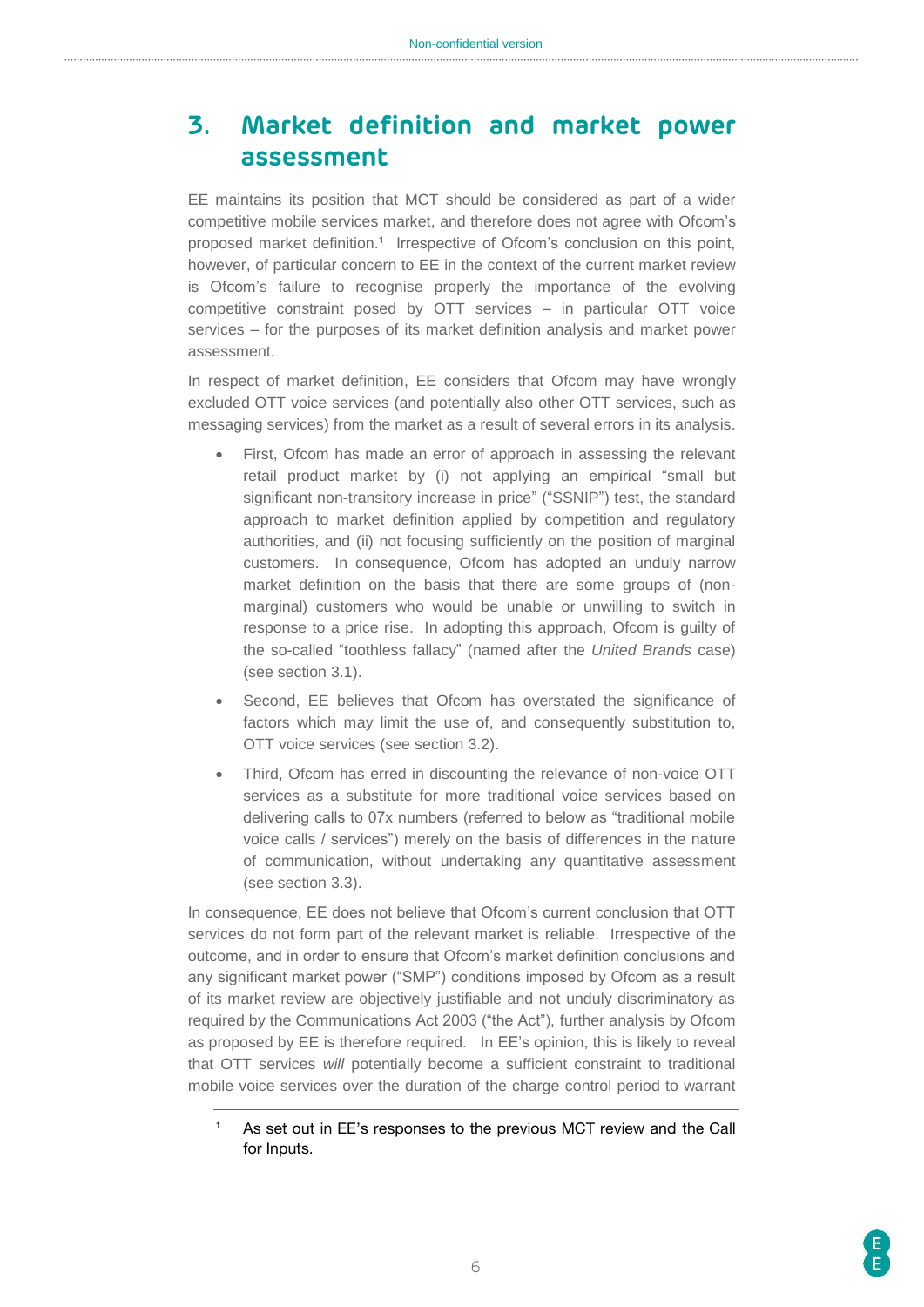inclusion within the retail market on the basis of a SSNIP test, especially given the forward looking perspective of the assessment which Ofcom is required to conduct.

In any event, and regardless of whether or not they are found to be in the relevant market, EE considers that Ofcom needs to take into account OTT services for the purpose of its market power assessment and/or determination of the appropriate remedies (see section 3.4). The existence and level of market power is influenced by the total level of competitive constraints, not only those which emanate from inside the market, and in wholesale markets by indirect constraints arising from the retail market. Yet, Ofcom has failed to conduct a complete analysis of the extent to which potential demand substitution at the retail level would be sufficient to constrain price increases at the wholesale level. As the European Commission has recently stated:

> "if there is competitive pressure stemming from alternative platforms at retail level…in order to estimate the degree of strength of indirect constraints, Ofcom should [provide] inter alia a qualitative and quantitative assessment of factors including the effective pass-through from wholesale to retail prices (including an assessment of the wholesale/retail price ratio), the (in)capacity of operators to absorb wholesale price increases depending on competitive conditions at retail level, as well as the effective willingness of retail consumers to switch their operator in response to the price increase." <sup>2</sup> (emphasis added)

Finally, EE is sure that Ofcom will agree with us that OTT services are developing rapidly. In these circumstances of rapid technological change, EE believes that Ofcom's empirical evidence needs to be updated regularly to ensure that Ofcom's market definition and SMP assessment (made up to 3 years in advance) does not become outdated (see section 3.5).

# <span id="page-6-0"></span>3.1 The application of the SSNIP test

The standard way for competition and regulatory authorities to assess the relevant retail product market is based on the SSNIP test. The test starts from the narrowest product (the focal product), assuming a hypothetical monopolist, and then asks how customers would behave in response to a SSNIP of 5-10%. If a sufficient proportion of customers would switch to alternative products so as to render the price increase unprofitable, then the product market is widened to include the alternative products. At least two things flow from this:

- empirical evidence is required; and
- the focus must be on marginal customers (i.e. those most likely to switch in response to a price increase).

<sup>&</sup>lt;sup>2</sup> Commission decision concerning Case UK/2014/1606: Wholesale local access market; Case UK 2014/1608: Wholesale broadband access market.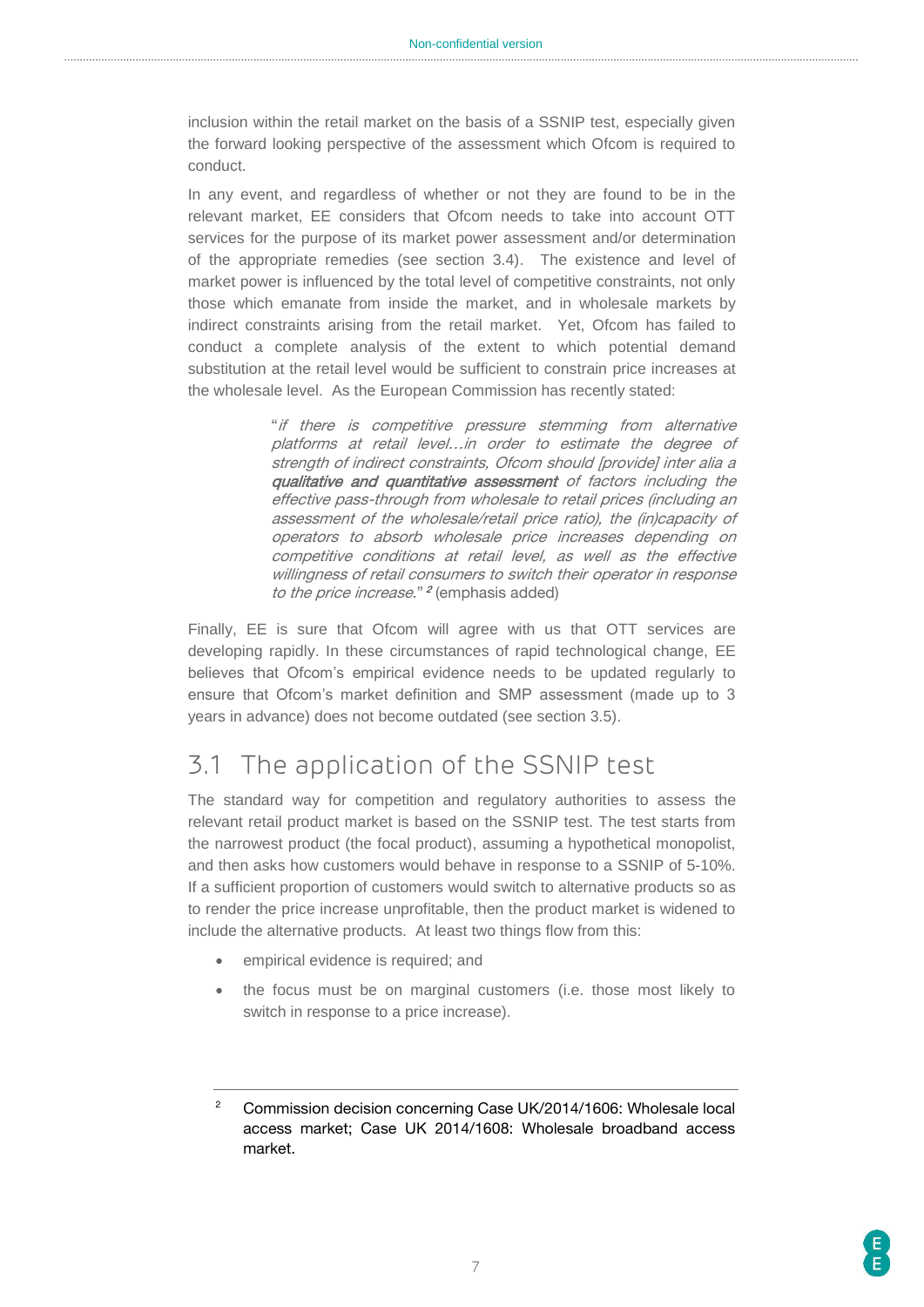#### **The need for empirical evidence**

Ofcom's 200 page consumer survey results, relied upon for the purposes of the MCT Consultation<sup>3</sup>, do not contain any questions or evidence relating to how respondents might behave in response to a price increase in traditional mobile voice call services.

This is despite the fact that, so far as practicable, market definition should be an empirical exercise. For example, a critical loss analysis ("CLA") can be used to determine if the actual loss in sales from the SSNIP is above the critical value to render the price increase unprofitable. Clearly this is directly relevant to the question of whether a retail market for mobile voice calls also includes OTT voice services.

The Competition and Markets Authority ("CMA") supports an empirical approach to market definition, as did its predecessors the Competition Commission ("CC") and the Office of Fair Trading ("OFT"). <sup>4</sup> For example, the joint CC/OFT merger assessment guidelines<sup>5</sup> endorse the use of evidence from consumer surveys for applying the SSNIP test and the CC has relied on surveys to determine the likely response of consumers to a hypothetical 5-10% increase in charges in a number of recent cases.<sup>6</sup>

EE notes that Ofcom has relied on such data in other market reviews. For example, when assessing the level of substitutability between fixed and mobile services in its recent 2014 Fixed Access Market Reviews ("FAMR") Statement, Ofcom stated:

> "we consider it more relevant that, when asked how they would respond to a 10% increase in the price of their monthly landline bill (i.e. across the package of access and calls), only 10% responded that they would give up their fixed line"7

The survey relied upon by Ofcom for the purposes of the 2014 FAMR Statement was specifically commissioned for the purposes of Ofcom's 2013 Fixed Narrowband Services Market Review ("NMR"), as part of which Ofcom conducted a detailed empirical analysis to determine the extent to which potential substitution at the retail level would be sufficient to constrain pricing of wholesale call origination.<sup>8</sup>

This included assessing whether there was evidence to suggest that, if the price of wholesale call origination increased, retail customers would switch away from retail fixed narrowband call products to mobile, voice over IP ("VoIP") or text based services for a sufficient proportion of calls to render such a price increase unprofitable. In relation to each potential alternative substitute,

<sup>3</sup> Ofcom, MCT Consultation, Annex 18.

<sup>&</sup>lt;sup>4</sup> See the OFT's guidelines on Market Definition (adopted by the CMA Board in March 2014).

<sup>&</sup>lt;sup>5</sup> Adopted by the CMA Board in March 2014.

<sup>&</sup>lt;sup>6</sup> See for example, *Streetcar/Zipcar* (2011) and *Rank/Gala* (2013).

<sup>7</sup> Ofcom, FAMR Statement 2014, para 3.32.

<sup>8</sup> Ofcom, NMR Statement 2013, paras 5.54 to 5.134.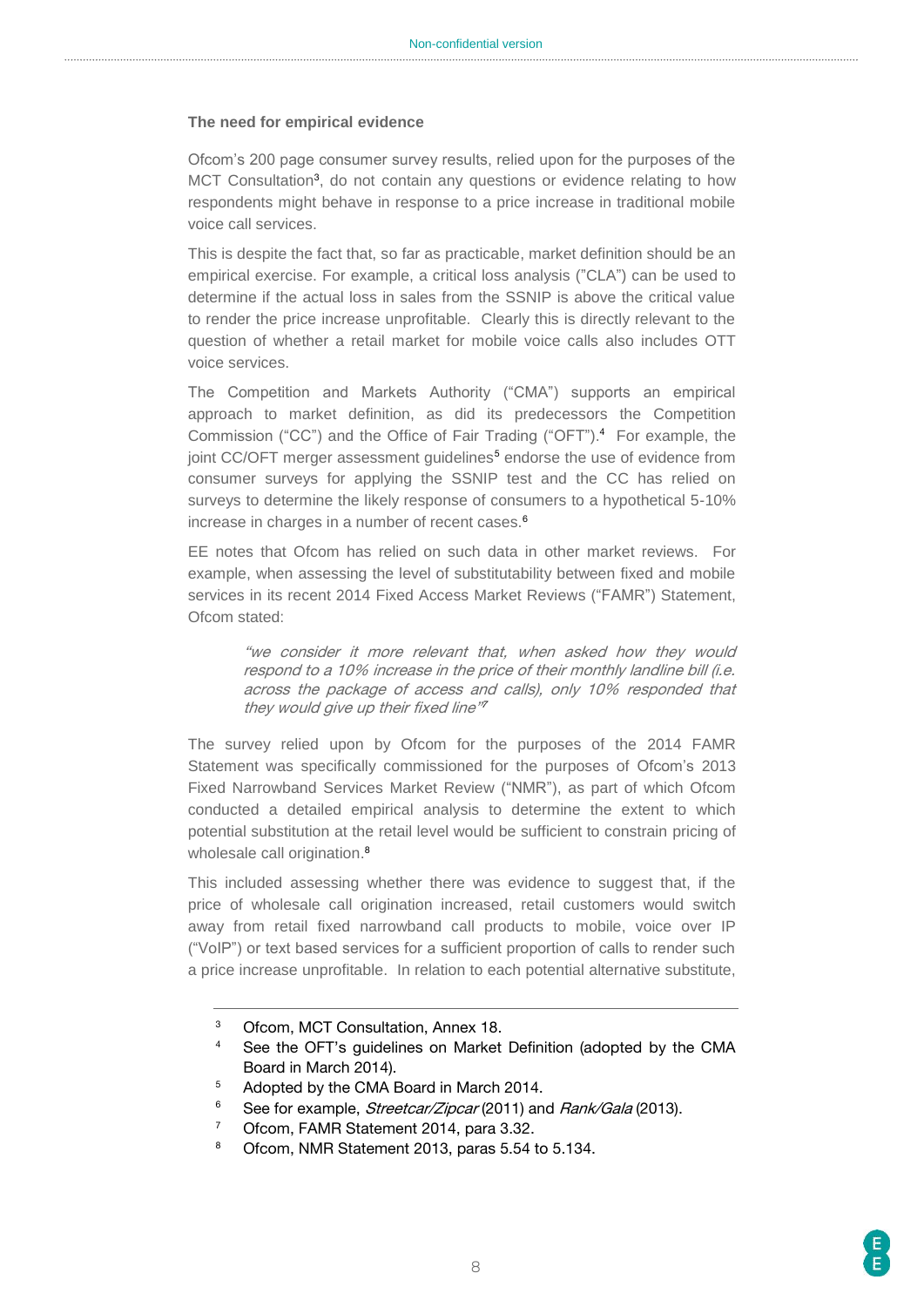Ofcom took into account survey evidence on the proportion of customers that would switch in response to a 5-10% price increase at the retail level.

Whilst noting that the SSNIP test analysis was complicated by the fact that a wholesale price increase of 5-10% may translate into a smaller increase at the retail level, Ofcom conducted its analysis on the basis of potential substitution in response to a 5-10% retail price increase "*in order to ensure we have not understated the effect of any indirect constraints arising from the retail level*". 9

Given the importance placed upon the use of survey evidence in applying the SSNIP test by Ofcom in previous market reviews (as well as by the CMA/CC/OFT), it is unclear why Ofcom has chosen to ignore such a key element of consumer research and economic analysis. Ofcom has not identified any novel or unique factors present in the current retail market that render a SSNIP test unsuitable (and EE does not consider that any such factors exist).

In order to verify the robustness of Ofcom's market definition and SMP findings, and accordingly ensure the objective justifiability of any SMP remedies imposed as a result of those findings, EE therefore believes that it is incumbent upon Ofcom to supplement its current survey with additional questions to understand at the most basic quantitative level how consumers are likely to behave in response to a SSNIP for traditional mobile voice services. Unless it does so, Ofcom will have failed to have put itself in a position properly to carry out its statutory duties.<sup>10</sup>

#### **The focus must be on marginal customers**

The SSNIP test also demands that when assessing market definition the focus must be on marginal rather than non-marginal customers.

The mere fact that some (non-marginal) groups of customers may be unable or unwilling to switch to a particular product in response to a price increase does not mean that the product falls outside the scope of the relevant market.<sup>11</sup> A belief that this is the case is sometimes referred to as the "toothless fallacy" after the *United Brands*<sup>12</sup> case.

- <sup>10</sup> See, for example,  $Tesco$  v  $CC$  [2009] CAT 6, paras 136-139, discussing principles likely to be relevant when it comes to assessing Ofcom's compliance with section 47 of the Act.
- <sup>11</sup> At least where price discrimination is not possible, which it is not in this context (see below).
- <sup>12</sup> C-27/76 United Brands v Commission [1978] ECR 207. In that case, the European Court of Justice held that bananas were in a separate market from apples, oranges and other summer fruit, partly because the very young, old and infirm could not manage other fruit, although there was no way of discriminating against the dentally challenged, since they rarely shop for themselves. As one leading commentator has noted, this reasoning was flawed because these vulnerable groups "were protected from high prices by the loss of sales to healthy people that would result if the price of bananas were raised … It is thought

<sup>9</sup> Ofcom, NMR Statement 2013, para 5.56.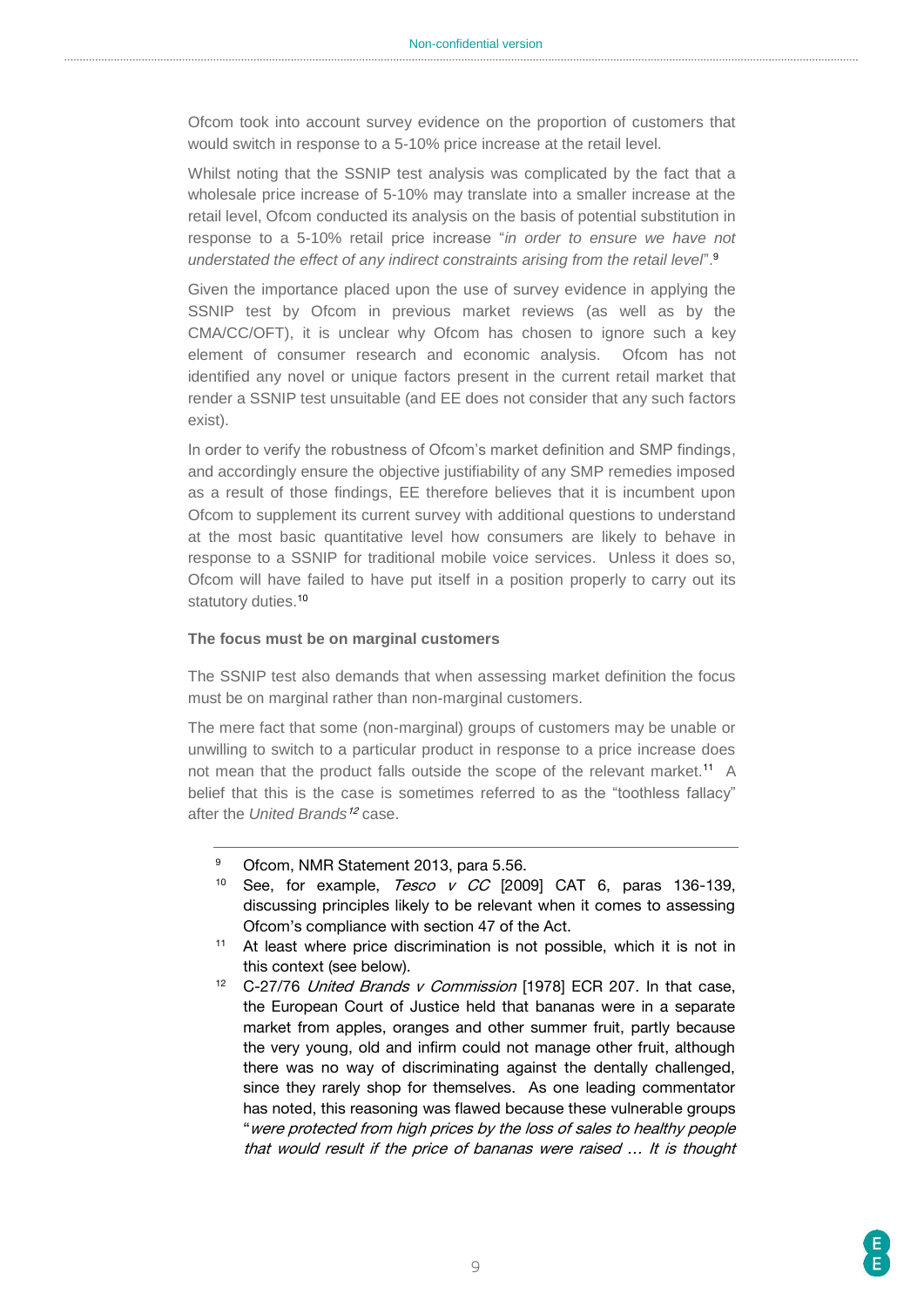The incorrectness of the reasoning in *United Brands* and the need to focus on marginal customers (rather than average customers or specific customer groups) is now widely recognised by leading competition law text books. For example, Bellamy & Child, under a heading entitled "*The SSNIP test focuses on marginal purchases and suppliers*", state:

"… the SSNIP test does not examine whether all customers would switch, or even whether a majority of customers would switch. Rather it asks whether a sufficient number of customers would switch to render the price increase unprofitable. Switching to alternative products by a relatively small proportion of customers may be sufficient to render the price increase unprofitable. The existence of a significant proportion of customers that is unwilling or unable to switch to alternative products is therefore irrelevant (unless such customers themselves constitute a distinct market). "13 (emphasis added)

Similarly, under a heading entitled "*The responses of marginal consumers are more important than the responses of average consumers in assessing substitutability*", Bishop & Walker state:

"… as long as a reasonable number of consumers are 'marginal' and are willing to switch in response to a relative price change, the existence of other consumers who would not switch (even if these account for the majority of consumers) does not imply a narrow market. The existence of even a large group of consumers who would not switch in response to a relative price increase is not by itself sufficient to conclude that the relevant market should be defined narrowly … The mistake of focusing on the behaviour of particular groups of consumers, or on average consumers, when defining a relevant market has been referred to as the 'toothless fallacy' after the United Brands decision." 14

Ofcom states at the beginning of its section on market definition that product market definition is based on an application of the SSNIP test.<sup>15</sup> However, when it comes to assess the substitutability of OTT voice services for traditional mobile voice services, Ofcom makes an error of approach by (i) not actually applying a SSNIP test, and (ii) not adopting an approach which recognises that it is the existence of marginal consumers that is critical to the assessment. In the case of OTT voice services, this includes both non-users of OTT voice services currently that might switch to them for the first time in response to a SSNIP (e.g. those which already own a smartphone and can therefore readily switch to OTT voice services), as well as existing OTT-users that would substitute a greater proportion of their mobile calls for OTT.

that United Brands will no longer be followed" (Korah, An Introductory Guide to Competition Law,  $8<sup>th</sup>$  edition, para 1.3.3.1).

- <sup>13</sup> Bellamy & Child, European Community Law of Competition, 6<sup>th</sup> edition, para 4.025.
- <sup>14</sup> Bishop & Walker, The economics of EC competition law, University Edition, paras 4-026 to 4-027.
- <sup>15</sup> Ofcom, MCT Consultation, para 3.11.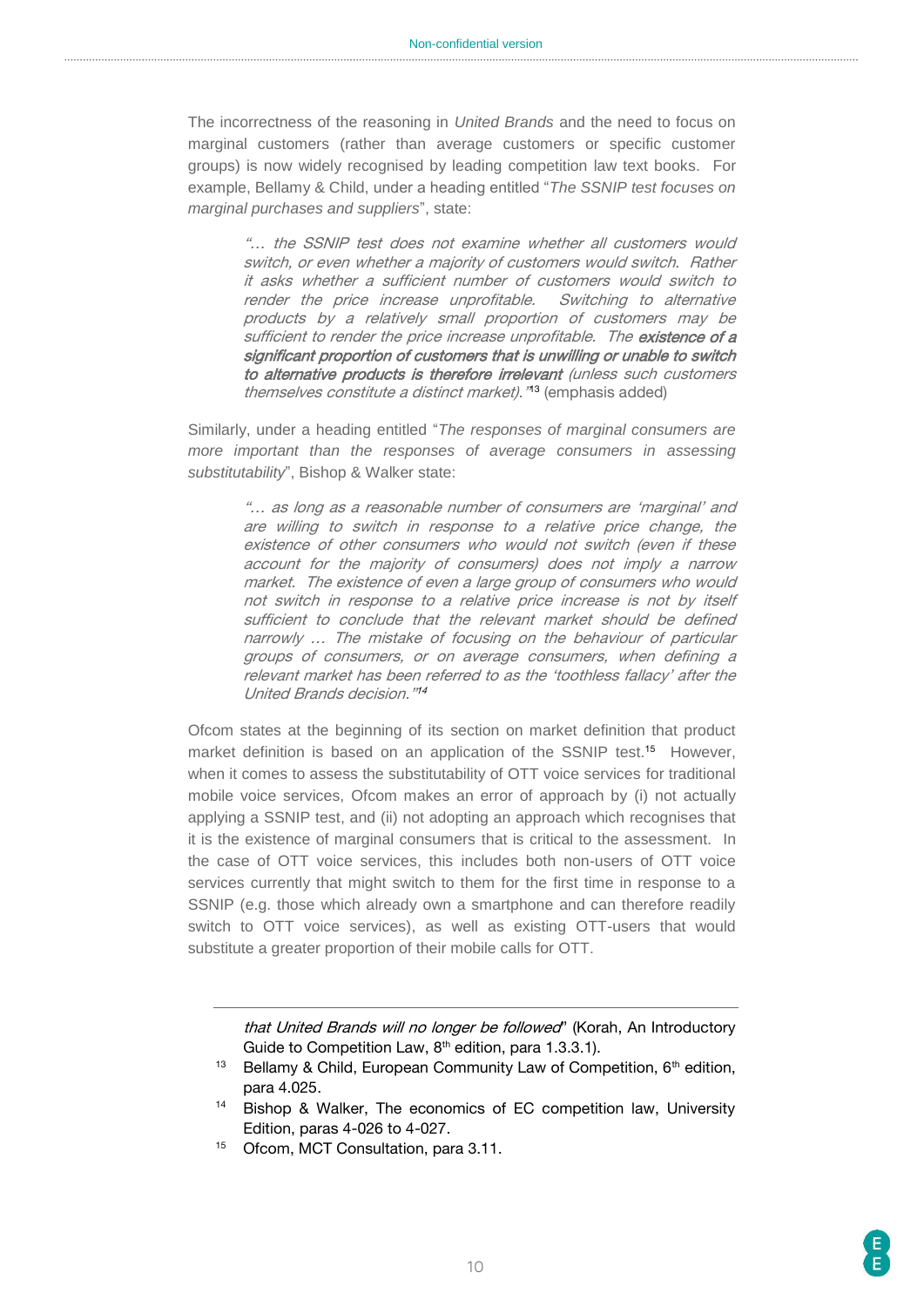Ofcom's current conclusions are based largely on findings that OTT voice services are not substitutable for certain groups of customers (i.e. for the reasons set out at points (i) to (iv) of the following sub-section). However, it fails to take into account the fact that, *a priori*, mobile operators have no ability to price discriminate between calls subject to OTT substitution and those which are not (e.g. mobile operators can't identify whether an inbound voice call is made from a smartphone or a 2G handset, where the latter does not have OTT functionality<sup>16</sup>) and that as a result these customers would – if there would be sufficient switching by other customers to render a SSNIP unprofitable – be protected from price increases. It is the potential for switching by these other, marginal, customers which Ofcom has failed to properly assess.

As a result of these errors, EE believes that Ofcom's current reasoning is insufficient for it to be able to confidently exclude OTT voice services from the relevant market.

# <span id="page-10-0"></span>3.2 The significance of OTT voice services as a substitute for traditional mobile voice services

In the period 2012-2014, the use of OTT voice services has become significant for the first time, including over both Wi-Fi and mobile spectrum. This trend has been supported by increasing levels of penetration of smartphones, as well as improved mobile data services including through the launch of 4G.

This rapid acceleration in OTT usage is reflected in Ofcom's latest Communications Report, which reports "*significant changes in the use of nontraditional communication services in the year to Q1 2014*" and increased levels of VoIP use which can be explained by "*the increased take-up of smartphones and tablets with integrated VoIP apps (such as FaceTime and Skype)*".<sup>17</sup> Ofcom's latest findings include:

- the percentage of adults that are users of VoIP services has almost tripled over the last 5 years, to 35%<sup>18</sup>;
- 48% of users of VoIP services use them on a weekly basis, and 74% at least monthly<sup>19</sup>; and
- 57% of VoIP users used a VoIP service for the first time within the last 2 years.<sup>20</sup>
- $16$  And in any event, as noted below, substitution can take place via a number of other devices such as laptops and tablets.
- <sup>17</sup> Ofcom, Communications Report 2014, p. 350.
- <sup>18</sup> Ofcom, Communications Report 2014, p. 312. EE notes that whilst the statistics relating to VoIP services in the Communications Report covers all VoIP services (i.e. not limited to "pure-OTT), the Report notes that VoIP-to-VoIP calls are the most type of call made over VoIP connections (p. 314).
- <sup>19</sup> Ofcom, Communications Report 2014, Figure 5.17. This compares to 43% / 64% weekly / monthly OTT usage reported by Ofcom in the MCT Consultation (para. 3.87).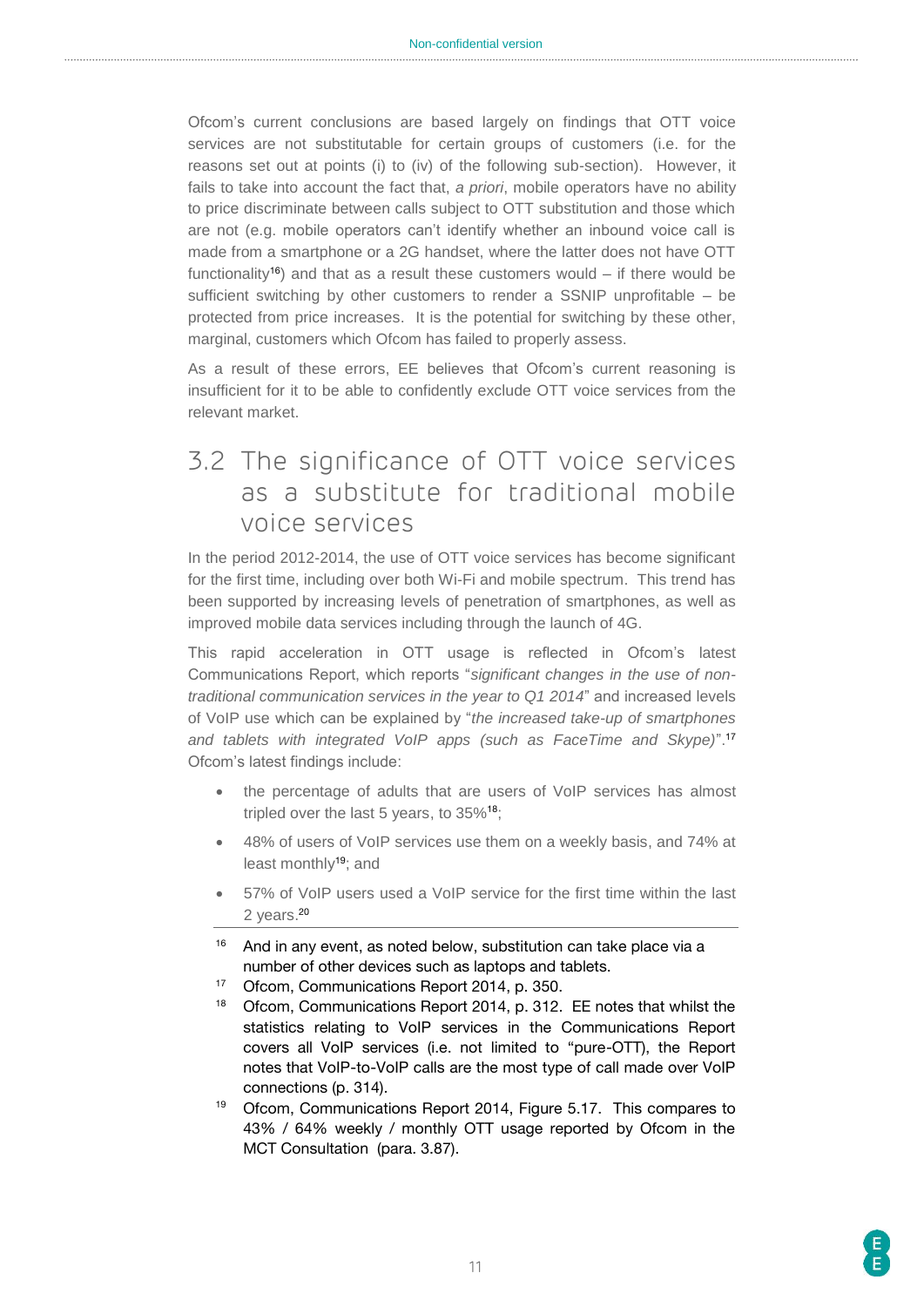EE believes that OTT/IP-based voice services are close substitutes for traditional mobile services and currently constrain the pricing of such services.  $[35]$ .

[ $X$ ]. This demonstrates that retail pricing differentials between traditional voice and OTT voice calls are falling over time.

In contrast, Ofcom appears to have understated the extent to which OTT represents both:

- a direct constraint on pricing of retail mobile voice services; and
- an indirect constraint on setting the MTR applying to underlying MCT services.

Ofcom has indicated that substitutability between pure OTT voice services and services on which MTRs are payable is likely to be limited by the following factors:

- (i) OTT services may be offered in closed user groups;
- (ii) certain OTT services are not available on all handsets;
- (iii) potential recipients of OTT calls may need to be logged in to use the service;
- (iv) OTT services may be viewed as less easy to use in comparison to making calls to mobile numbers because some applications "in the past" required separate user IDs; and
- (v) the quality of service of OTT calls may be poorer as they are not managed by the call provider and may be more likely to cut out as the calling party is on the move.<sup>21</sup>

EE considers that Ofcom has overstated the significance of these factors, for the reasons set out below. Further, it is notable that Ofcom focuses only on factors which may *limit* substitutability and does not acknowledge the many features of OTT voice services which are likely to make them an attractive substitute for a range of relevant marginal customers in the event of a SSNIP in traditional mobile voice calls. For example:

- It is apparent that, from the consumer's perspective, the intended use and primary characteristics of OTT voice services are almost identical to traditional mobile voice calls (i.e. a service enabling the user to be able to carry out a two-way communication with the call recipient at a sufficient level of quality for the conversation to be understood by both the caller and recipient). As per the OFT's market definition guidance:
- <sup>20</sup> Ofcom reports that 24% of VoIP users have been using VoIP services for less than a year, with a further 33% using them for between 1-2 years. Ofcom, Communications Report 2014, Figure 5.18.

<sup>21</sup> Quality of service often refers narrowly to KPIs. In this section EE refers to a broad set of quality experience measures including: acoustic quality, latency and jitter, drop call ratios, call set-up success rate and better coverage on the move.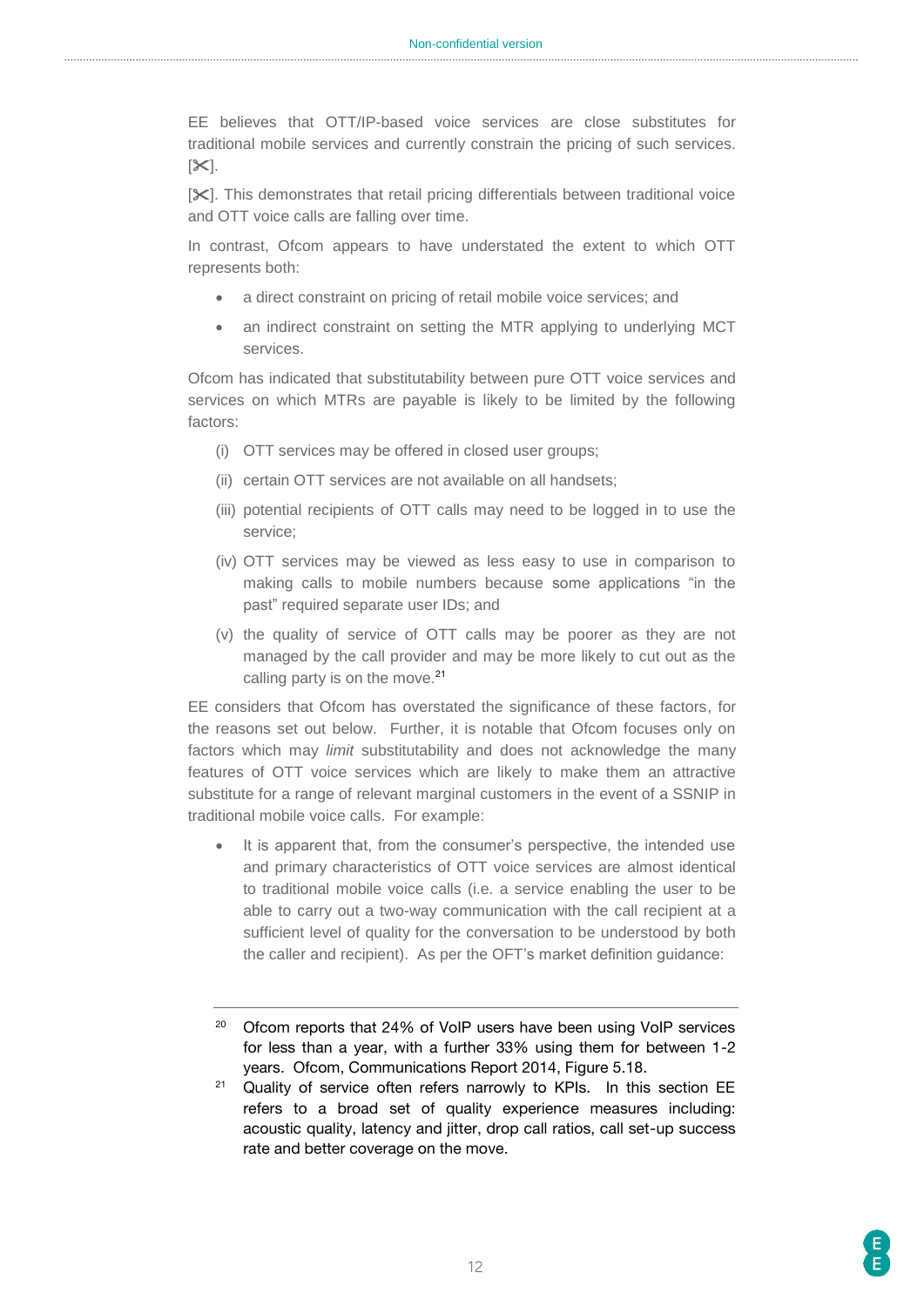"Where the objective characteristics of products are very similar and their intended uses the same this would be good evidence that the products are close substitutes." 22

 For consumers that have the ability to access OTT services (see below) the switching costs are minimal.<sup>23</sup>

EE provides evidence below to demonstrate that the factors highlighted by Ofcom in the MCT Consultation are unlikely to significantly constrain substitution to OTT voice services at present, and that they are in any event likely to substantially disappear over the period of the next charge control period.

EE also notes that Ofcom's survey evidence excludes key OTT voice substitutes such as Facebook calls, which represent a popular alternative to Viber and FaceTime. As such, Ofcom's survey data is liable to understate the current extent of OTT usage.<sup>24</sup>

#### **a) Closed user groups, handset availability and the need for users to be logged on**

Three of the factors highlighted by Ofcom suggest that its analysis has been influenced by the "toothless fallacy" from the *United Brands* case, discussed above. Ofcom notes that OTT services are offered in closed user groups, that certain OTT services are not available on all handsets, and that potential recipients of OTT services may need to be logged in to receive the services.

All of these points simply indicate that there are certain groups of consumers for whom OTT services may not be substitutable. However, for the reasons discussed above this is not a good basis for excluding a service from the defined market. So long as OTT services are substitutable for *certain* groups of consumers, as Ofcom appears to accept, then it is necessary for Ofcom to consider whether it is possible that substitution by these marginal consumers could render a price increase unprofitable. This task should be central to Ofcom's analysis but is absent from the MCT Consultation.

<sup>&</sup>lt;sup>22</sup> OFT guidelines on Market Definition (adopted by the CMA Board in March 2014), paragraph 3.7.

 $23$  Ibid.

 $24$  For example, Facebook announced as far back as March 2011 that it had over 30 million users in the UK (see [http://www.telegraph.co.uk/technology/facebook/8356755/Facebook](http://www.telegraph.co.uk/technology/facebook/8356755/Facebook-used-by-half-the-UK-population.html)[used-by-half-the-UK-population.html\)](http://www.telegraph.co.uk/technology/facebook/8356755/Facebook-used-by-half-the-UK-population.html) and many of these have smartphone handsets from which to make OTT voice calls (Facebook announced in Q3 2013 that over 73% of its total user base access its services from a mobile device - see [http://thenextweb.com/facebook/2013/10/30/facebook-passes-1-19](http://thenextweb.com/facebook/2013/10/30/facebook-passes-1-19-billion-monthly-active-users-874-million-mobile-users-728-million-daily-users/) [billion-monthly-active-users-874-million-mobile-users-728-million](http://thenextweb.com/facebook/2013/10/30/facebook-passes-1-19-billion-monthly-active-users-874-million-mobile-users-728-million-daily-users/)[daily-users/\)](http://thenextweb.com/facebook/2013/10/30/facebook-passes-1-19-billion-monthly-active-users-874-million-mobile-users-728-million-daily-users/).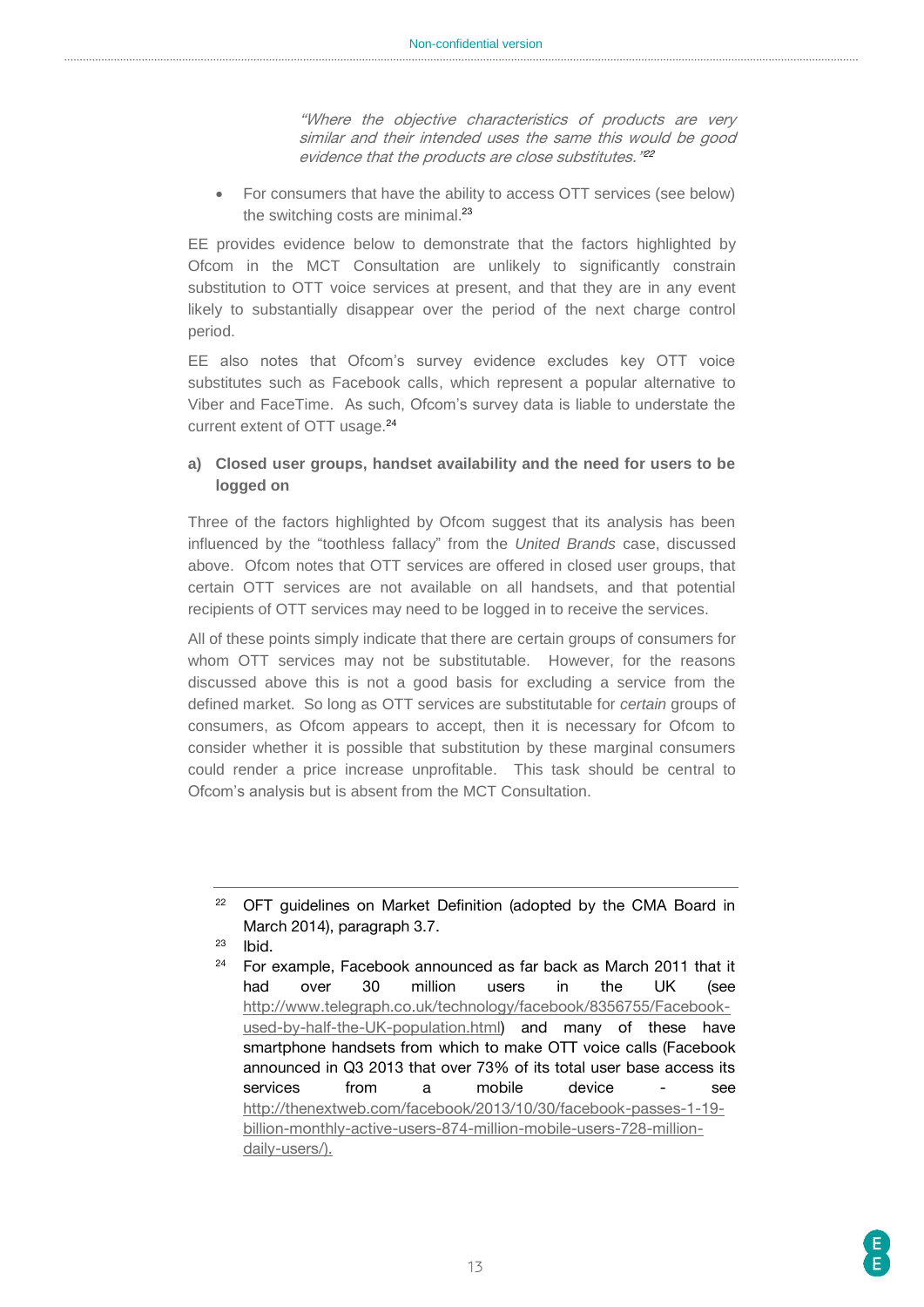#### **(i) OTT being offered in closed user groups**

In addition to this overriding point, Ofcom's analysis does not capture the rapid growth in subscribers to OTT voice services, which undermines the idea of closed groups limiting substitution. As Ofcom accepts, with the growth in use of such services the more likely it becomes that users will have access to the same OTT application(s), significantly reducing any "compatibility" issues.<sup>25</sup> For example:

- Viber reports it has passed the milestone of 100 million concurrent online users and 360 million unique registered users. When online users are counted alongside users that are available via push notification<sup>26</sup>, the company estimates that over 200 million users are reachable via the platform at any given time.<sup>27</sup>
- Teleography estimates that Skype's "on-net" (i.e. Skype to Skype) traffic grew 36 percent in 2013, to 214 billion minutes.<sup>28</sup> Skype reported passing 300 million users in 2013.<sup>29</sup>
- WhatsApp have announced that it will be offering an OTT voice service in 2014.<sup>30</sup> Given WhatsApp's high penetration rates in Europe, WhatsApp could rapidly erode traditional voice calls made on mobile handsets including in the UK.<sup>31</sup> The fact that Facebook paid US\$19 billion for WhatsApp underscores the potentially unprecedented extent to which the WhatsApp OTT service could compete away revenues from traditional voice call services. <sup>32</sup> WhatsApp have more than 450
- <sup>25</sup> Ofcom, MCT Consultation, para 3.85.
- $26$  Push notifications allow an application to notify the user of new events (e.g. an incoming call) or messages without the user needing to have the application open.
- <sup>27</sup> See [http://uk.pcmag.com/news/33103/viber-hits-milestone-100m](http://uk.pcmag.com/news/33103/viber-hits-milestone-100m-active-users-updates-des)[active-users-updates-des.](http://uk.pcmag.com/news/33103/viber-hits-milestone-100m-active-users-updates-des)
- <sup>28</sup> See [http://www.telegeography.com/products/commsupdate/articles/2014/](http://www.telegeography.com/products/commsupdate/articles/2014/01/15/skype-traffic-continues-to-thrive/) [01/15/skype-traffic-continues-to-thrive/.](http://www.telegeography.com/products/commsupdate/articles/2014/01/15/skype-traffic-continues-to-thrive/)
- <sup>29</sup> See [http://blogs.skype.com/2013/08/28/skype-celebrates-a-decade](http://blogs.skype.com/2013/08/28/skype-celebrates-a-decade-of-meaningful-conversations/)[of-meaningful-conversations/.](http://blogs.skype.com/2013/08/28/skype-celebrates-a-decade-of-meaningful-conversations/)
- <sup>30</sup> [http://techcrunch.com/2014/06/04/brian-acton-startx/.](http://techcrunch.com/2014/06/04/brian-acton-startx/)
- <sup>31</sup> For example, KPN issued a profit warning in April 2011 citing cannibalisation of core revenue in its domestic market by over-the-top services (notably WhatsApp). See [http://www.analysysmason.com/en-](http://www.analysysmason.com/en-GB/Research/Content/Viewpoints/RDMV0_RDMY0_Tariff_rebalancing_Oct2011/)[GB/Research/Content/Viewpoints/RDMV0\\_RDMY0\\_Tariff\\_rebalancing](http://www.analysysmason.com/en-GB/Research/Content/Viewpoints/RDMV0_RDMY0_Tariff_rebalancing_Oct2011/) [\\_Oct2011/.](http://www.analysysmason.com/en-GB/Research/Content/Viewpoints/RDMV0_RDMY0_Tariff_rebalancing_Oct2011/)
- $32$  For example, HSBC Global Research have reported "OTT services, which have provided a ready mechanism for customers to take their voice and messaging commerce elsewhere – in volumes sufficient to trigger a profit warning at KPN in 2011. In our view, applications like Skype and WhatsApp now rather undermine the presumption that mobile customers lack countervailing purchasing power." HSBC Global Research, Supercollider: European mobile consolidation is a win-win for operators and citizens alike, TMT, February 2014.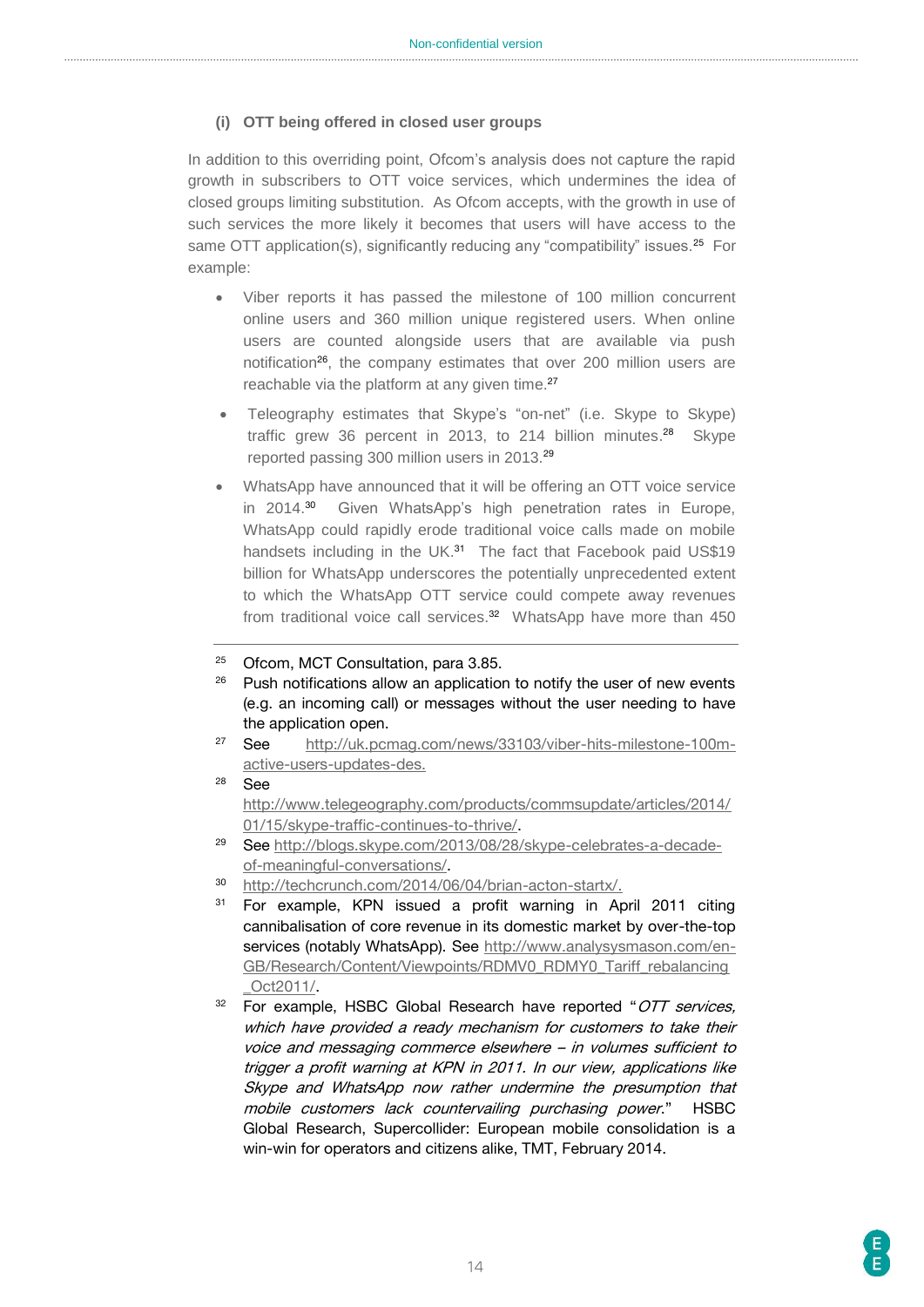million users, growth of over 1 million new users per day, and looks set to exceed 1 billion users within a few years, hugely boosting Facebook's global reach and number of accounts in the UK.<sup>33</sup>

This growth has led HSBC Global Research to comment that:

"*applications like Skype and WhatsApp now rather undermine the presumption that mobile customers lack countervailing purchasing power*".<sup>34</sup>

With most OTT voice services being free to download the barriers to expansion in the size of these closed user groups are minimal, and there is no reason to suggest that this rapid acceleration in take-up will not continue. EE also notes that many consumers make a large majority of their calls within a small group of contacts<sup>35</sup>, reducing the likelihood that the issue of "closed groups" will prevent substitution (e.g. because users can encourage their regular contacts to download the same OTT voice application(s)).

#### **(ii) Particular OTT services not being available on all handsets**

As Ofcom notes<sup>36</sup>, one of the key enablers for subscribers to have the ability to substitute to OTT voice services is access to a smartphone. However, a significant majority of mobile subscribers is likely to have a smartphone by 2017/18.<sup>37</sup> Furthermore, OTT services are also commonly used on other devices such as tablets, laptops and PCs.<sup>38</sup>

- <sup>33</sup> As of Q4 2013, WhatsApp's penetration rate among US mobile internet users was five percent. In contrast, European countries had far higher adoption rates with Spain being ranked first with 74% of mobile internet user usage penetration. See [http://www.statista.com/statistics/291540/mobile-internet-user](http://www.statista.com/statistics/291540/mobile-internet-user-whatsapp/)[whatsapp/.](http://www.statista.com/statistics/291540/mobile-internet-user-whatsapp/)
- <sup>34</sup> For example, KPN issued a profit warning in April 2011 citing cannibalisation of core revenue in its domestic market by over-the-top services (notably WhatsApp). See [http://www.analysysmason.com/en-](http://www.analysysmason.com/en-GB/Research/Content/Viewpoints/RDMV0_RDMY0_Tariff_rebalancing_Oct2011/)[GB/Research/Content/Viewpoints/RDMV0\\_RDMY0\\_Tariff\\_rebalancing](http://www.analysysmason.com/en-GB/Research/Content/Viewpoints/RDMV0_RDMY0_Tariff_rebalancing_Oct2011/) [\\_Oct2011/.](http://www.analysysmason.com/en-GB/Research/Content/Viewpoints/RDMV0_RDMY0_Tariff_rebalancing_Oct2011/)
- <sup>35</sup> For example, Ofcom's Communications Report 2014 indicates that OTT voice services are typically used for calling circles including family and friends. Ofcom's survey shows that 53% of OTT users call family members who live in the UK and 45% call friends who live in the UK (p.315).
- 36 Ofcom, MCT Consultation, para 3.85.
- <sup>37</sup> For example eMarketer (2013) forecasts that over 80% of UK mobile users will own a smartphone by 2017 (see [http://www.emarketer.com/Article/Nearly-Half-of-UK-Consumers-Will-](http://www.emarketer.com/Article/Nearly-Half-of-UK-Consumers-Will-Use-Smartphones-This-Year/1009956)[Use-Smartphones-This-Year/1009956\)](http://www.emarketer.com/Article/Nearly-Half-of-UK-Consumers-Will-Use-Smartphones-This-Year/1009956) and Ofcom forecasts an even higher percentage of 84% of customers with a 3G or 4G device by Q1 2017/18 (as per Ofcom's MCT cost model).
- <sup>38</sup> Ofcom's Communications Report 2014 reports that while smartphones are important for making and receiving OTT voice calls, 55% of adult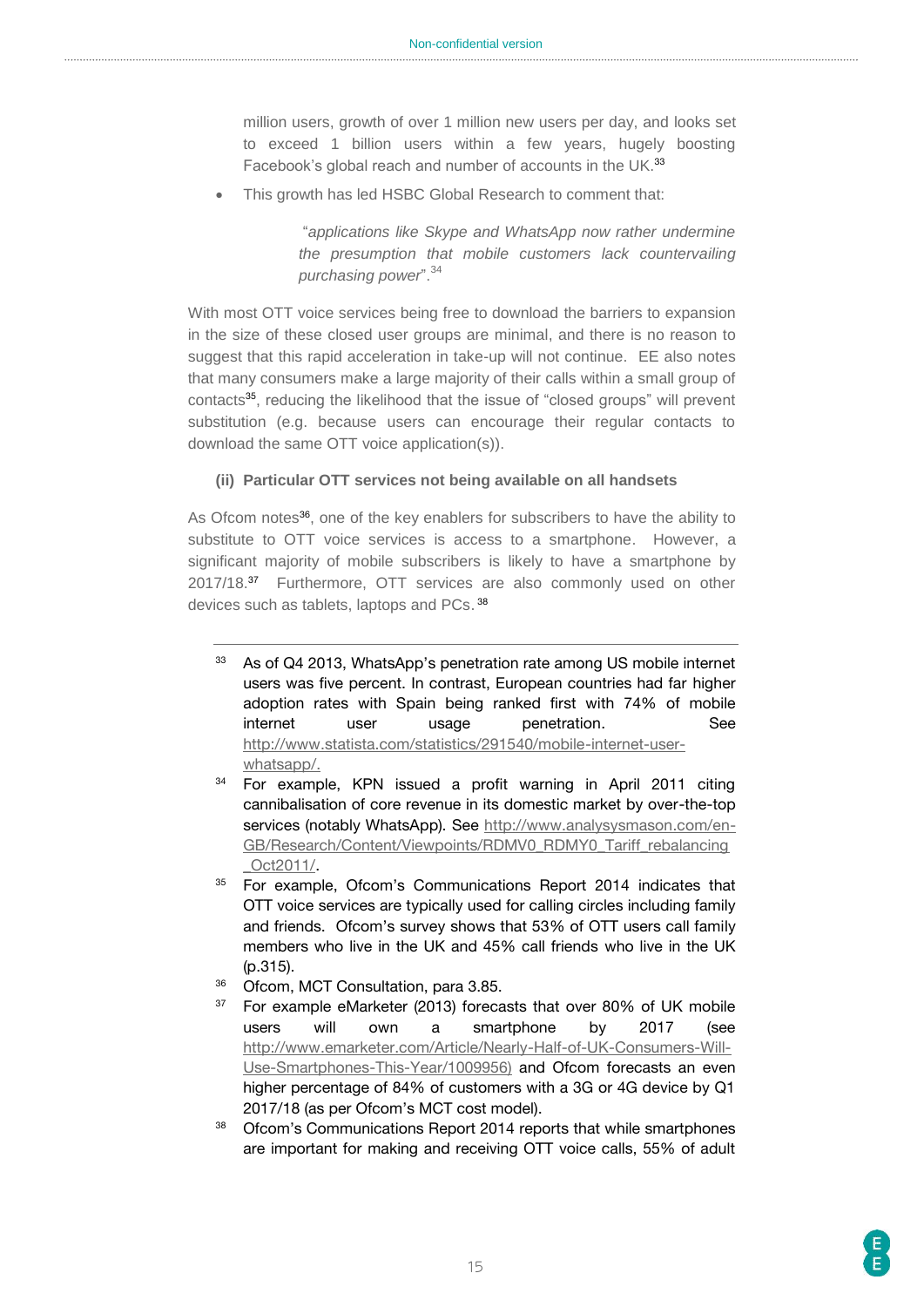#### **(iii) Potential recipients may not be logged in to the service**

EE does not believe that the fact that potential recipients of OTT calls may not be logged in to the service represents a significant barrier to the use of OTT voice services. Increasingly OTT voice services, including those offered via apps on smartphones, are becoming easier to use, with functionality to make and receive calls often embedded in the device and/or operating systems so that options to make and receive calls appear together onscreen when choosing to make a call. For example:

- In many cases (e.g. Skype) it is possible to see immediately which of your phone contacts are logged in and that you can call using the service. This also allows another substitute for calls to groups of individuals.
- As referred to above, even if you are not logged in to an OTT service you can often still be contacted by push notification so long as you have an active internet connection (which for consumers with a 3G or 4G handset is usually the case).
- In any event, many users of OTT services are permanently logged on and are therefore "always online".

#### **b) Some OTT services require separate user IDs**

Ofcom's argument appears to be that consumers may be less likely to switch to OTT services because "*in the past"* they required a user ID for the person they are calling. However, this seems to constitute a clear error of reasoning given that these reviews are forward-looking and there is no evidence to suggest that this continues to represent a significant barrier to making and receiving OTT calls (or will over the next 3 years).

As set out above, OTT voice services are becoming increasingly easy to use, and Ofcom itself refers to the features of several services which enable users to integrate them into their contacts list.<sup>39</sup>

#### **c) OTT calls may be poorer quality**

EE considers that Ofcom overstates this limitation because in many practical situations OTT voice calls will be of similar quality to traditional circuit switched voice calls (e.g. made over a 2G or 3G mobile cellular network).

When comparing the quality of voice calls made and received over an MNO's mobile network against pure OTT voice calls quality of service ("QoS") should reflect the various parameters affecting voice call experience including:

- acoustic quality;
- latency and jitter;
- dropped call ratios;

OTT users in the UK use OTT voice over a laptop computer, 28% use tablets, and another 36% use desktop computers (pp.315-316).

Ofcom, MCT Consultation, para 3.85.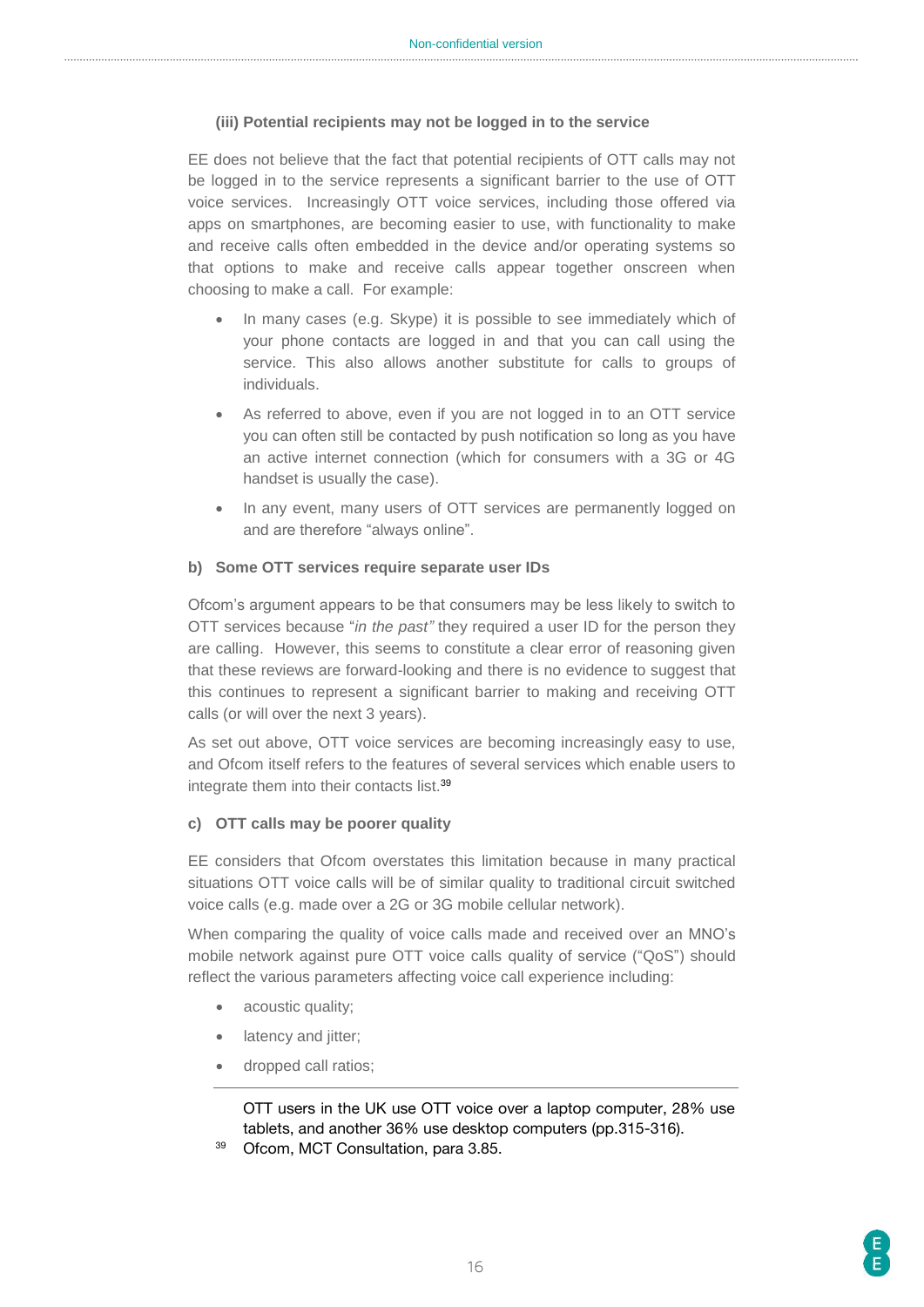- call set-up success rate ratios; and
- coverage on the move.<sup>40</sup>

While the quality of voice calls on carrier grade networks continues to improve as a result of MNOs' significant investments in their 3G and 4G networks, these investments have also improved the quality of pure OTT services hosted over those networks, and it is now the case that for a stationary user with reasonable signal strength (either on a cellular or Wi-Fi network), the OTT service quality is likely to be of similar quality to traditional 2G and 3G voice. For example:

- Most OTT voice services are supported by higher bandwidth data rates of at least 50-60kbps compared to circuit switched 2G voice calls which are typically supported by bandwidth rates as low as 12kbps. Higher bandwidth data rates can support higher quality voice call services (i.e. higher bandwidth supports better acoustic quality as the voice call sounds less "tinny"). For this reason, unless the underlying bandwidth data rate is constrained through contention over the internet, OTT voice calls are unlikely to be inferior in quality to traditional mobile voice calls. 41
- Even where contention is a potential issue, contention arising from data traffic congestion will typically arise when consumers are least likely to make voice calls (as voice traffic peaks tend to occur at different times of the day and week than data traffic peaks), reducing the likelihood that QoS issues will limit substitution. In any event, this will not necessarily be a significant factor for consumers choosing the service unless they have specific minimum QoS requirements (e.g. business customers or government).
- Whilst it remains the case that the reliability of OTT services for users that are "on the move" is often worse than for traditional mobile voice services, we consider that many consumers make voice calls at work or at home (either on a cellular or Wi-Fi network) when they are stationary and the reliability and acoustic quality of OTT services is accordingly more likely to be similar to traditional 2G/3G voice calls.
- As Ofcom notes, the video calling functionality of certain OTT services may be viewed by many users as offering a superior service to traditional mobile services (e.g. such as FaceTime, which offers high quality acoustic and video voice calls).<sup>42</sup>
- OTT providers will continue to benefit from MNOs' current investment plans to upgrade their networks over the market review period, including the continued roll-out of 4G services, to remove any residual

 $42$  Ibid.

 $40$  [ $\times$ ].

<sup>&</sup>lt;sup>41</sup> EE notes that in the Communications Report 2014 Ofcom presents evidence that 15% of VoIP users reported as one of the main advantages of VoIP services the fact that such services have better call quality than traditional mobile services when the connection is good enough (Figure 5.13).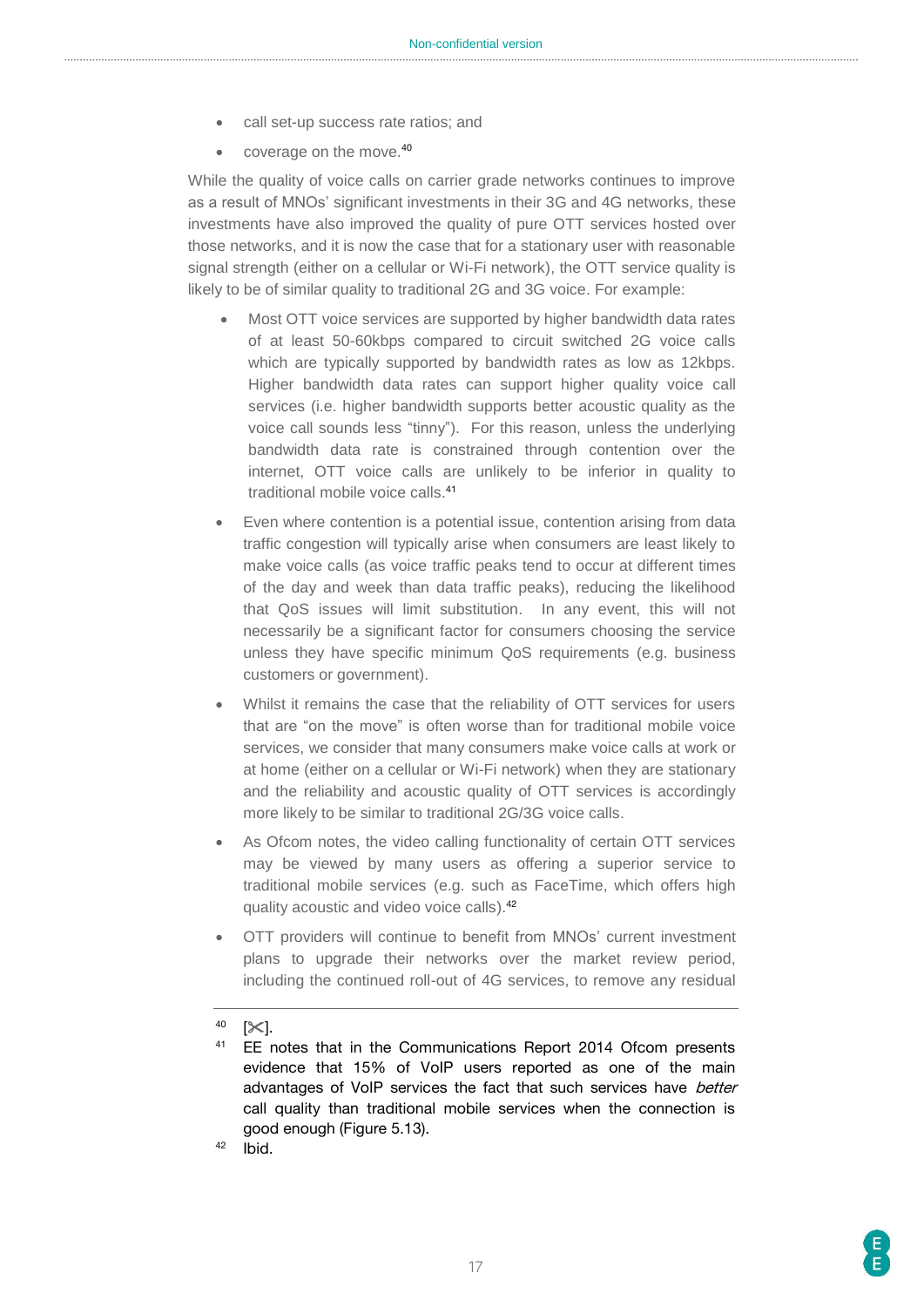QoS issues (actual or perceived) concerning OTT voice services, without bearing any of the associated costs.

In any event, as set out above (see section 3.1), under a SSNIP test Ofcom is not tasked with showing that OTT voice services are potential substitutes for all traditional mobile voice services nor that they are capable of substituting any call to a 07x number. The fact that there is a (even significant) rump of calls which cannot be substituted is therefore not a determining consideration.

EE therefore reiterates that Ofcom must undertake further analysis to determine the response of consumers to a hypothetical increase in the price of traditional mobile voice calls before it can conclude that OTT voice services do not form part of the relevant retail market, and thereby act as a significant constraint on MTRs. Furthermore, it is important that this analysis looks not only at current levels of usage of OTT voice services, but also forecast take-up over the market review period.<sup>43</sup>

# <span id="page-17-0"></span>3.3 Other OTT Services

EE also considers that other OTT services, in particular OTT messaging, are becoming an increasingly important alternative to traditional mobile voice calls. In contrast to Ofcom's views as expressed in the MCT Consultation<sup>44</sup>:

- OTT messaging services show a number of developments which indicate that they are more likely to be viewed as substitutes to voice calls than traditional SMS services. For example:
	- o WhatsApp operates on a real time platform which suggests that its current messaging service is a closer substitute to real-time two-way mobile voice communications than other messaging services previously considered by Ofcom.
	- $\circ$  Apple has announced that its scheduled IOS 8 update expected in 2014 – will include an OTT voice service. The service will include a "tap-to-talk" feature that will let users turn on their microphone and speak a message into the iMessage thread. This will enable Apple users to listen to audio of one another's messages, and will also provide a substitute to traditional voicemail services. Apple will ping the phone to identify if it is within a Wi-Fi area and then enable the voice call in the same way as it supports an iMessage service.<sup>45</sup>
- It is very easy for customers to switch to use OTT messaging services<sup>46</sup> and for the same reasons as set out above in relation to OTT voice
- <sup>43</sup> See, for example, Commission decision concerning Case UK 2014/1607.
- <sup>44</sup> Ofcom, MCT Consultation, footnote 96.
- <sup>45</sup> [http://bgr.com/2014/06/02/apple-ios-8-announced/;](http://bgr.com/2014/06/02/apple-ios-8-announced/) [http://bgr.com/2014/06/02/apple-ios-8-new-features/.](http://bgr.com/2014/06/02/apple-ios-8-new-features/)
- $46$  For example, Enders reports: "The mobile messaging environment has become far more fragmented due to the presence of the address book and other apps on the handset – any new app can access a ready-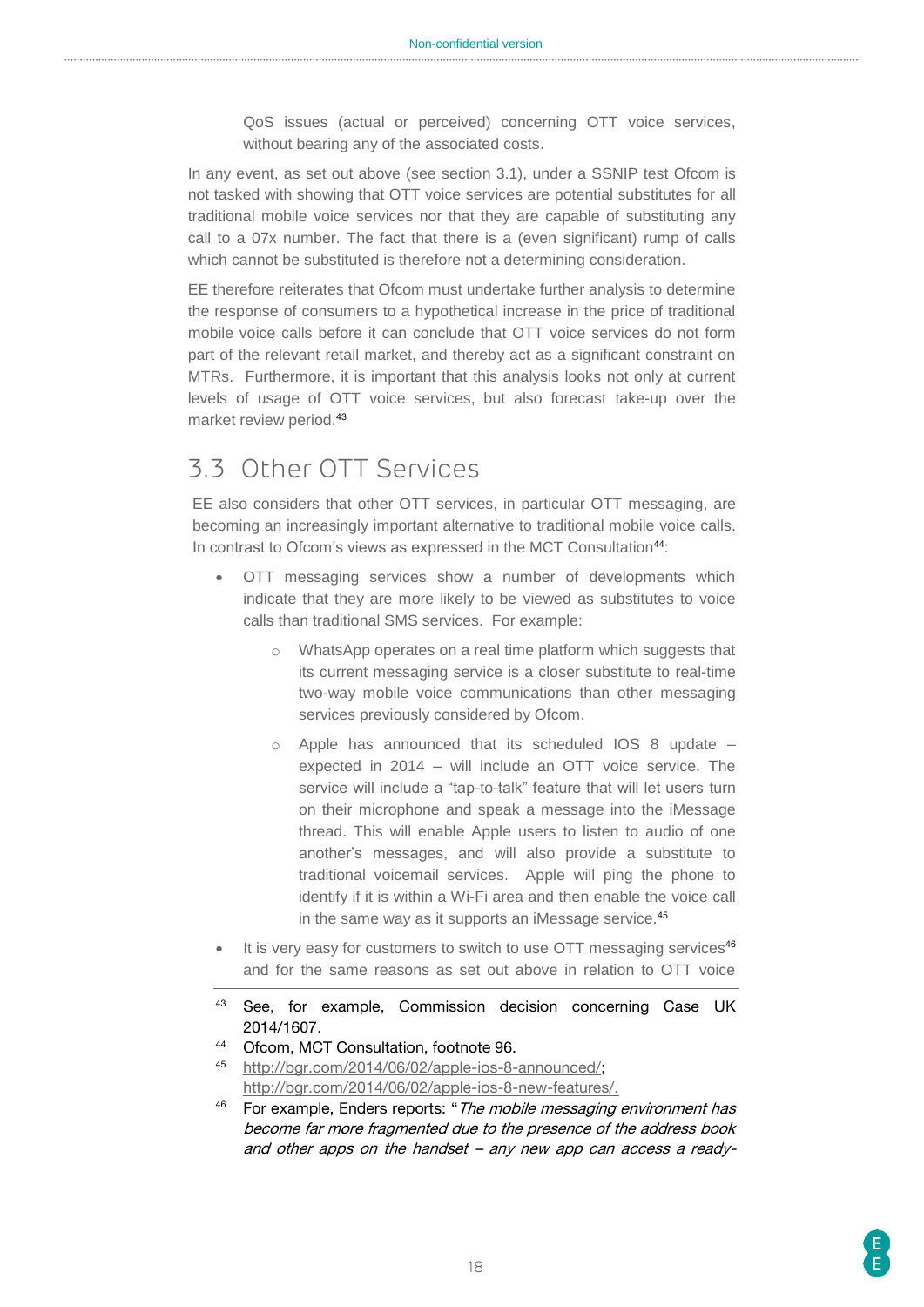services, EE also does not consider that the issue of "closed user groups" will act as a material limitation on substitution to OTT messaging services.

- EE notes that services such as Facebook and WhatsApp have highly engaged audience with 70% / 62% of users reportedly signing on every day respectively.<sup>47</sup>
- The European Commission has recognised that there is a high degree of substitutability between instant messaging and voice / video calls:

"taking into account demand-side substitutability, a consumer can switch easily, immediately and without cost between the three main types of services (IM, voice and video calls). For instance, a consumer can start a conversation by IM, then turn to the voice or video call modality to continue the conservation

…

The Commission considers from assessing the evidence from the market investigation that consumer communications services should not be distinguished according to functionality. For instance IM is not perceived as a stand-alone communication service, but as part of a broader market. IM should not therefore constitute a separate product market. A large majority of respondents also state that voice and video calls should not be regarded as constituting different product markets." 48

In EE's experience, OTT messaging is a clear competitive threat to traditional mobile voice services. EE therefore believes that Ofcom should undertake further work to determine the extent of potential substitution from mobile voice services to OTT messaging services, as well as to OTT voice services. In order to gain a full and complete picture of the direct and indirect constraints to MCT services, Ofcom's market definition analysis should be based on an assessment of the overall competitive constraint posed by all OTT services "taken in the round" – including of course an empirical assessment of the extent to which consumers would switch to such services in the event of an increase in the price of traditional mobile voice calls.

In so doing, Ofcom would be acting consistently with a number of statements it has made in recent years acknowledging the competitive constraint on traditional voice services provided by various OTT services. For example:

> "Services such as email, instant messaging and social networking sites, all of which offer alternatives to voice calls originating on fixed and mobile networks, have proved popular in the UK as take-up of mobiles, smartphones and fixed broadband has become widespread... This growth in the use of services that use data networks as a

> made contacts list, photo collection, social network identity etc., significantly reducing the barriers to entry." Enders, Facebook/WhatsApp: an expensive limited defence, 21 February 2014

- Enders, Facebook/WhatsApp: an expensive limited defence), 21 February 2014.
- 48 Case No COMP/M.6281 Microsoft/Skype, decision of 7 October 2011, paras 26 – 28.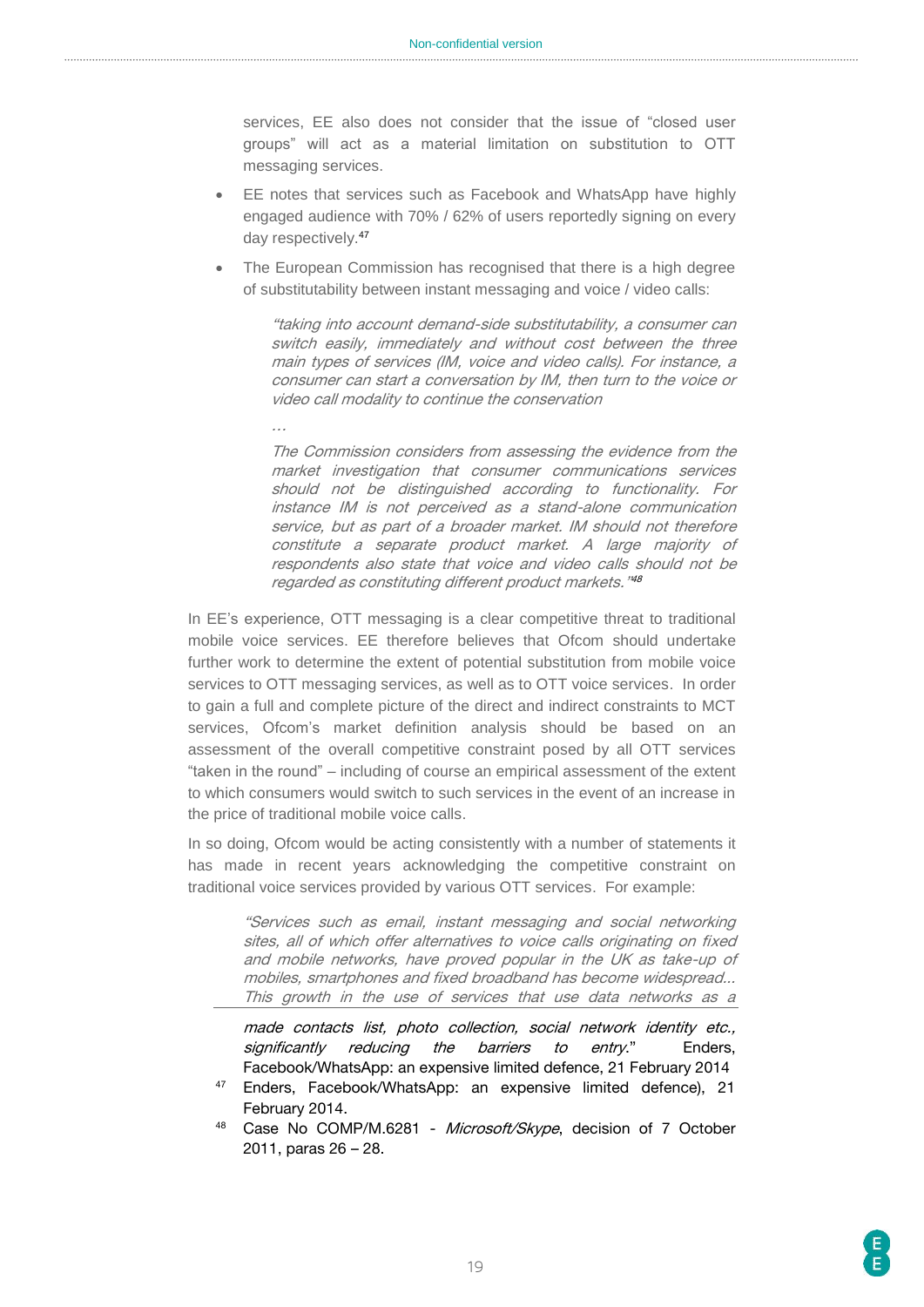substitute for voice services presents a number of issues for conventional voice providers. These include increased competition from OTT providers, because the services do not generate additional revenue for the network provider beyond data access revenue." 49

"A key driver of the shift away from mobile voice services is increasing take-up of smartphones, as these devices allow consumers to communicate using alternatives to fixed voice calls (such as email, instant messaging and social networking sites) that are either not available, or not sufficiently convenient to use, to make them a massmarket proposition on more basic handsets." 50

Ofcom would also in so doing be acting consistently with its approach in relation to the 2013 NMR, where Ofcom presented survey evidence to demonstrate the proportion of customers that would switch to messaging services in response to an increase in price in their landline bill (see section 3.1 above).<sup>51</sup> In addition to the other important regulatory obligations already referred to in this consultation response, Ofcom's obligations under section 3(3) of the Act to ensure consistency of approach in its regulatory activities alone would suggest that it is important for Ofcom to remedy this discrepancy.

### <span id="page-19-0"></span>3.4 SMP assessment

Ofcom currently, erroneously in EE's view, discounts pure-OTT services for the purposes of assessing the existence of SMP in the provision of MCT services on the basis that they fall outside of Ofcom's proposed market definition.<sup>52</sup>

It is apparent that if, on the basis of a proper application of the SSNIP test, Ofcom were to conclude (now or in the future) that OTT services do constrain MCT pricing sufficiently to be regarded as forming a part of the relevant market, Ofcom's SMP findings would also need to be reviewed.

In addition, however, any assessment of market power should take into account the sum total of all competitive constraints, including those which arise from outside the relevant market. As the European Commission has recently noted, indirect competitive constraints on wholesale products stemming from the underlying retail market should be taken into account when assessing the existence of SMP and/or appropriate SMP remedies even where they may not be sufficient to fully constrain pricing.<sup>53</sup>

This is particularly the case when matters are considered on a forward looking basis and where that competitive constraint may be expected to continue to

- 49 Ofcom, Communications Market Report 2012, p.299.<br>50 Ofcom, Communications Market Report 2013, p.375.
- <sup>50</sup> Ofcom, Communications Market Report 2013, p.375.
- 51 Ofcom, NMR Statement 2013, paras 5.109-5.112.<br> $52$  Ofcom, MCT Consultation, paragraph 4.28
- <sup>52</sup> Ofcom, MCT Consultation, paragraph 4.28.
- 53 See Commission decision concerning Case UK/2014/1606: Wholesale local access market; Case UK 2014/1608: Wholesale broadband access market: "When indirect constraints are found to exist but are not strong enough to constrain the price of other WLA or WBA products, they should be taken into account when assessing whether the incumbent operator has SMP on the relevant market, as well as alternatively in the assessment of the appropriate remedies."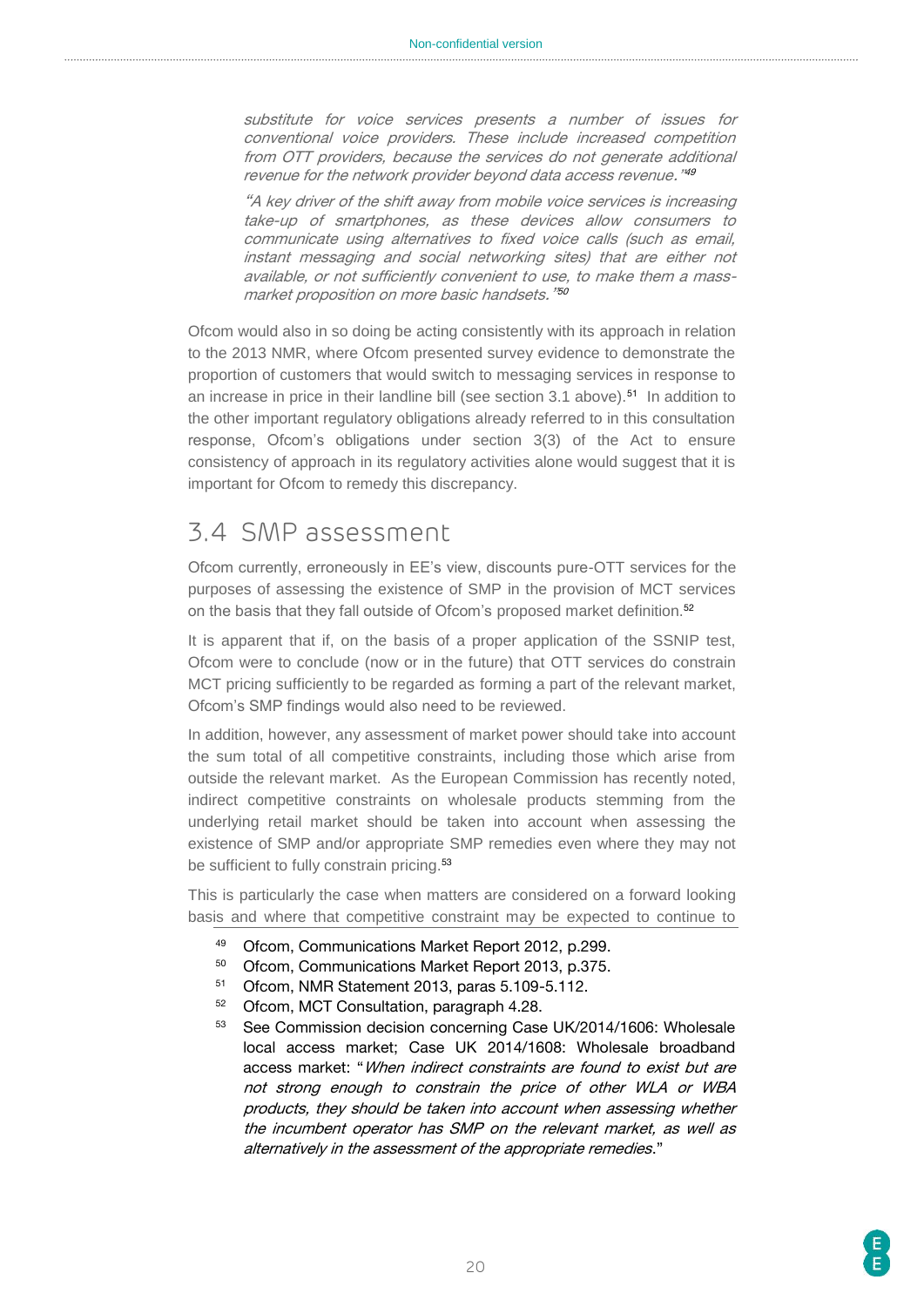increase, such that the relevant services may potentially form a part of the market in future. As stated in the Commission's guidelines on the assessment of SMP:

> "In electronic communications markets, competitive constraints may come from innovative threats from potential competitors that are not currently in the market. In such markets, the competitive assessment should be based on a prospective, forward-looking approach." 54

In light of the above, EE believes that Ofcom should (irrespective of its conclusion on market definition) update its *market power* assessment to reflect the evolving competitive constraint posed by OTT services. Furthermore, given that this constraint will almost certainly continue to increase over the duration of the market review period (see below), EE urges Ofcom to consider the sensitivity of its SMP assessment to the plausible alternative whereby OTT services become a sufficient competitive constraint over the period 2015/16 to 2017/18 such that they fall within the relevant product market definition.

### <span id="page-20-0"></span>3.5 Updating empirical evidence

As Ofcom is aware, Ofcom may review its market power determinations (and ultimately modify SMP conditions imposed) during the course of a review period, including where it concludes that markets identified in an earlier market review are no longer the appropriate markets.<sup>55</sup>

Given that, as Ofcom has recognised<sup>56</sup>, the constraint on traditional mobile voice calls will almost certainly strengthen over time (as, *inter alia,* the proportion of customers able and willing to switch to OTT services will increase with continued take-up of smartphones, and as OTT providers continue to make technological advances), should Ofcom ultimately conclude that OTT services do not currently form part of the relevant market EE believes that it would be consistent with Ofcom's statutory duties for Ofcom to:

- ensure that any empirical evidence relied upon for the purposes of its market definition analysis is updated regularly to ensure that Ofcom's assessment of the relevant product market definition does not become outdated and risk a "false positive" assessment of SMP in the future; and
- review its market power determination and SMP remedies if new evidence indicates that OTT services have become a sufficient constraint on the pricing of traditional mobile voice calls.

<sup>54</sup> Commission guidelines on market analysis and the assessment of significant market power under the Community regulatory framework for electronic communications networks and services (July 2002), para 80.

<sup>&</sup>lt;sup>55</sup> Section 84 of the Act.

<sup>56</sup> Ofcom, MCT Consultation, paragraph 3.90.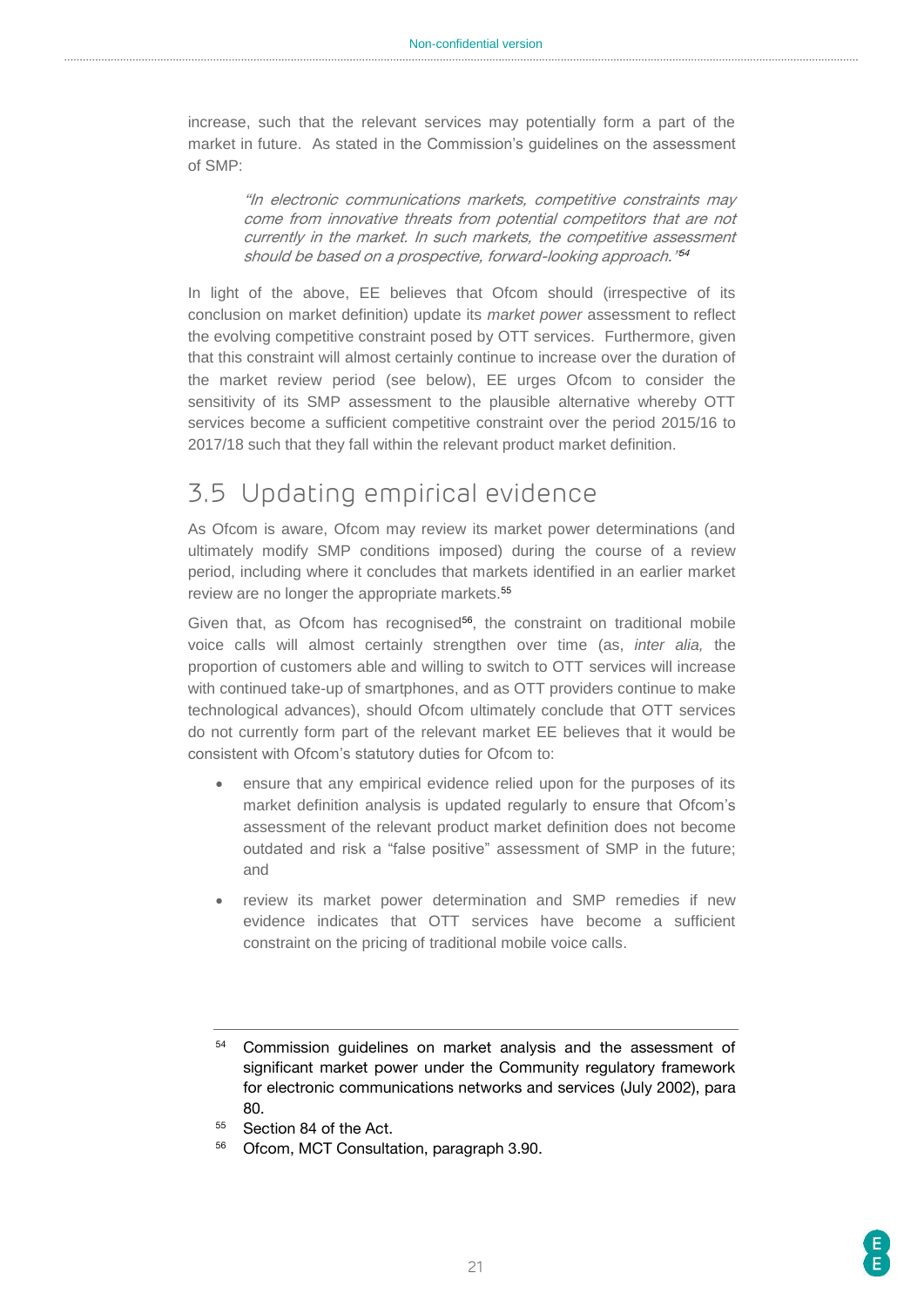### <span id="page-21-0"></span>**4. Remedies**

This section sets out EE's key concerns with the SMP remedies proposed by Ofcom. In summary:

- Ofcom has failed to present any reliable evidence that moving from LRIC+ to pure LRIC has provided any material benefits for consumers, and EE considers that the balance of evidence supports any charge control being set above pure LRIC. However, irrespective of these fundamental enduring differences of view, EE considers that Ofcom should at least accept that a pure LRIC approach leaves it no margin for error. In order to minimise the risk that MNOs are left unable to recover their bare minimum LRIC under any new MTR cap, EE therefore submits that it is appropriate for Ofcom to adopt a conservative approach in setting any charge control, both in calculating the costs of an efficient operator (in particular given the large uncertainties in modelling mobile costs at this time, including the future pace of migration to 4G) and determining the profile of MTRs over the charge control period (see section 4.1).
- EE considers that making an immediate one-off adjustment to the maximum MTR benchmark would constitute a serious error of judgment. It would undermine regulatory certainty, being clearly contrary to Ofcom's well established approach and often stated policy preference for glide paths, and would also be inconsistent with the need for a conservative approach (see section 4.2).
- While EE welcomes Ofcom's proposals to extend any charge control remedy to smaller MCPs, we believe that adopting a single uniform benchmark is unjustified given that many smaller MCPs face significantly lower costs than the four MNOs (see section 4.3).<sup>57</sup>

# <span id="page-21-1"></span>4.1 Pure LRIC cost standard

EE's detailed assessment of the analysis underlying Ofcom's provisional conclusion that the appropriate cost standard is pure LRIC is set out in section 5 and Annex 1 of this response. In summary EE respectfully submits that Ofcom's analysis fails to provide any reliable evidence to support its position.

EE's view remains that the balance of evidence supports any MTR charge control condition being set at a level above pure LRIC. Ofcom's analysis of efficient pricing is flawed as it appears to view its options as limited to a binary choice between LRIC or LRIC+, and to conclude that uncertainty over the actual efficient price level means that it is justifiable to adopt pure LRIC, without

 $57$  As set out above (see section 3.4), EE also believes that in considering appropriate SMP remedies Ofcom should take into account the evolving competitive constraint to traditional mobile voice calls posed by OTT services, even if Ofcom ultimately concludes that such services do not form part of the relevant product market.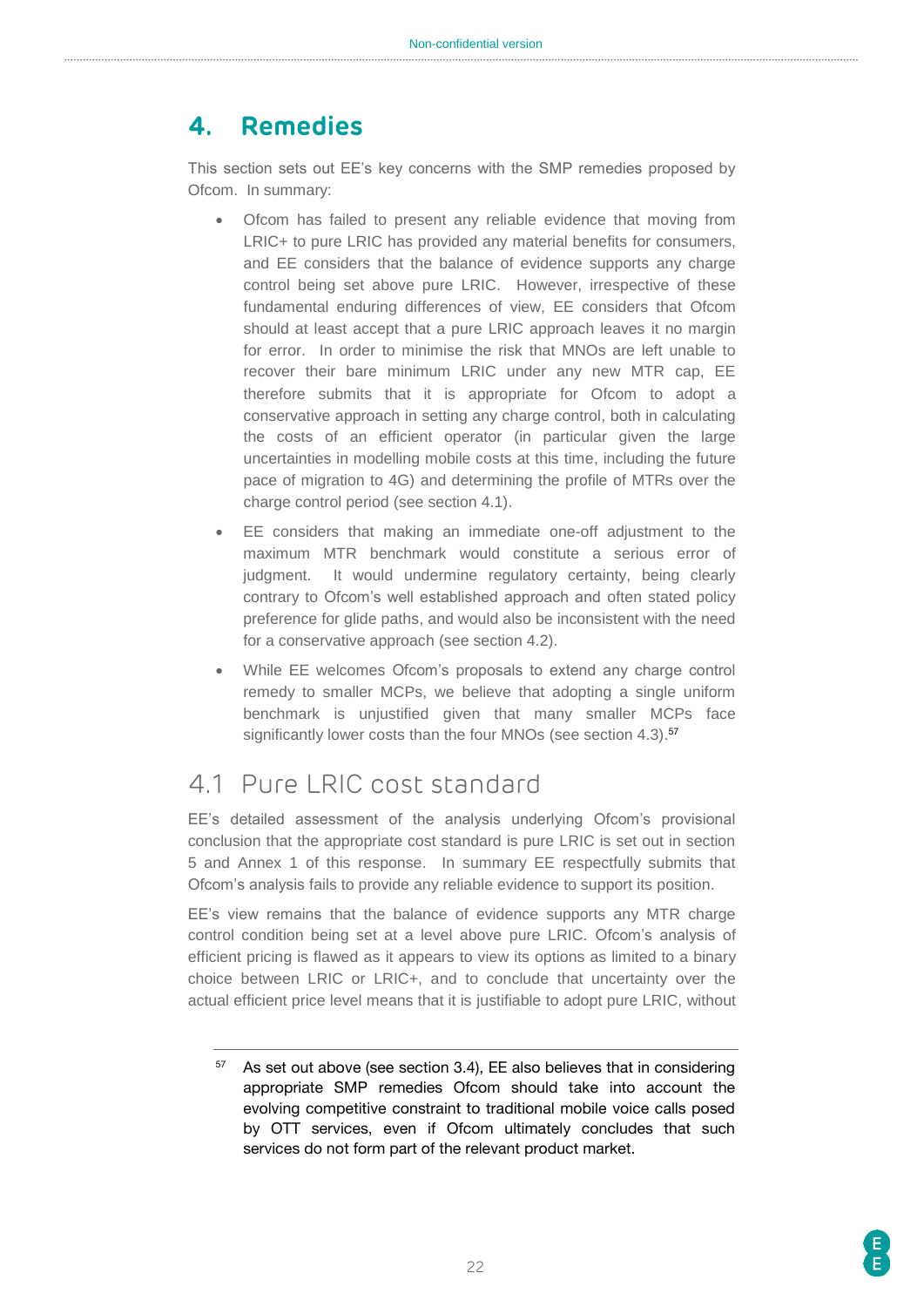specifically considering which price level from within the potential range would minimise the expected cost of error (see further section 5.1 below).

In any event, it is important that Ofcom recognises that its proposal to select pure LRIC as the relevant cost standard represents the very bottom of the potential range of efficient charges, and that it carries asymmetric risk.

If Ofcom errs by setting charges that are below the actual level of pure LRIC, then mobile operators will be forced to incur a loss on every minute of voice termination they supply. This would seriously undermine economic efficiency, with potential consequences for ongoing investment in mobile services. EE's concerns regarding the impact of Ofcom's proposal to adopt a LRIC cost standard on investment incentives are set out in section 5.3 below. These concerns would be amplified significantly if the implementation of that proposal in fact resulted in MTRs being set at a level below LRIC.

EE notes that Ofcom has previously accepted the presence of asymmetry of risk in relation to investment.<sup>58</sup> Ofcom dismisses this concern in the present MCT Consultation on the basis that "*any potential risk of setting an MTR low would be attenuated by the ability of MCPs to recover costs on the retail side of the market*" <sup>59</sup> (i.e. by the waterbed effect). However, as explained in sections 4.2.5 and 5.3 below, there is now new evidence suggesting a weak or nonexistent waterbed effect in the mobile market. In particular, the two academics on which Ofcom has placed most reliance in this area have recently changed their views and found "*that the 'waterbed' phenomenon, initially observed until early 2006, has disappeared over the 10-year period, 2002-2011*."<sup>60</sup> EE therefore considers that it would be erroneous for Ofcom to rely on the potential for mobile operators to recover costs in the retail market in order to reject concerns about MTRs being set too low.

Setting MTRs below MNOs actual variable cost of providing an MCT service may also incentivise inefficient migration by MNOs (and their users) to terminate calls using OTT voice models (e.g. calls to MNO subscribers' mobile handsets via apps rather than calls to 07x numbers). The best interests of mobile users (as well as callers to mobiles and receiving parties) could be harmed if voice call services are replaced by OTT services that do not offer all of the same benefits of the voice call services they are replacing.

Ofcom itself notes in the MCT Consultation that it would be "concerned" if MTRs were set below LRIC at any point during the charge control period since

- <sup>58</sup> For example, in the 2007 MCT Statement Ofcom stated: "Ofcom has noted previously that there is potentially an asymmetry in the risks and impact of setting charges that turn out to be too low. Charge controls which, in practice, fail to enable recovery of efficient costs may have an adverse impact on investment, which would be detrimental to consumers generally. Ofcom has noted that charge controls should not be so tight as to impact adversely prospects for investment" (para 9.168).
- <sup>59</sup> Ofcom, MCT Consultation, para 6.98.
- <sup>60</sup> Genakos, C. and T. Valletti, Evaluating a decade of mobile termination rate regulation, December 2013.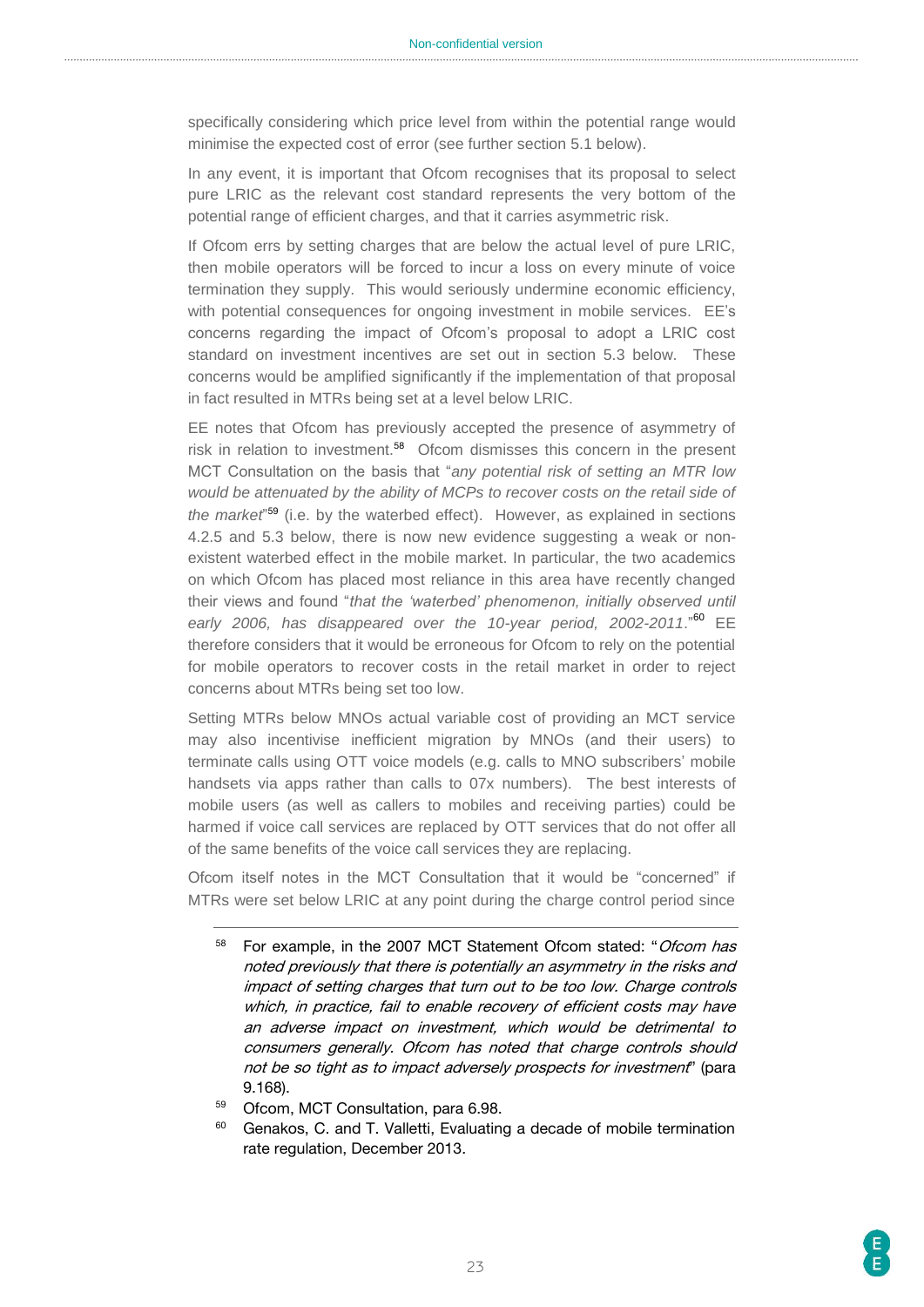this would not accord with its economic objectives for setting charge controls, namely the need to maximise allocative efficiency, productive efficiency, dynamic efficiency and effective competition.<sup>61</sup> In EE's view this would be wholly inconsistent with Ofcom's duties to encourage investment and innovation, and to ensure that any price control conditions serve to promote efficiency and sustainable competition, and confer the greatest possible benefit on consumers.<sup>62</sup> It would also send the wrong signals to the industry at a time when significant investments are being made to improve consumer experience of making voice calls, including dropped call rates and call set-up success rates. Distortions to incentives to invest in voice related network services could, in particular, undermine Ofcom's stated priority of improving the quality of consumers' mobile experiences.<sup>63</sup>

On the other hand, a charge control level that is set somewhat above pure LRIC will only alter the recovery of fixed and common costs between termination and other services, without forcing MCT services to be supplied below cost. Depending on relative elasticities, this may even lead to charges that are closer to allocatively efficient levels (see further section 5.1). Ofcom itself has accepted that there is no clear evidence that a charge control level that is set somewhat above pure LRIC is necessarily less efficient, and such an outcome would therefore clearly be less harmful than requiring mobile operators to price MCT services below incremental cost. EE believes that there is also no evidence to support any material competition effects from setting termination charges somewhat above LRIC (see section 5.4 below).

In light of the above, EE believes that Ofcom should take a conservative approach to cost modelling and should adopt values in relation to uncertain parameters only where Ofcom has a high degree of confidence that the values so adopted will not lead to charges below the actual level of pure LRIC. In particular, in choosing between low, medium and high scenarios Ofcom should adopt the assumptions that would provide for the higher actual charge level so as to minimise the risk of charges turning out to be below actual LRIC.

This is consistent with the approach previously adopted by Ofcom. For example:

"Ofcom believes that the presence of this asymmetric risk also supports a charge control level that is above the midpoint of its range of benchmarks."

"The traffic forecasts used by Ofcom to set the price cap correspond to conservative forecasts rather than central estimates. This means that in its judgement about the appropriate level of termination charges, Ofcom has taken values above the mid-point of the feasible range of efficient charge benchmarks. It has done this because of its

<sup>&</sup>lt;sup>61</sup> Ofcom, MCT Consultation, para 8.77.

<sup>&</sup>lt;sup>62</sup> Sections 3 and 88 of the Act.

<sup>&</sup>lt;sup>63</sup> Ofcom, Consumer experiences of mobile phone calls, Report, 12 August 2014.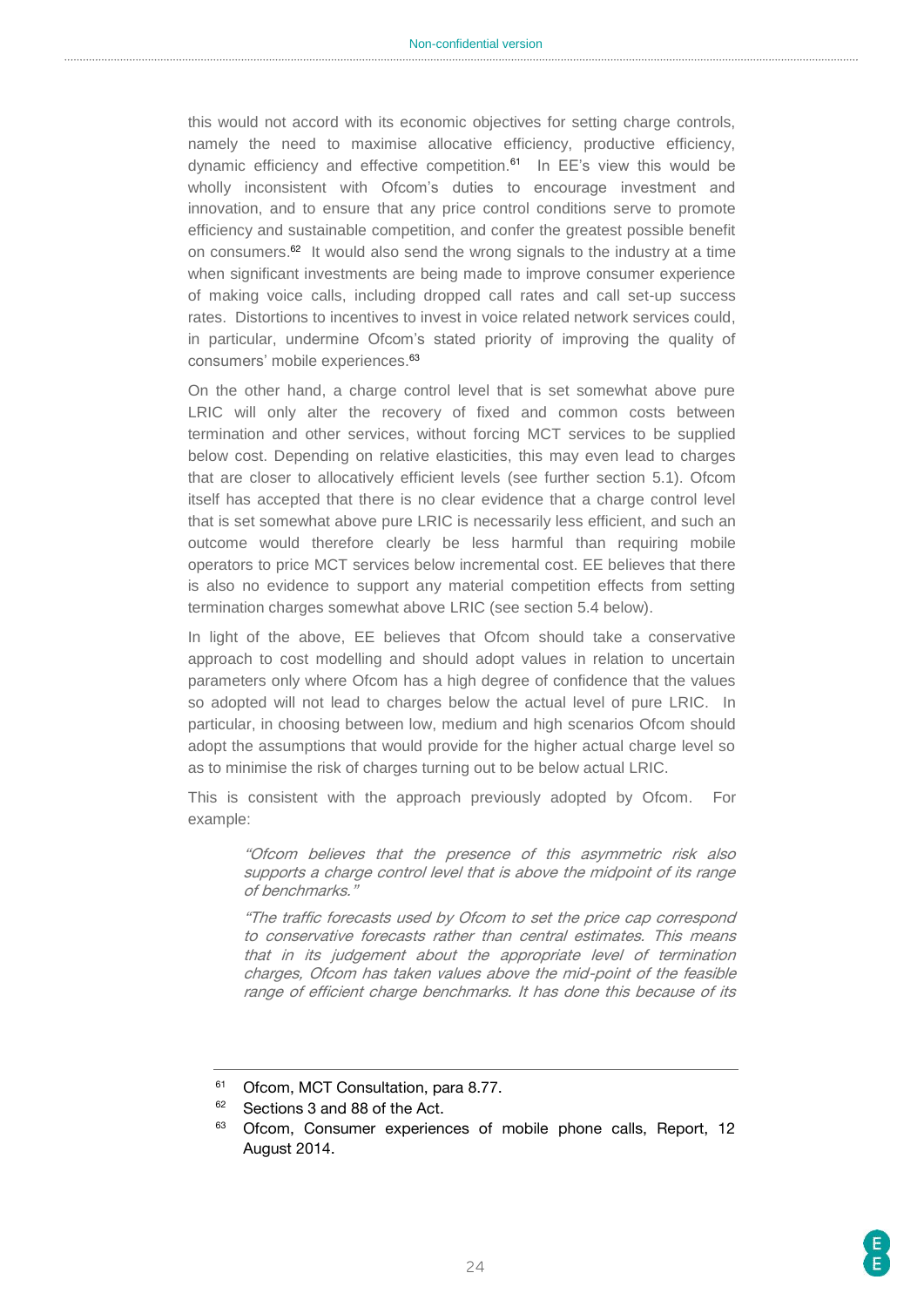concerns about the asymmetry of the detriment arising from the charge being too high on one hand, or too low on the other." 64

EE notes that Ofcom has also accepted that the presence of an asymmetric risk of this nature requires a conservative approach to be taken in other contexts. For example in relation to setting annual licence fees for 900 MHz and 1800 MHz spectrum Ofcom has stated:

"We consider that we should exercise the necessary regulatory judgement by adopting a conservative approach when interpreting the evidence. This is for the following key reason[s]…Asymmetry of risk as between the effects on spectrum efficiency from inadvertently setting ALF either above or below market value, given uncertainty about the correct estimates for market value" 65

The real risk of errors is highlighted by the fact that, in EE's view, Ofcom's current modelling approach is likely to lead it to underestimate the LRIC of mobile termination in certain respects (see section 6 below), potentially leading to unintended harm to investment and innovation by mobile operators, to the ultimate detriment of consumers.

As set out below, the need for a conservative approach also weighs in favour of adopting a three year glide path to any new, lower, MTR benchmark, which in any event is vital to avoid undermining regulatory certainty and support efficient investment incentives.

- <sup>64</sup> Ofcom, 2007 MCT Statement, para 9.168 and Annex 18, para 18.129. EE notes that in the context of the appeals against Ofcom's 2007 MCT Statement the CC considered that the presence of asymmetric risk did not justify making an adjustment to the "2G cap" approach which it proposed to adopt for setting the MTR charge controls. However, this was based on the particular circumstances of that case, and as the CC noted: "Ofcom's concern informed its decision to choose charge control levels from the range that its benchmarks had generated. As we have accepted the 2G cap, the question of asymmetric risk does not arise in quite the same way." The CC was therefore considering whether the issue of asymmetric risk justified "an adjustment to be made to the 2G cap-derived charge controls", and was not specifically considering Ofcom's reliance on this issue for the purposes of determining the appropriate benchmarks to choose for its cost modelling. The CC did not rule that such adjustments per se were not appropriate, nor that the asymmetric risk acknowledged by Ofcom did not exist or that it was not a relevant consideration to be taken into account by Ofcom when choosing from within a potential range (Reference under section 193 of the Communications Act 2003: Hutchison 3G UK Limited v Ofcom (Case 1083/3/3/0), British Telecommunications plc v Ofcom (Case 1085/3/3/07), CC Determination, 16 January 2009, paras 2.9.166 – 2.9.169).
- <sup>65</sup> Ofcom, Annual licence fees for 900 MHz and 1800 MHz spectrum: Further consultation, 1 August 2014, para 1.34.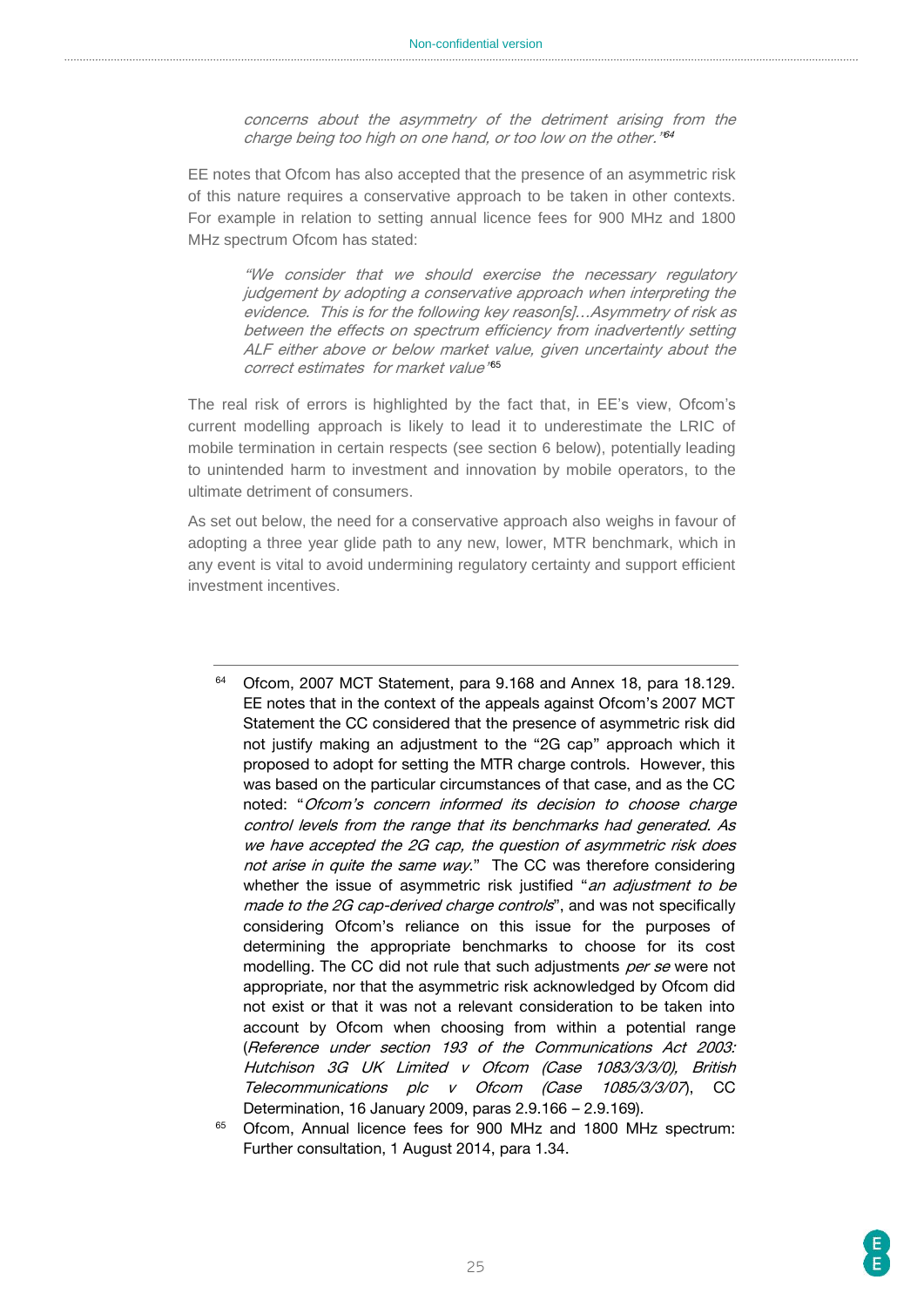# <span id="page-25-0"></span>4.2 The glide path

In the event that Ofcom ultimately concludes that it is appropriate to reduce MTRs from their current level, EE strongly believes that this reduction should be implemented by way of a three year glide path, rather than a one-off adjustment as proposed in the MCT Consultation. This is because Ofcom's proposed reasoning in favour of a one-off adjustment contains several key errors, which EE details below.

#### **1. Ofcom's proposed approach is inconsistent with its standard regulatory approach and stated policy position**

First, Ofcom proposes to depart from its standard approach to telecommunications charge controls, which is reflected in the regulatory expectations of MNOs and which has on numerous occasions been endorsed by relevant appeal bodies, without any adequate justification. It is clear that Ofcom's standard approach in charge control decisions is to adopt a glide path approach. Ofcom has stated that it has a "strong preference" for glide paths, in particular because they provide stronger cost reduction incentives and a more stable and predictable regulatory environment than immediate adjustments.

In confirmation of this, in the CC's 2012 MCT Determination (the "CC Determination")<sup>66</sup>, the CC stated:

> "We note that it is usual practice for Ofcom to use a glide path in its charge control decisions, usually with no one-off adjustment, from regulated prices under one price control period to a new price control period. As it pointed out in its Defence, Ofcom has stated that it has 'a strong preference' for glide paths, rather than [one-off] adjustments, to align charges to costs'. We therefore consider that MCPs would have a reasonable expectation of such a glide path and no one-off adjustment ... ".<sup>67</sup> (emphasis added)

Ofcom has explained its preference for glide paths rather than one-off and immediate adjustments in several reviews and charge control decisions. For example, in its 2013 Business Connectivity Market Review Statement Ofcom stated that:

> "18.101 The benefit of the glide path approach is that it approximates more closely to the workings of a competitive market than one-off reductions, where excess profits are gradually eroded as rivals improve their own efficiency. It also avoids discontinuities in prices over time and leads to a more stable and predictable background against which investment and other decisions may be taken, by both suppliers and customers.

- <sup>66</sup> Reference under section 193 of the Communications Act 2003: British Telecoms Plc v Ofcom (Case 1180/3/3/11), Everything Everywhere Limited v Ofcom (Case 1181/3/3/11), Hutchison 3G UK Limited v Ofcom (Case 1182/3/3/11), Vodafone Limited v Ofcom (Case 1183/3/3/11) and Telefonica UK Limited, CC Determination, 9 February 2012.
- CC Determination, para 5.96.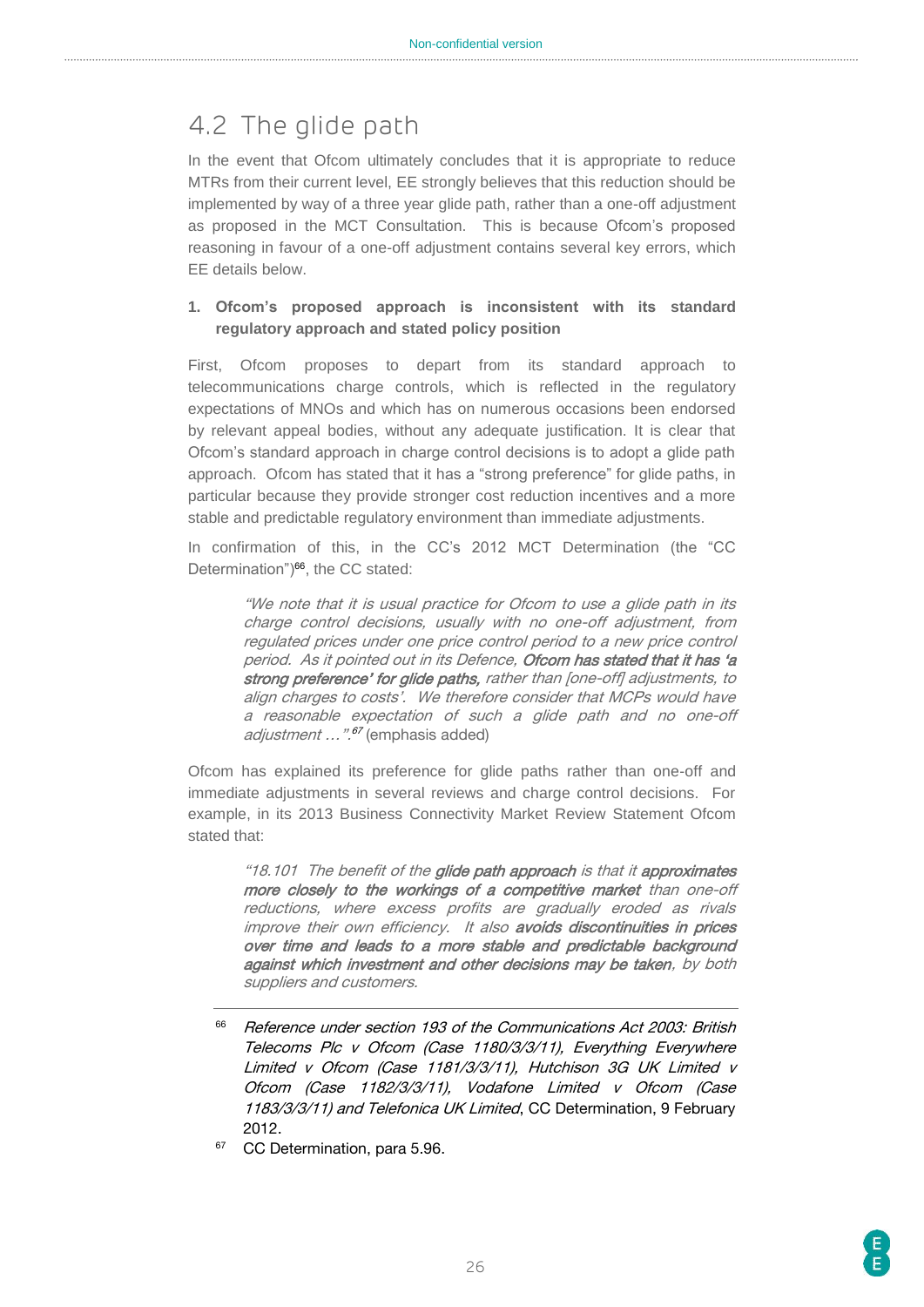18.102 This approach also has greater incentives for efficiency as it allows the firm to retain the benefits of cost reductions made under a previous charge control for longer. This means that cost reductions feed into price reductions with an intentional regulatory lag. One-off adjustments to prices would reduce the effective regulatory lag, and hence the incentives to reduce costs.

18.104 This suggests that it is not appropriate, for example, to apply one-off reductions simply because prices at the start of the control are out of line with costs. One-off reductions may also reduce incentives to invest and make efficiency improvements; they impact on regulatory certainty and stability; and they would not necessarily best reflect the outcomes in competitive markets (whereby surplus profits are gradually eroded). Therefore, if returns at the start of a control are initially high, cutting the difference between prices and costs via a glide path is generally preferable.

#### When might we consider starting charge adjustments?

…

18.105 Whilst the above suggests a general preference for glide paths in the context of RPI-X controls, we still considered making one-off adjustments where we considered there to be good reasons for doing so. The circumstances under which they could be appropriate include:

- when there are strong allocative efficiency arguments for bringing charges into line with costs sooner (such as where BT's charges for particular services are out of line with costorientation requirements); and/or
- where the previous charges were unregulated or were not subject to a charge control and where BT's charges are high relative to costs." (emphasis added)

Similarly, in the 2014 FAMR Statement Ofcom decided to apply an overall glide path for core rental services because it considered that achieving the benefits in terms of efficiency and competition on the merits earlier were outweighed by the risks to the stability and predictability of the regulatory regime<sup>68</sup>:

> "6.35 In setting charge controls, particularly where the controls replace similar existing controls (as is the case for these LLU and WLR charge controls), we have a strong preference for "glide paths", rather than one-off adjustments. Glide paths involve setting the control so that there is a gradual convergence of prices from the current level to the target level by the end of the control period.

#### 6.36 We generally favour glide paths for two reasons:

- to provide stronger cost reduction incentives one of the features of price cap regulation is that profits may diverge from the level expected at the time when the control was set. The glide path approach generally provides greater incentives for cost efficiency improvement as it allows the firm to retain the benefits of cost reductions made under a previous charge control for longer. By contrast, one-off adjustments to charges reduce the effective regulatory lag, and hence the incentives to reduce costs; and
- Ofcom, 2014 FAMR Statement, Volume 2, para. 6.76.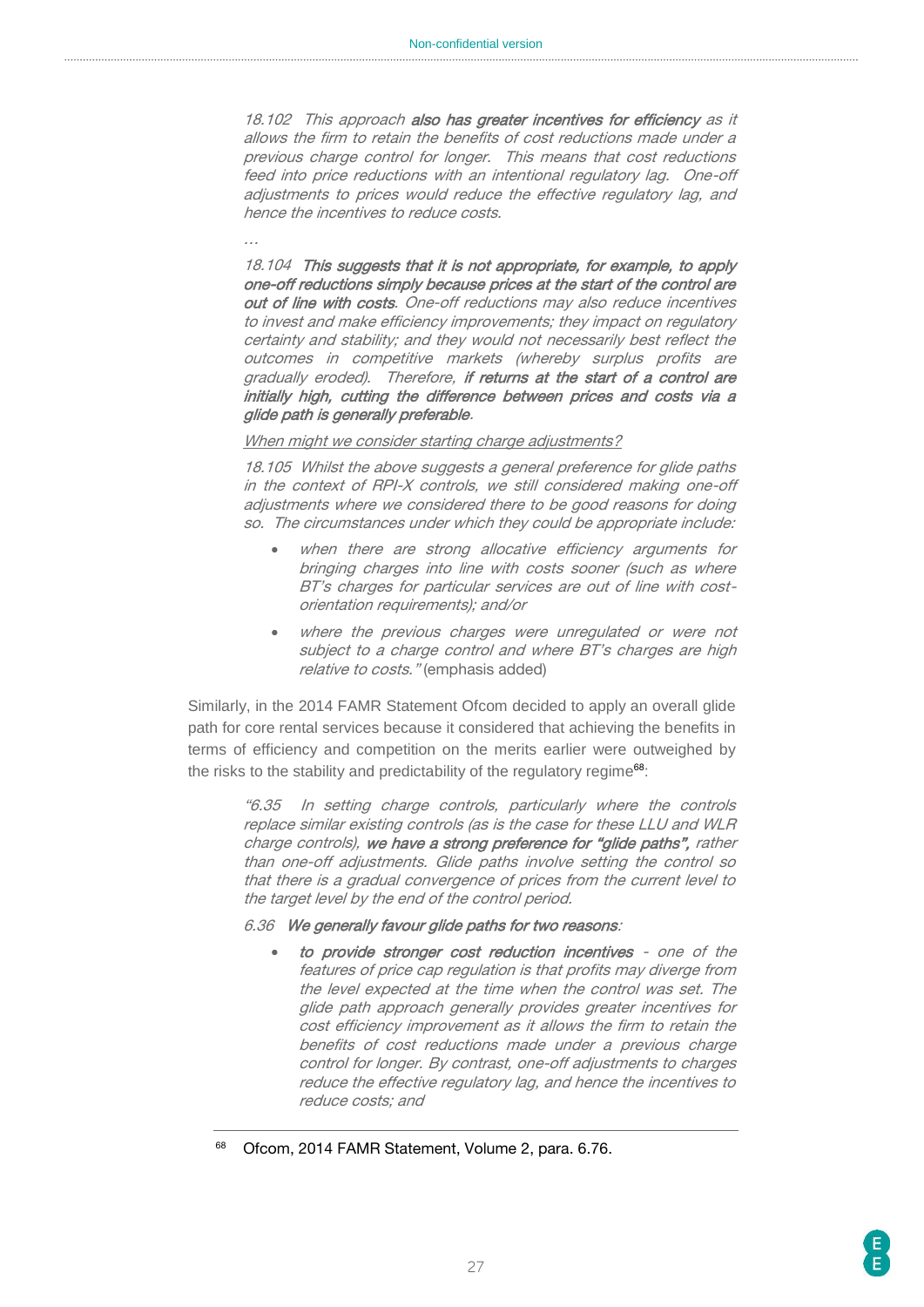to promote a stable and predictable regulatory regime - the glide path approach avoids discontinuities in charges over time and leads to a more stable and predictable background against which investment and other decisions may be taken, by both suppliers and customers, in the markets we regulate. For example, if CPs have entered into contracts with up to 2 years' duration, then adjusting charges via a glide path allows CPs time to re-structure their contracts with end-users as the wholesale charges change more gradually.

6.37 While the above suggests a general preference for the glide path approach in the context of price cap regulation, this does not mean we rule out one-off adjustments in prices where there are good reasons to introduce them. For example, we might make one-off changes if there are strong allocative efficiency or competition arguments for bringing charges into line with cost before the end of the control period. However, in assessing possible one-off adjustments, we would need to balance this against alternative regulatory approaches.

6.45 Consequently, it is necessary to consider the speed of adjusting charges for the core rental services. Generally, we have tended to set charges so they adjust gradually and reach the target level by the end of the period for which charges are set, which would mean by 2016/17 for the charge controls we are setting. We have adopted this approach as we generally consider that it strikes an optimal balance between static and dynamic efficiency. However, we would be concerned if adopting this approach undermined the stability and predictability of the regulatory regime contrary to regulatory certainty. In those circumstances, it would be unlikely to strike an optimal balance in terms of static and dynamic efficiency." (emphasis added)

Thus, in summary, in its previous statements Ofcom has made it clear that glide paths, rather than one-off or immediate adjustments, will usually be adopted in charge control decisions. In addition, Ofcom has acknowledged that departing from this approach could potentially affect perceptions of the stability and predictability of the regulatory regime. Consistent with this, Ofcom has stated that its "strong preference" for glide paths will only be over-ridden where there are strong reasons for doing so (i.e. which are sufficient to outweigh the harm from the loss in perceived regulatory stability).

EE submits that this approach by Ofcom does and should effectively place the burden of proof on any party wishing to argue against a glide path. EE's view is consistent with the position taken by the CC in the CC Determination. As referred to above, the CC stated that mobile operators could have a "reasonable expectation" that there would be a glide path and no one-off adjustment. The CC considered that this expectation could only be over-ridden if justified on the basis of one of a number of arguments put forward by BT– i.e. that "*BT's 'positive arguments' had sufficient force to overcome Ofcom's reasons for not including a one-off adjustment*". 69 Whilst the CC decided that Ofcom had erred in determining the length of the glide path, it upheld Ofcom's decision not to make a one-off adjustment to MTRs as it determined that none

…

CC Determination, para 5.97.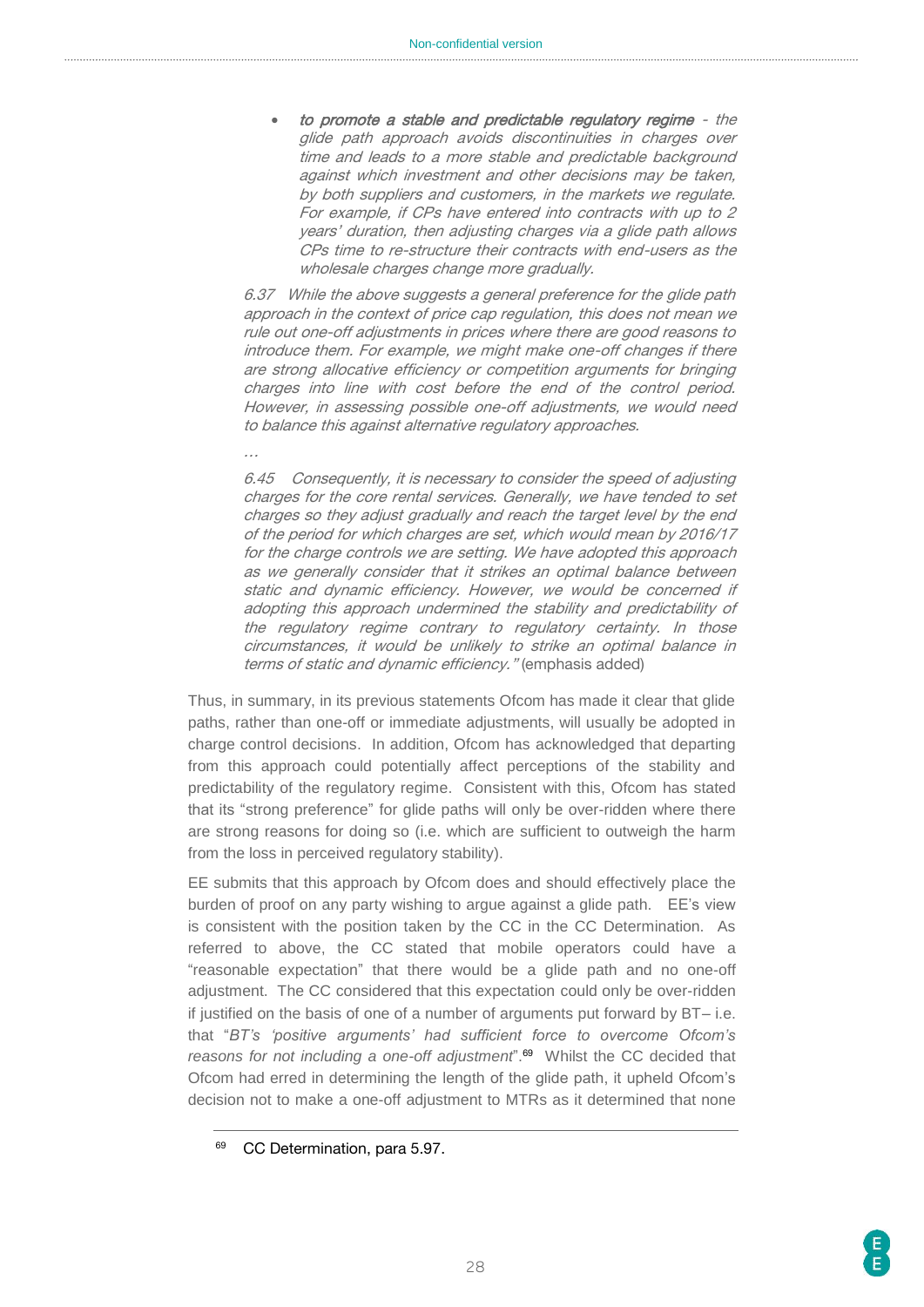of BT's arguments provided a valid reason to depart from Ofcom's standard approach (and similarly EE notes that they do not apply on this occasion).<sup>70</sup>

In the present case, Ofcom's current MCT Consultation discloses no positive case in favour of the need for Ofcom to make a one-off adjustment to MTRs as is being proposed by Ofcom. Moreover, none of these previous statements or Ofcom's standard position is referred to or discussed in the section of the MCT Consultation which addresses the glide path issue. EE respectfully submits that this suggests that Ofcom may in fact have failed to have regard to or to properly take it into account its well-established approach in respect of this issue.<sup>71</sup>

Instead, rather than starting with a presumption in favour of regulatory certainty through the adoption of Ofcom's standard glide path approach, Ofcom essentially does the opposite, without any satisfactory explanation as to why it has felt the unusual need in the present case to turn matters on their head. For example:

- In paragraph 8.68 of the MCT Consultation, Ofcom states that *"given the overall benefits of setting MTRs at LRIC for consumers (as discussed in section 6), Ofcom's starting position is that MTRs should be set at LRIC as quickly as is reasonable and proportionate"*. Assuming of course that Ofcom has conducted the correct market analysis, imposed the right SMP remedies and adopted the correct cost standard in any charge control it imposes, it will always ultimately be in the best interests of consumers for the relevant SMP charges to be regulated to the relevant cost standard. In and of itself, however, this fact cannot displace Ofcom's presumption in favour of using a glide path to achieve this outcome.
- In the following two sub-sections of the MCT Consultation Ofcom then explains why it considers that neither the need to allow sufficient time for adapting to MTR reductions by mobile operators, nor the risk of setting MTRs below pure LRIC, provides any good reason for *not* adopting an immediate adjustment. As a result, Ofcom proposes to adopt an immediate adjustment.

In EE's submission, this reversal of the burden of proof represents an unjustified and unreasoned departure from Ofcom's standard approach, which would be clearly open to challenge in the unfortunate event that Ofcom did not see fit to reconsider its current position.

#### **2. Ofcom fails to balance the costs and benefits of adopting a glide path**

Second, and relatedly, Ofcom's approach fails to have regard to the fact that its decision as to the appropriate remedy must be guided by the principle of

<sup>70</sup> CC Determination, paras 5.96-5.104.

<sup>&</sup>lt;sup>71</sup> For example, in contrast to the FAMR Statement (para 6.48), there is no indication in the MCT Consultation that Ofcom has had regard to its previous statements in considering how its proposals might affect perceptions of the stability and predictability of the regulatory regime.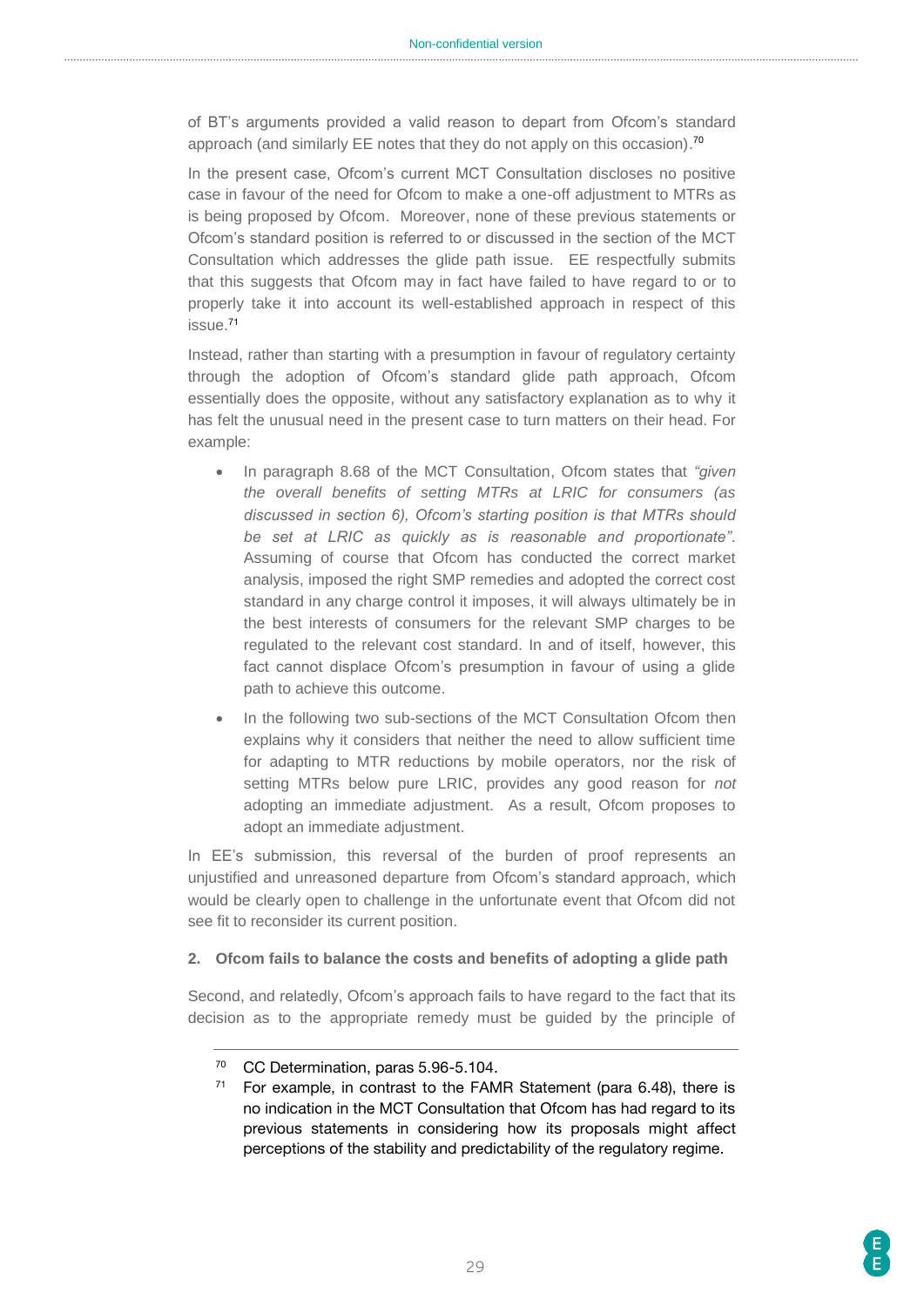proportionality, which requires both the benefits and costs of a faster change in MTRs to be balanced against one another. Section 47 of the Act makes it clear that Ofcom is not empowered to set an SMP condition unless Ofcom is satisfied that the condition is proportionate.

The approach proposed by Ofcom in the MCT Consultation does **not** balance costs against benefits. Instead, Ofcom takes a binary approach in respect of benefits, simply noting that in its view there are some benefits of reducing prices to LRIC. Ofcom uses this to justify its position that an immediate adjustment should be made unless there is some good reason to adopt a glide path, and one of the main reasons why it finds that no such reason exists is the fact that the additional revenues that would flow from a glide path approach are relatively small.<sup>72</sup>

In taking this approach Ofcom has avoided any sort of quantitative balancing of costs against benefits of faster changes in MTRs, as required by the principle of proportionality. In EE's case, the difference between adopting a one-off adjustment as compared to a glide path approach means a net revenue reduction of approximately  $[\mathcal{K}]$  (based on 2013 volumes). Such amounts are clearly non-trivial. EE also believes that, in order to better understand the disruptive impact of the adjustment to MTRs, net termination payments should be considered by reference to individual operators (not on an industry-wide basis) and compared to each operator's EBIT, which is a more relevant measure for mobile operators that have capital intensive businesses than revenues or EBITDA.

In any event, the fact that the reduction may be relatively smaller than the reductions caused by Ofcom's previous MTR charge control reviews does not absolve Ofcom from the requirement to engage in a full and complete proportionality assessment. A relatively smaller reduction is also no reason to automatically prefer a one-off adjustment to a glide path approach: to the extent that the costs of the one-off adjustment will be smaller then so too will be the benefits – they must still be weighed together and contrasted with the net impact of adopting a glide path.

Moreover, as noted in section 4.2.1 above, Ofcom fails to acknowledge that the mere fact that reducing prices to its new estimate of LRIC produces some consumer benefits cannot in itself justify changing prices immediately rather than through a glide path. Ofcom's position over a number of years has been that reducing SMP prices to the relevant regulated cost standard will generally produce consumer benefits, and yet its standard position has nonetheless been that due to the countervailing benefits of regulatory certainty and providing appropriate efficiency incentives to regulated firms, these prices reductions should be implemented gradually via a glide path – unless there are good reasons capable of overriding this strong preference. Given Ofcom's assessment that the price changes are small relative to those in the previous charge control, this implies that any benefits of reducing prices to its new LRIC estimate (at all or faster) will also be relatively small, and therefore that these

<sup>72</sup> Ofcom, MCT Consultation, paras 8.74 and 8.75.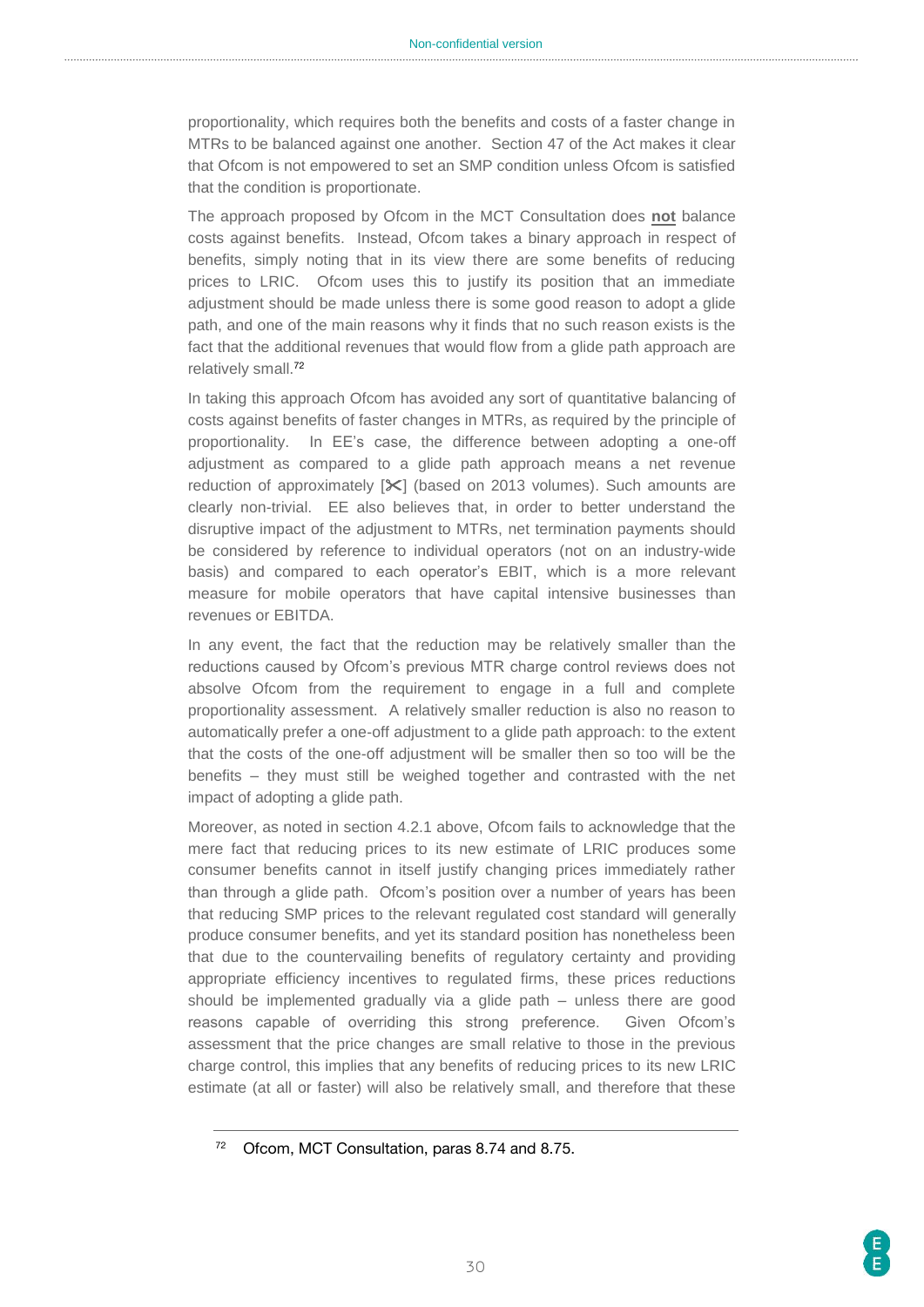benefits are unlikely to be of sufficient significance as to justify departing from Ofcom's standard glide path approach.

It also appears that Ofcom has incorrectly taken reasoning used by the CC in considering the appropriate length of the glide path, and applied this to the separate issue of whether a glide path in itself is appropriate. In the CC Determination the CC considered that the relatively small impact of adopting a three year rather than four year glide path on MNOs' revenues and EBITDA meant that a four year path could not be supported on the basis of lower MCP profitability.<sup>73</sup> This was in the context where amendments to the relevant EU regulatory framework in 2009 had introduced a presumption in favour of a three yearly market review period, and consequently in favour of any SMP remedies being set for no longer than this period. Those same unique considerations do not apply in this case. Indeed, in that case the CC expressly noted that "*the Recommendation does not provide any reason to find in favour of or against a*  one-off adjustment<sup>"?4</sup> In addition, it is clear that the evidence found by the CC in relation to the impact of the charge controls on MNOs' revenues and profitability did not persuade it to accept BT's arguments for a one-off adjustment in that case. 75

EE believes that the evidence does not show that the relative size of the benefits and costs have changed since the CC Determination in a way that would warrant moving away from a glide path approach. Indeed, new evidence suggests that the costs of a faster reduction are likely to have been underestimated previously (see 4.2.5 below in relation to the waterbed effect). Further, as discussed in section 5, there is no evidence that the adoption of pure LRIC brings any material efficiency or competitive benefits.

Finally, EE considers that Ofcom should take into account the fact that a glide path would achieve a better balance in terms of the timing and realisation of the relative costs and benefits of reducing MTRs to Ofcom's new LRIC estimate. Ofcom's assumed benefits of MTRs being priced at LRIC include lower retail prices for fixed line prices.<sup>76</sup> However, Ofcom has recognised that fixed operators do not pass-through MTR reductions immediately, if at all.<sup>77</sup> In contrast, as explained in this section, a one-off adjustment as proposed by Ofcom would have an immediate detrimental impact on mobile operators' investment incentives. A glide path, by smoothing out the revenue impact on mobile operators, would therefore represent a more appropriate and proportionate approach to implementing Ofcom's charge control conditions.

#### **3. Ofcom fails to consider the justifications it has previously put forward for adopting a glide path**

Third, in large part as a result of its erroneous approach, Ofcom has not had regard to a number of the key factors which justify its standard glide path

- <sup>76</sup> Ofcom, MCT Consultation, Annex 9, paras A9.51-9.52.
- <sup>77</sup> Ibid.

<sup>73</sup> CC Determination, paras 5.53-5.57.

<sup>74</sup> CC Determination, para 5.104.

<sup>&</sup>lt;sup>75</sup> CC Determination, paras 5.96-5.104.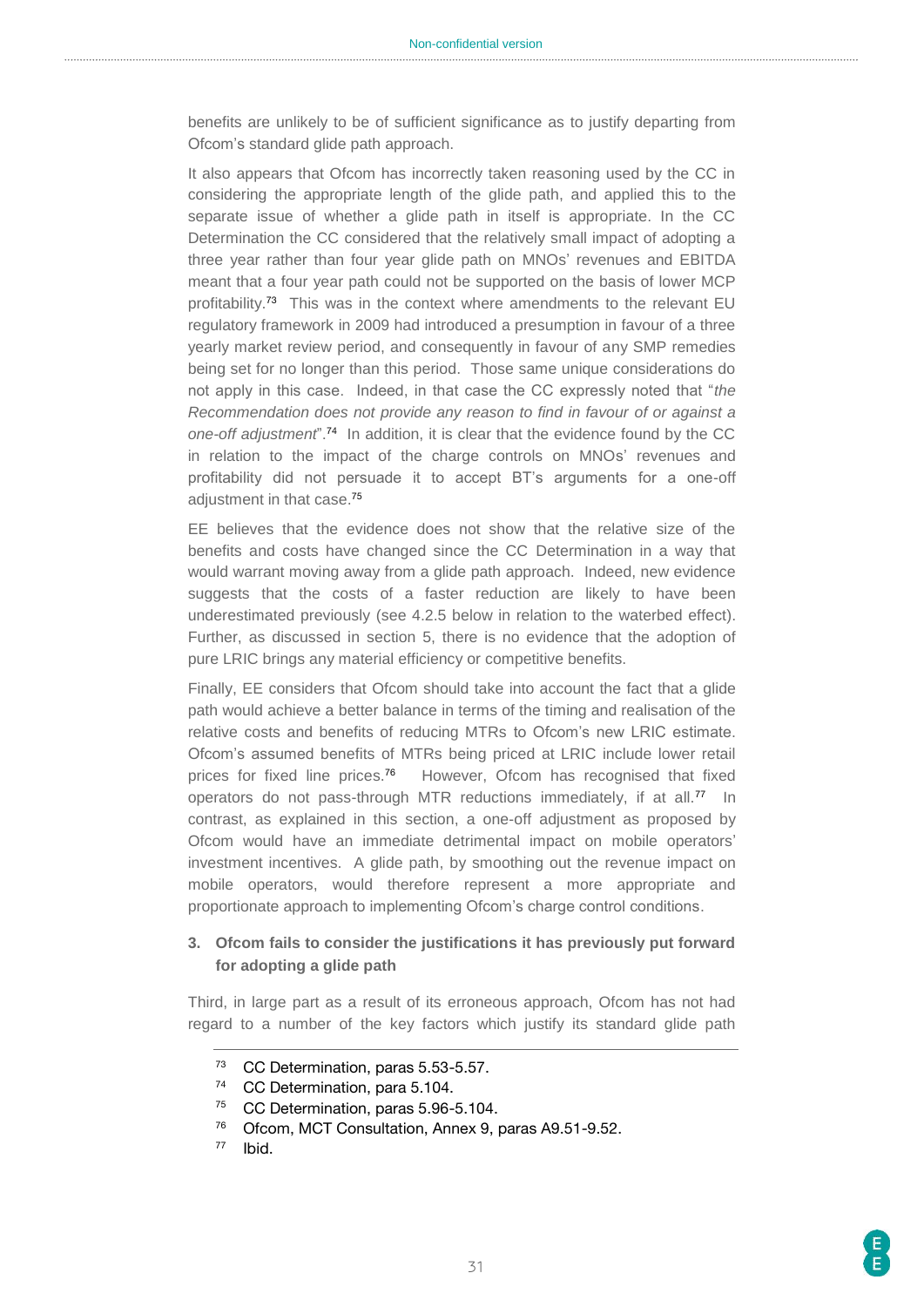approach. In the passages set out above, Ofcom explains that its "strong preference" for glide paths is based on the fact that reducing prices over time (rather than through immediate or one-off adjustments): (i) better mirrors a competitive market where any excess profits are gradually eroded; (ii) avoids discontinuities in prices; (iii) provides a more stable regulatory background against which investment and other decisions may be taken; and (iv) provides greater cost reduction incentives, as firms can retain the benefits of cost reductions made in previous charge control periods for longer. All of these considerations apply in this situation, and all support the adoption of a glide path. Yet, none of these factors are identified by Ofcom in the MCT Consultation, and none are weighed against any limited benefits of reducing prices more quickly. This strongly suggests that Ofcom has failed to have regard to these highly relevant considerations.

Among other things, Ofcom does not take into account that the proposed departure from its established approach of using a glide path carries wider risks to the sector and may impact on future investment decisions, in particular as operators will have no certainty as to what size of cost savings would be considered sufficiently "material" by Ofcom to warrant the adoption of a glide path in future reviews. Ofcom's proposal to abandon its previous position is at odds with its statement in the 2014 FAMR statement that:

"We consider that an immediate adjustment (moving to the LRIC differential at the start of the charge control period) would tend to undermine the stability and predictability of the regulatory regime, and hence could reduce dynamic efficiency. It would be out of line with our usual approach, which is to make these adjustments gradually via a glide path, which we consider has important advantages as set out earlier in this section. We have therefore decided that an immediate adjustment would not strike a good balance in terms of overall efficiency, because it would tend to undermine the perception of stability and predictability of the regulatory regime<sup>,78</sup> (emphasis added)

It is, furthermore, clear that none of the justifications set out by Ofcom in its previous statements for departing from its preferred approach of adopting a glide path (e.g. if there are strong allocative efficiency or competition arguments, or where charges were previously unregulated and are high relative to costs) apply in this case. For example, Ofcom acknowledges elsewhere in the MCT Consultation that there are no clear allocative efficiency reasons for ensuring that termination charges are in line with pure LRIC.<sup>79</sup>

#### **4. Ofcom fails to consider the potential impact of a one-off adjustment on mobile operators' ability to recover customer acquisition costs**

Fourth, Ofcom's 2014 Communications Market Report shows that 60% of paymonthly sales had a minimum contract period of 24 months.<sup>80</sup> Yet in the MCT Consultation, Ofcom appears not to have taken into account the fact that, in relation to contracts where the customer is provided with a mobile handset, a

<sup>78</sup> Ofcom, FAMR Statement 2014, Volume 2, para 6.44.

<sup>79</sup> Ofcom, MCT Consultation, para 6.42.

<sup>80</sup> Ofcom, Communications Markets Report 2014, p.361.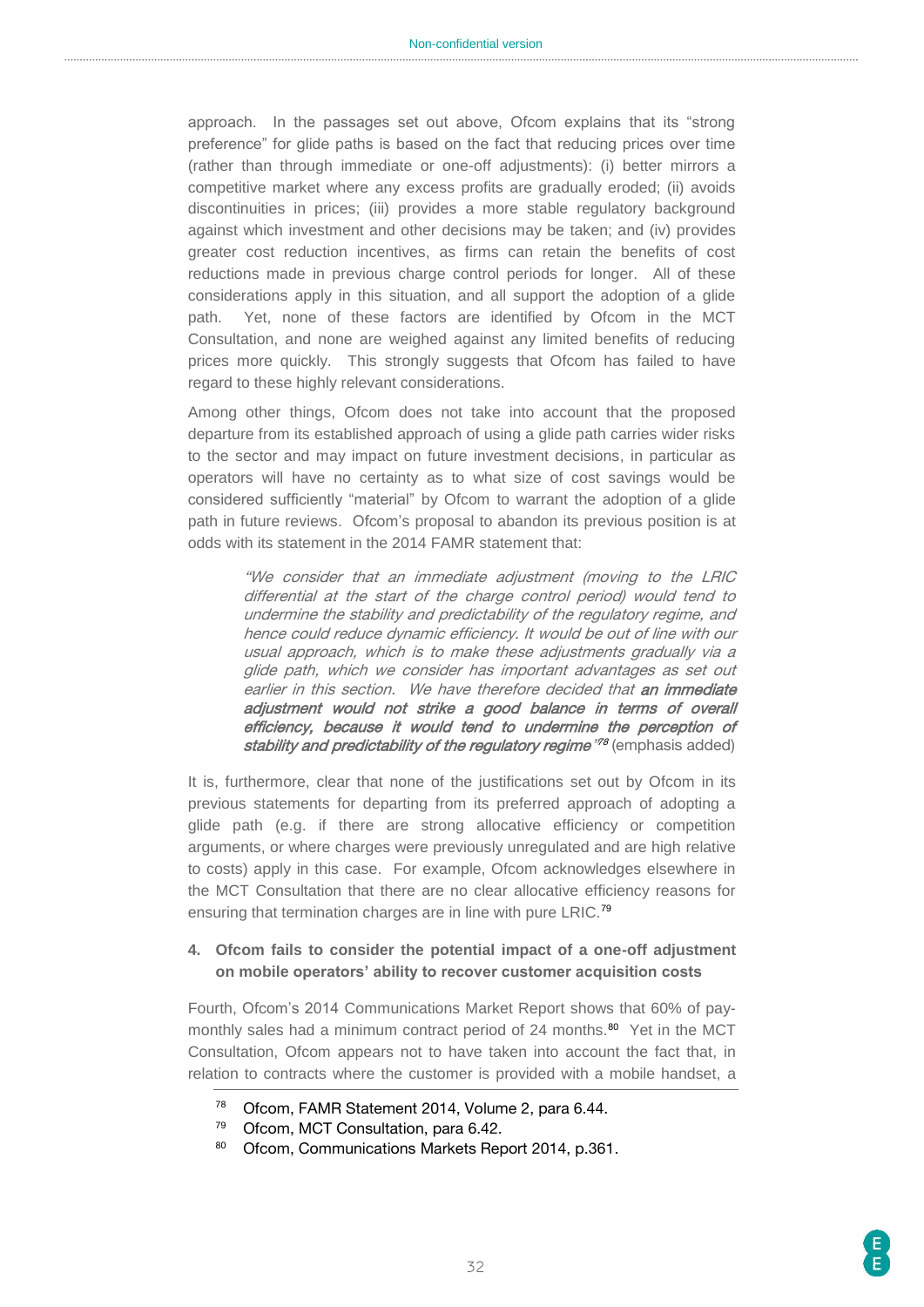minimum contract period of two years over which the cost of this device and other relevant customer acquisition costs are recovered is now common in the industry.

As noted in the CC Determination, mobile operators need to be given the opportunity to recover their customer acquisition costs over the life of their relevant customer contracts. This ability would be imperilled if the mobile operators sought to compensate for the steep cuts in the MTR in the first year of the charge control as currently proposed by Ofcom by increasing their retail prices to existing customers – as the price changes would then be likely to enable users to cancel their contracts without penalty before the minimum term.<sup>81</sup>

Ofcom has acknowledged the relevance of similar considerations in its recent FAMR Statement:

> "For example, if CPs have entered into contracts with up to 2 years' duration, then adjusting charges via a glide path allows CPs time to restructure their contracts with end-users as the wholesale charges change more gradually." 82

A failure to adopt a glide path could have several potential consequences, to the detriment of consumers. For example:

- As explained in section 4.2.5 below,  $[\&]$ .
- General Condition 9.6 limits the extent to which MNOs can pass through unanticipated cost shocks into price increases on fixed term contracts (where such price increases would represent a material detriment). $83$  [ $\mathsf{\times}$ ].
- $\bullet$  [ $\times$ ].

Accordingly, EE submits that the risk of disruption to customer pricing causing unrecoverable losses by the regulated mobile operators and the desirability of a consistent approach across both the fixed and mobile industries in this regard also supports Ofcom's traditional glide path approach to the regulation of MTR charges.

<sup>81</sup> CC Determination, paras 5.58-5.63.

<sup>82</sup> Ofcom, FAMR Statement 2014, Volume 2, para 6.36.

 $83$  [ $\!\!\times$ ].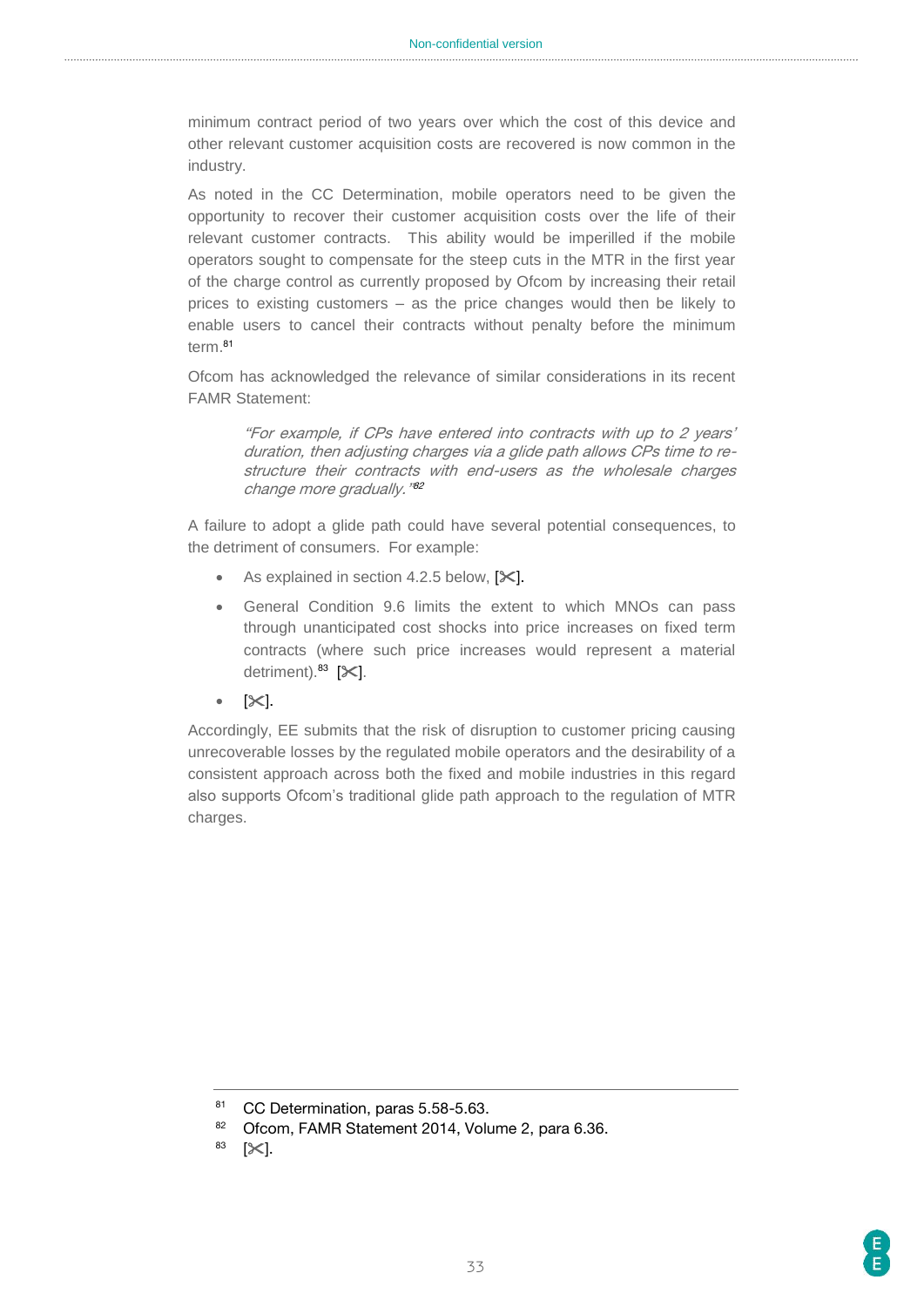#### **5. Ofcom fails to consider new evidence which calls into question the existence of a strong waterbed effect**

Fifth, Ofcom's glide path assessment does not have regard to recent evidence relating to the waterbed effect. The CC Determination, which was in favour of a three year rather than four year glide path, reflected the view that the impact on operator profitability would be moderated by the existence of a strong waterbed effect (i.e. meaning that a large proportion of any reductions in mobile termination revenues could be recovered in the retail market). 84

However, the authors of the study which the CC relied upon for this view have now published a new study putting forward evidence that the waterbed effect may in fact have ceased to exist in the UK from 2006 (see further section 5.3 below). At a minimum, evidence of a significantly incomplete waterbed effect should be acknowledged by Ofcom as indicating that there is a real risk of a reduction in mobile operator profitability as a result of any reduction in the MTR. 85 Moreover, this is at a time when profitability is low and, as acknowledged by Ofcom<sup>86</sup>, MNOs simultaneously face heavy investment requirements to maintain and improve the quality and innovativeness of the services they offer to UK consumers at a key time of technological change.

#### $[35]$ .

Ofcom is currently proposing that at the start of the new charge control period it will reduce termination charges to its new estimate of LRIC, which will reflect technology investments made by operators as recently as the year before the new period. With the evidence now suggesting that the waterbed effect may be substantially incomplete, Ofcom's new proposal will reduce the expected returns mobile operators will make and can, in turn, invest.

EE firmly believes that any lowering of the expected return on capital employed by MNOs below the levels that they are likely to have assumed for their business planning purposes carries a strong risk of causing harm and disruption to the MNOs' investment plans based upon those expected returns (as explained in section 5.3), and consequently warrants the retention of a three year glide path by Ofcom, as per Ofcom's standard practice and as per Ofcom's approach in relation to the most recent MTR charge control following the CC **Determination** 

#### **6. The risk of imposing MTRs below LRIC justify a glide path**

Sixth**,** Ofcom dismisses a concern that charges may end up below LRIC on the grounds that, were this to transpire, Ofcom would be likely to make a one-off re-

86 Ofcom, MCT Consultation, para 8.72.

<sup>84</sup> CC Determination, para 5.52.

<sup>&</sup>lt;sup>85</sup> This is supported, for example, by the constraints imposed on retail price increases by General Condition 9.6 (as noted in section 4.2.4 above), as well as the need to shield customers from bill shock, which mean that in practice it can be difficult to restore profitability via retail price increases immediately.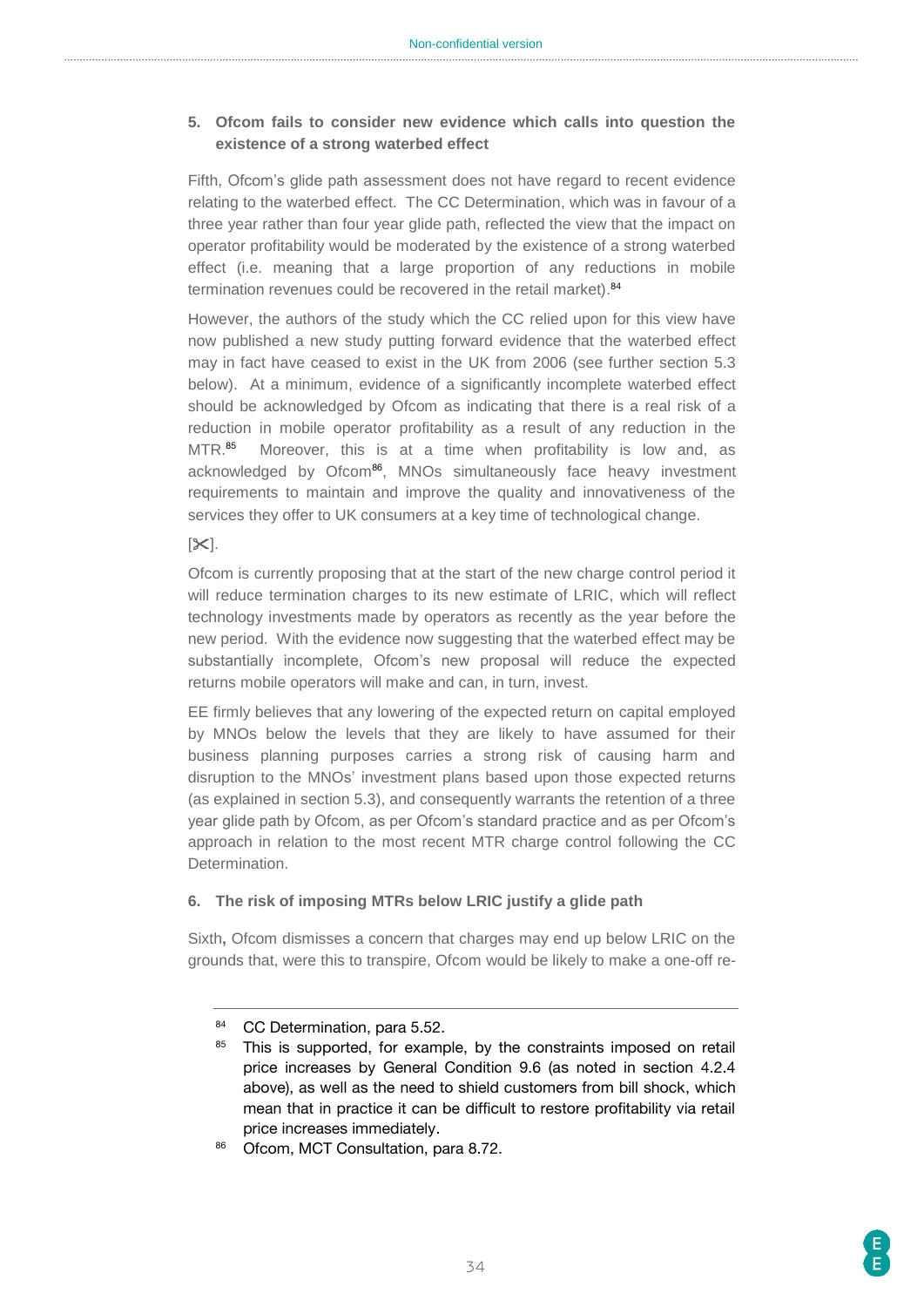adjustment to re-align charges with LRIC. EE is very concerned about the harm to regulatory and investor certainty entailed in this proposal.

Put simply, bumpy, unstable and uncertain regulation of charges is one of the worst things that a national regulator can do to harm investor and market confidence. One of the underpinning tenets of the European Commission's 2013 recommendation on costing methodologies to support the broadband investment environment is the need for transparent, consistent, predictable and stable regulated pricing. These requirements are equally true in relation to the huge investment required by UK MNOs to support their 4G mobile broadband roll-out and enhancement plans as they are in relation to the investment plans of fixed broadband providers.

Estimating the level of LRIC is subject to significant uncertainties – even over the next 6-12 months – including as to how quickly customers will migrate to 4G, the introduction of new technologies and the level of the cost of capital as financial markets recover. Better information to reduce these uncertainties will only become available over time. As a result of these uncertainties EE considers that an immediate adjustment at the start of the new regulatory period would carry a significant risk of charges being below actual LRIC.

A one-off adjustment to a LRIC estimate that might then need to be reversed (in whole or in part) a few months into the new charge control period would be highly impractical and cause substantial disruption to pricing and investment planning as well as costs to mobile operators in changing tariffs and the marketing of those tariffs. In addition, it would send adverse signals regarding regulatory instability to any potential investors in the UK mobile market.

As set out in section 4.1 of this consultation response, the risk of harm in underestimating LRIC is materially greater than the risk of over-estimation. The only safe way to cater for this asymmetric risk without causing irreparable harm to investor confidence and certainty is to set any charge control according to a conservative glide path.

#### **7. The current MCT market review can be distinguished from Ofcom's 2013 narrowband market review**

Finally**,** there are important differences between the case for a glide path in relation to the proposed new MTR controls and whether there should have been a glide path in relation to fixed termination rates ("FTRs") in Ofcom's fixed narrowband market review of 2013.

The outcome of the 2013 NMR was to bring FTRs to LRIC for the first time and thereby achieve regulatory consistency with MTRs which had been set at LRIC from April 2013 (and in the context where the regulation of FTRs had already fallen behind the schedule for the introduction of LRIC by the European Commission's recommendation). This differs from the current MCT review which is to update MTRs to reflect changes in costs rather than Ofcom changing its pricing approach.

At the same time as reducing FTRs in the NMR, Ofcom also increased the cap on fixed wholesale origination rates, thereby moderating any impact on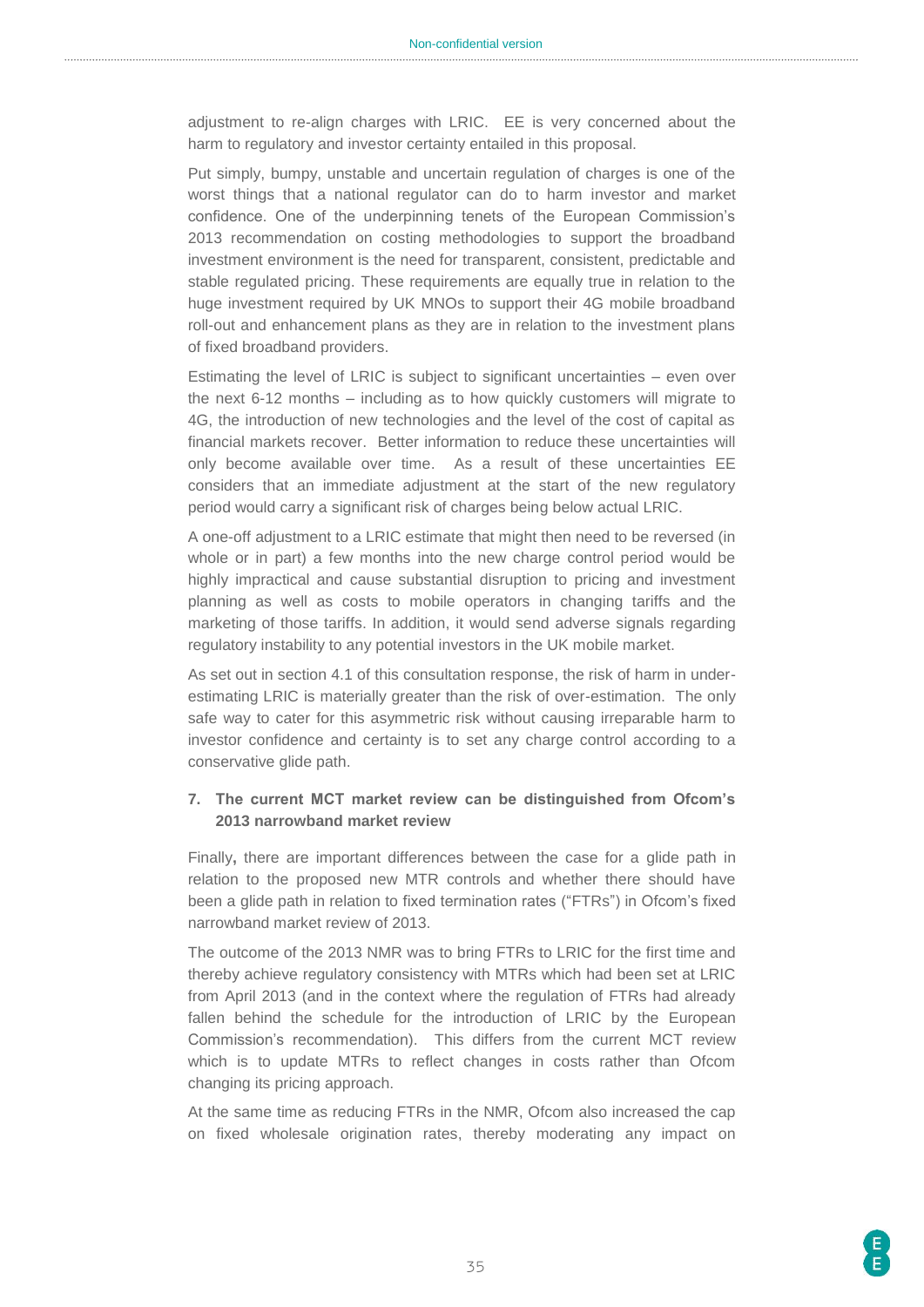investment.<sup>87</sup> In addition, Ofcom delayed the initial introduction of LRIC for FTRs from 1 October 2013 to 1 January 2014 to enable fixed operators to carry out administrative changes to implement the new pricing.<sup>88</sup> Ofcom also noted a further special consideration in relation to FTRs in that there were players that intended to launch services on the basis of the proposed new FTRs which would be harmed by undue delay.<sup>89</sup>

EE accordingly believes that the approach Ofcom took in relation to the charge controls under the NMR are distinguishable from the situation that will apply in relation to any new MTR charge control, such that there is no reason on the basis of Ofcom's approach in the NMR for Ofcom not to adopt a standard three year glide path for MTRs.

# <span id="page-35-0"></span>4.3 Remedies for smaller MCPs with SMP

EE supports the proposal to extend the charge control to all smaller MCPs that are designated as having SMP (now extended to 82 smaller operators).

This proposal represents a significant improvement over the current arrangement. We wholeheartedly agree with Ofcom that the current "fair and reasonable" SMP condition and "fair and reasonable guidance" applicable to smaller mobile operators has failed to adequately incentivise those operators to charge MTRs no higher than the benchmark MTR applicable to the MNOs. Many small MCPs have been charging significantly above the benchmark MTR, in some cases up to 30ppm<sup>90</sup>, and around 30% of those designated as having SMP in 2011 have charged 10ppm or more (1176% of the current regulated MTR cap).<sup>91</sup>

However, EE still considers that there remains a strong argument that smaller operators should not receive the maximum MTR applicable to the four MNOs because in most cases the smaller operators' costs of terminating calls will be substantially lower. For example, EE is not aware that any of the 82 MCPs listed in Part 1 of Schedule 1 of the proposed SMP Conditions<sup>92</sup> have a mobile radio access network ("RAN") or core network that would justify recovery of costs using the maximum MTR.

EE therefore believes that all smaller MCPs should, *prima facie,* be regulated at a lower rate to reflect their lower cost base and should only be permitted to move to the higher MTR benchmark if they are able to demonstrate to Ofcom that this is justified on the basis of their efficiently incurred costs. For example:

 Smaller MCPs that have negotiated a national roaming or mobile virtual network operator ("MVNO") deal with an existing MNO will be likely to pay domestic roaming charges for at least some voice traffic based on

89 Ofcom, NMR Statement 2013, para 11.6.

- 91 Ofcom, MCT Consultation, para 5.104.
- 92 Ofcom, MCT Consultation, Annex 7.

<sup>87</sup> Ofcom, NMR Statement 2013, para 11.10.

<sup>88</sup> Ofcom, NMR Statement 2013, paras 11.13-11.14.

<sup>90</sup> Ofcom, MCT Consultation, Table 6.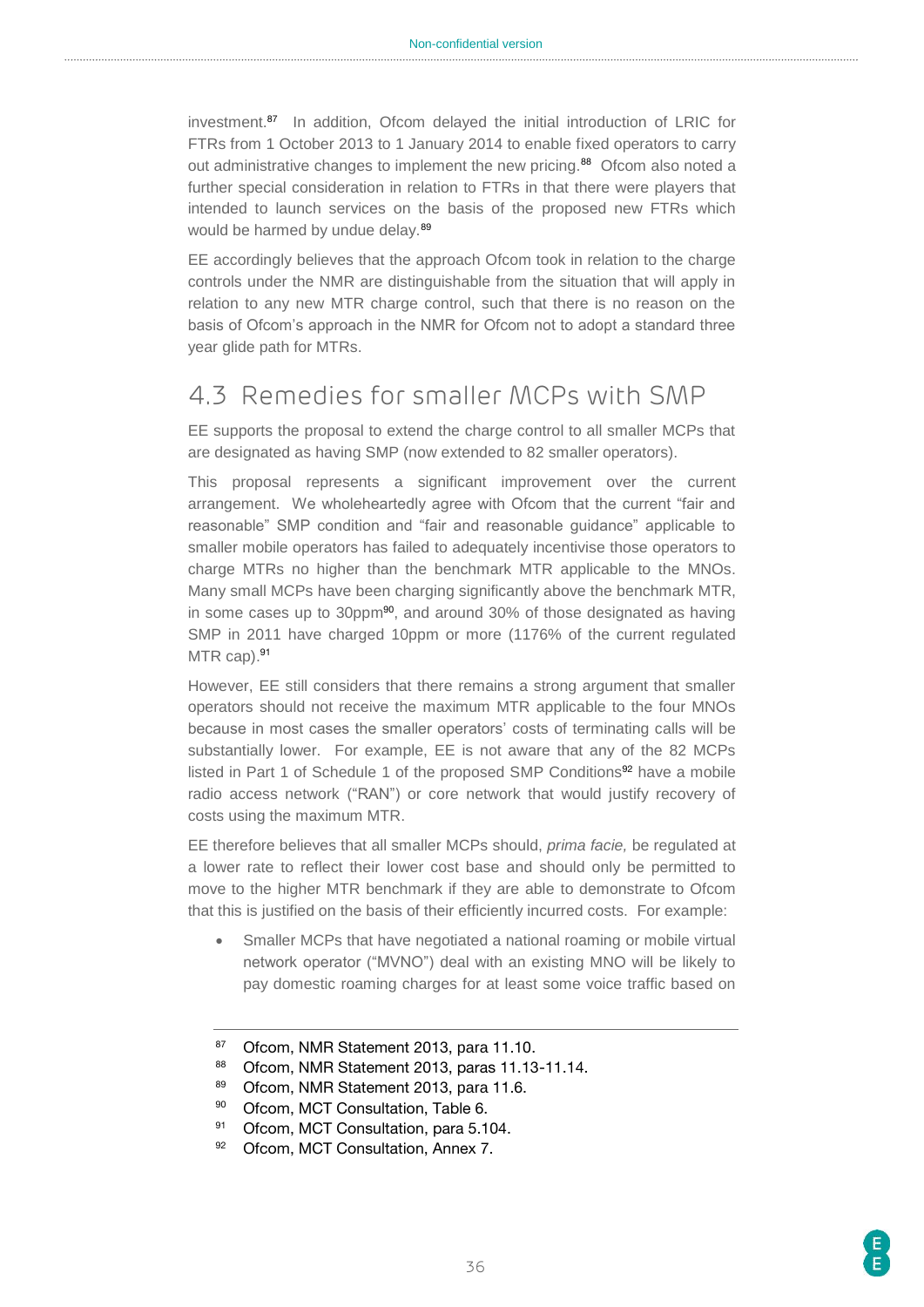the host MNO's RAN operating costs, and therefore may justify receiving the maximum MTR benchmark (at least for some traffic).

 For pure OTT operators the default lower rate should in principle be set at the benchmark FTR, in accordance with Ofcom's 2011 guidance on fair and reasonable MTRs for smaller MCPs<sup>93</sup> (although see below a suggested modification to this benchmark which could be made to reflect practical concerns previously raised by Ofcom).

EE notes that all MNOs with SMP must submit vast amounts of information to Ofcom's MCT market review every 3 years in relation to their current and planned network deployment, asset counts and costs. EE therefore considers it would be proportionate for Ofcom to require smaller mobile operators with SMP to provide at least basic network / contractual agreement information to justify cost recovery up to the maximum MTR benchmark. The compliance burden on Ofcom could be reduced by setting the default MTR cap for smaller mobile operators at an appropriate lower rate below the MTR, with the onus on the operator to demonstrate their entitlement to the full MTR to Ofcom's satisfaction through relevant network / contractual evidence (see further details below).

Based on the evidence presented by Ofcom payments to smaller MCPs at the maximum MTR benchmark amount to an overpayment above the FTR benchmark of approximately £4.46 million per annum.<sup>94</sup> Depending on whether the smaller MCPs use this overpayment to reduce their own prices and/or retain it as higher profits, the overpayment risks distorting competition and a loss of consumer surplus.

A cost benefit assessment would support Ofcom implementing this approach provided that the administrative costs involved (i.e. in requiring smaller MCPs which wish to charge the maximum MTR benchmark to submit basic cost information and evidence to Ofcom) are likely to be less than the costs from distorted competition and lost consumer surplus. EE believes this would be the case.

EE further considers that if Ofcom were to apply a uniform maximum MTR to the MCPs listed in Part 1 and Part 2 of Schedule 1 of the proposed SMP Conditions, despite the significant variances in their underlying costs, this would risk contravening Ofcom's statutory duty to ensure that any SMP conditions are "*not such as to discriminate unduly against any particular persons or against a particular description of persons*".<sup>95</sup>

EE therefore proposes the following approach:

- $94$  Calculated on the basis of: (i) c.11 billion total net terminated minutes in 2015/16 (footnote 196 of the MCT Consultation); (ii) smaller MCPs making up c. 5% of total MCT minutes (para 5.106 of the MCT Consultation); and (iii) the difference between the current MTR and FTR of 0.812ppm (para 5.118 of the MCT Consultation).
- 95 Section 47(2) of the Act.

<sup>93</sup> Ofcom, Wholesale mobile call termination: Guidance on dispute resolution in relation to fair and reasonable charges, 5 April 2011.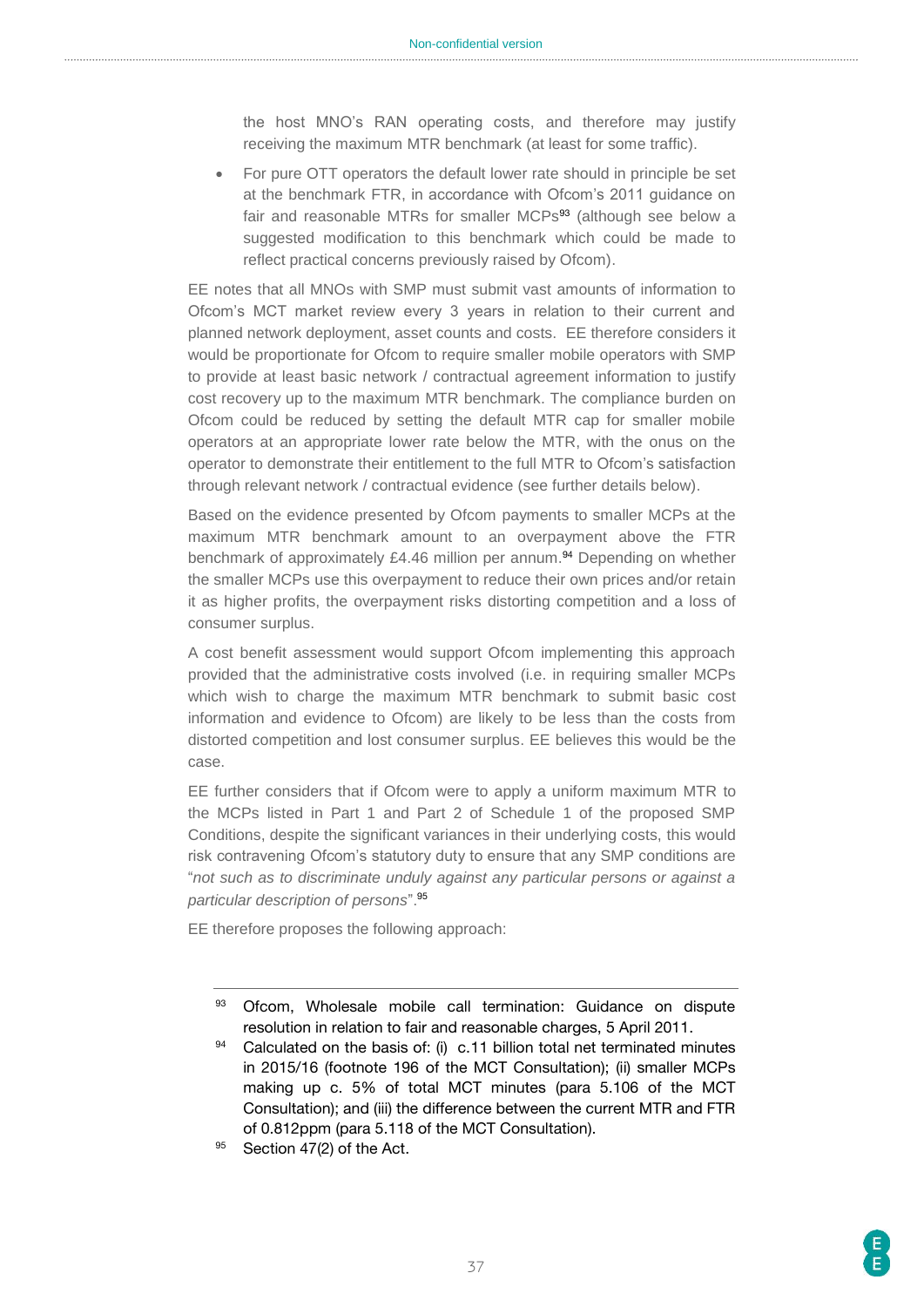- Smaller MCPs seeking to charge the maximum MTR benchmark should be required to submit a copy of their national roaming / MVNO contract (including the price) to Ofcom to confirm that they incur network related MTR costs. We consider this to be a reasonable requirement that involves limited administrative costs for Ofcom and places low regulatory burden on smaller mobile operators. Because national roaming / MVNO deals are costly to negotiate this will also discourage arbitragers.<sup>96</sup>
- If a smaller new entrant MCP decides to invest in a localised mobile RAN, they should be required to submit information on their RAN investments. RAN investments would need to be substantiated according to site location, as well as equipment at that location such as masts, antennas, BTS, BSCs, NodeBs, RNCs and eNodeBs and any core network including a mobile switching centre.
- While in principle we consider that the remaining pure OTT providers should only receive the FTR benchmark, a practical solution (also in line with Ofcom's guidance on fair and reasonable MTRs for smaller MCPs) would be to allow remaining small MCPs with SMP to receive a blended 50:50 MTR/FTR which would allow for cost recovery for all remaining pure OTT as well as possible hybrid models that don't fit into the two categories above. Whilst this would be likely to allow pure OTT providers to over-recover their costs, it would lower the risk of arbitrage and mitigate the risk that any remaining hybrid MCPs would not be able to recover their costs.

 $\mathbb{K}$ .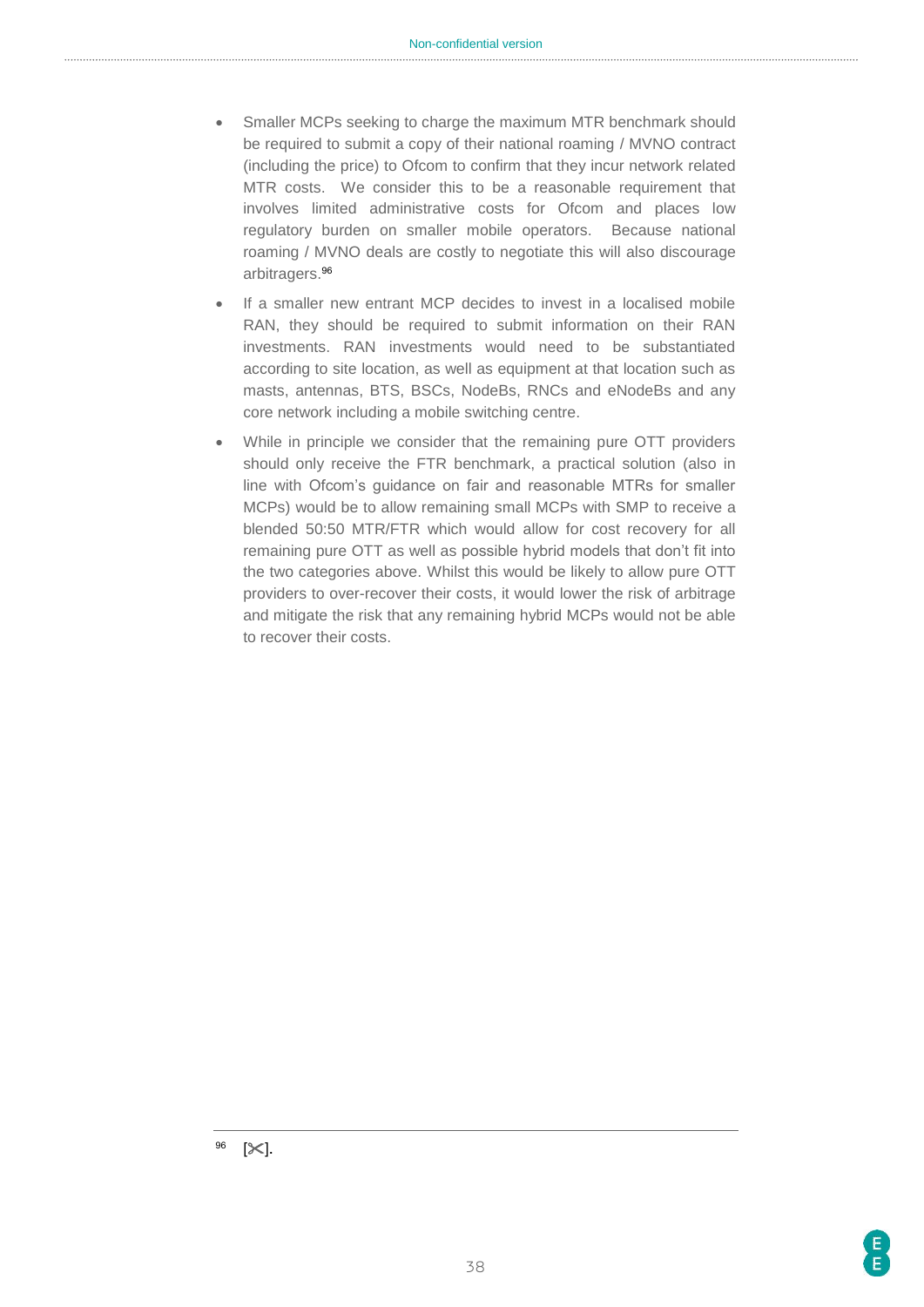# <span id="page-38-0"></span>**5. Cost standard for the proposed MTR charge controls**

As noted in section 4 above, EE does not believe that pure LRIC regulation is justified. This section sets out EE's detailed views on the analysis set out in section 6 and Annex 9 of the MCT Consultation, in which Ofcom assesses two options for the appropriate cost standard – LRIC and LRIC+.

EE broadly agrees with the framework for assessment proposed by Ofcom<sup>97</sup>, the application of which is, in particular, necessary to ensure that Ofcom's proposed charge control conditions:

- are objectively justifiable in relation to the networks and services to which they relate<sup>98</sup>;
- are appropriate for the purposes of promoting efficiency and sustainable competition, and conferring the greatest possible benefits on end users<sup>99</sup>; and
- take due account of the extent of the investment in the matters to which the conditions relate of the persons to whom it is to apply.<sup>100</sup>

However, as explained below, EE respectfully submits that Ofcom's analysis against this framework contains a number of errors and omissions, and that the analysis presented cannot be relied upon to conclude that LRIC is the most appropriate cost standard to achieve Ofcom's statutory duties.

EE's key concerns highlighted below are as follows:

- Ofcom has incorrectly considered that its options are limited to a binary choice between LRIC and LRIC+, without considering other levels within the potential range of efficient cost standards (see section 5.1);
- Ofcom's analysis of the effect of moving to pure LRIC in 2011 on consumer prices and usage levels is flawed as it does not apply the correct counterfactual (see section 5.2);
- Ofcom's analysis of the impact of pure LRIC on investment incentives fails to consider the impact of reduced termination revenues on mobile operators' returns on capital employed (see section 5.3); and
- Ofcom has failed to present any convincing evidence that the move to pure LRIC has had any material beneficial impact on competition (see section 5.4).

EE continues to believe that the balance of evidence supports MTRs being set above pure LRIC, in particular given that Ofcom has failed to present any reliable evidence of an increase in competition or benefits to consumers that would outweigh the detrimental impact of pure LRIC regulation on investment incentives (see section 5.5). In any event, if Ofcom ultimately does decide to

<sup>97</sup> Ofcom, MCT Consultation, para 6.18.

 $98$  Section 47)(2)(a) of the Act.

<sup>99</sup> Section 88(1)(b) of the Act.

<sup>100</sup> Section 88(2) of the Act.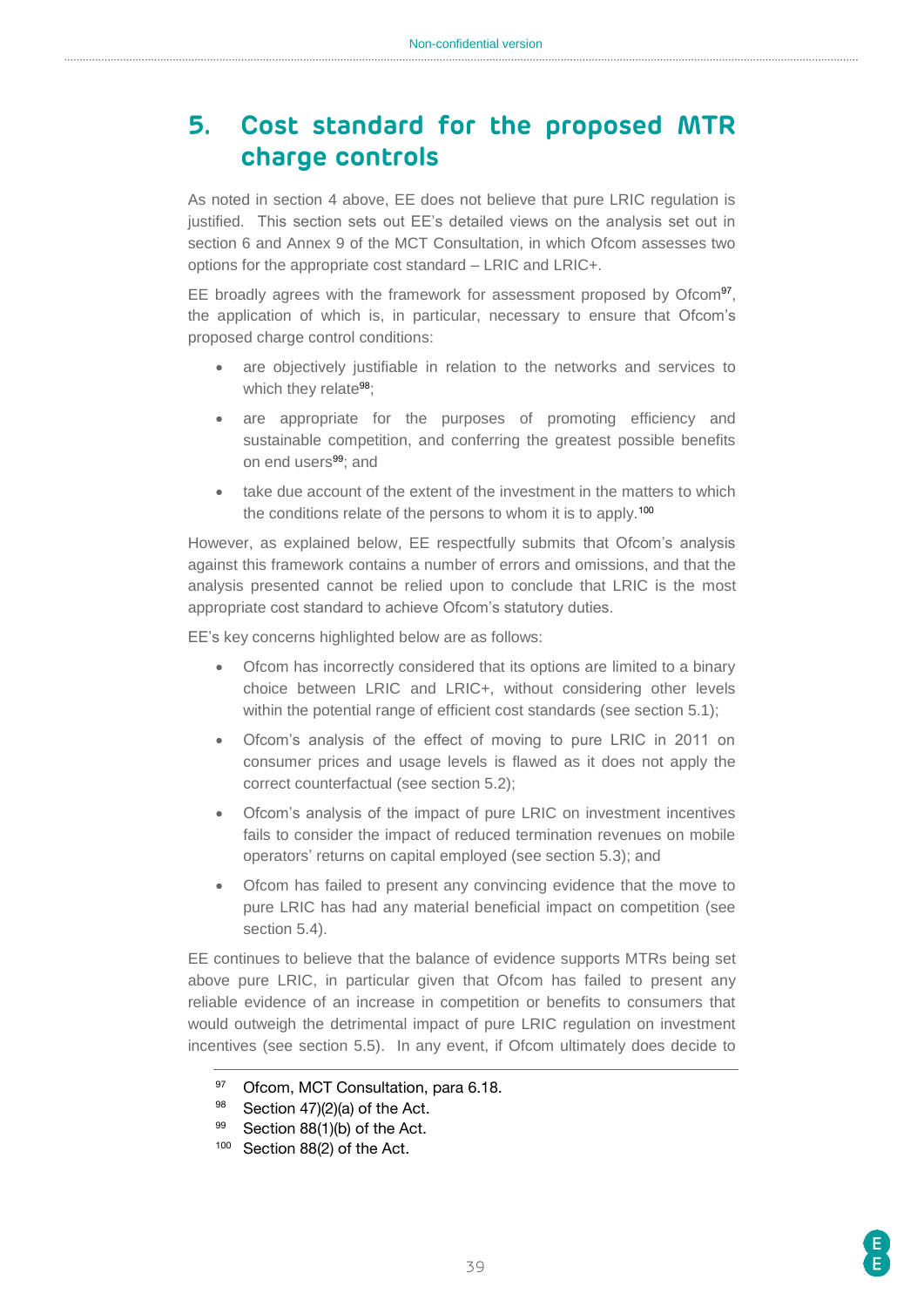continue with pure LRIC regulation, it is important that Ofcom recognises that this carries asymmetric risk which warrants Ofcom taking a conservative approach to other aspects of its market review, for the reasons set out in section 4 above.

# <span id="page-39-0"></span>5.1 Economic principles on efficient recovery of common costs

Ofcom acknowledges that Ramsey pricing principles should minimise pricing distortions caused by the need to recover common costs as well as incremental costs but proceeds to argue that:

> "The more efficiently common costs can be recovered from the retail side of the market, the more the Ramsey mark-up on MTRs would be reduced, all else being equal. Thus the existence of non-linear pricing on the retail side of the market may suggest that the optimal MTR is nearer LRIC than the LRIC+ that might be produced from a simple costing rule (such as an equal proportionate mark-up (EPMU) or an allocation based on routing factors). While in theory Ramsey pricing models can be adapted to accommodate non-linear pricing, this further adds to the modelling complexity and such models are likely to be especially difficult to calibrate and prone to spurious accuracy."<sup>101</sup>

EE agrees that efficient recovery of common costs would require Ramsey pricing taking into account non-linear pricing. However, in the absence of an attempt to estimate this price level, consideration should be given to the potential range for the efficient price level:

- At the extreme minimum of this range is pure LRIC, which would only be consistent with the efficient recovery of common costs if the demand for mobile retail services were perfectly inelastic.
- The upper end of the range could be considered as a simplified version of Ramsey pricing that ignores that there are subscription charges as well as usage charges.
- It should be noted that this upper end could be significantly in excess of a LRIC+ level based on a simple costing rule (such as equal proportionate mark-ups or routing factors). For example, this could be the result if demand for MCT services were significantly more inelastic than demand for mobile retail services, or if a significant share of any reduction in MTRs was not passed through by fixed operators. 102

<sup>101</sup> Ofcom, MCT Consultation, para 6.30.

<sup>&</sup>lt;sup>102</sup> If MTR reductions are not passed through by fixed operators into lower fixed-to-mobile prices, fixed-to-mobile call volumes will be relatively unaffected. Under these circumstances, economic efficiency would argue for a larger share of fixed and common network costs to be allocated to the MCT service and a smaller share to retail mobile services (since this allocation minimises distortions in consumption from not pricing at marginal cost across both wholesale and retail mobile services).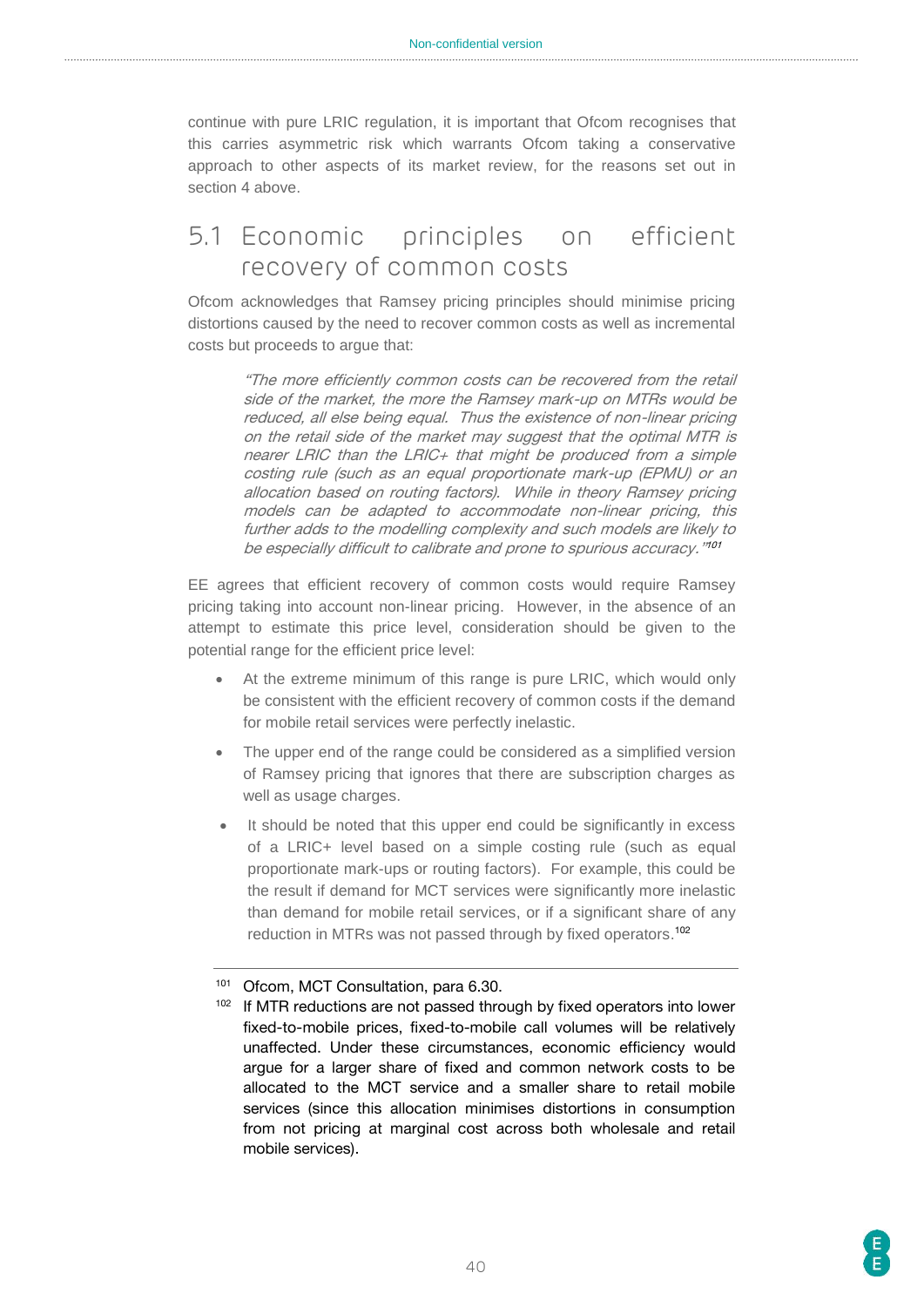While Ofcom states that non-linear pricing *may* suggest that the optimal MTR is closer to LRIC than LRIC+, Ofcom has presented no analysis to assess where the efficient level is within the range described above. Indeed, on the basis of the information presented by Ofcom, the efficient MTR could well be at or above LRIC+, rather than close to LRIC. For example, a recent academic paper by Jullien, Rey and Sand-Zantman confirms that with elastic demand for subscription the welfare maximizing termination charge is above LRIC.<sup>103</sup> Ofcom's evidence of limited pass-through by fixed operators also increases the likelihood that a charge level above LRIC would best promote overall consumer benefits.<sup>104</sup>

EE believes that it is incumbent upon Ofcom to give greater consideration to the appropriate response to this uncertainty as to where the most efficient cost standard is within the potential range. In the absence of greater information, and presented with the asymmetric risk of setting charge controls too low (see section 4.1 above), a regulator that is seeking to minimise the risk of error might be expected to adopt a value from the upper end of the estimated range for an uncertain parameter. In contrast, Ofcom is currently proposing to adopt the extreme minimum of the range for the choice of the overall cost standard which is of most importance for the level of the final charge - despite both Ofcom and the CC acknowledging that economic evidence is inconclusive as to the most efficient level. 105

EE therefore believes that Ofcom has erred in viewing its options as limited to a binary choice between LRIC or LRIC+, and by considering that uncertainty over the actual efficient price level justifies the adoption of pure LRIC without further consideration of which level from within the potential range of efficient charges would minimise the expected cost of error. As a result, Ofcom's approach exposes it to an avoidably high risk of regulatory error and consequent harm to efficient investment and overall consumer welfare.

# <span id="page-40-0"></span>5.2 Reliability of Ofcom's empirical analysis

Annex 9 of the MCT Consultation presents Ofcom's review of the evidence of the impact of LRIC on prices, subscription and usage from 2011. Ofcom's analysis is based on a comparison of market outcomes in 2011 with those in 2013. However, the fundamental flaw in this approach is that the analysis does not control for other changes in the market so as to estimate the specific issue

- <sup>104</sup> Ofcom, MCT Consultation, Annex 9, para A9.52. See further Annex 1 to this response.
- <sup>105</sup> EE also notes that in Annex 16 Ofcom recognises that its estimate of the LRIC+ of 4G may be too low but, surprisingly, Ofcom has not investigated this further. This suggests that the range in which efficient charges may lie is greater than suggested by Ofcom's LRIC+ and LRIC estimates. Accordingly, there is a greater risk that in setting charges at LRIC, the charges may be significantly away from the actual efficient charge level with consequent harm to allocative efficiency.

<sup>&</sup>lt;sup>103</sup> Jullien, B., P. Rey and W. Sand-Zantman, "Termination fees revisited", March 2012.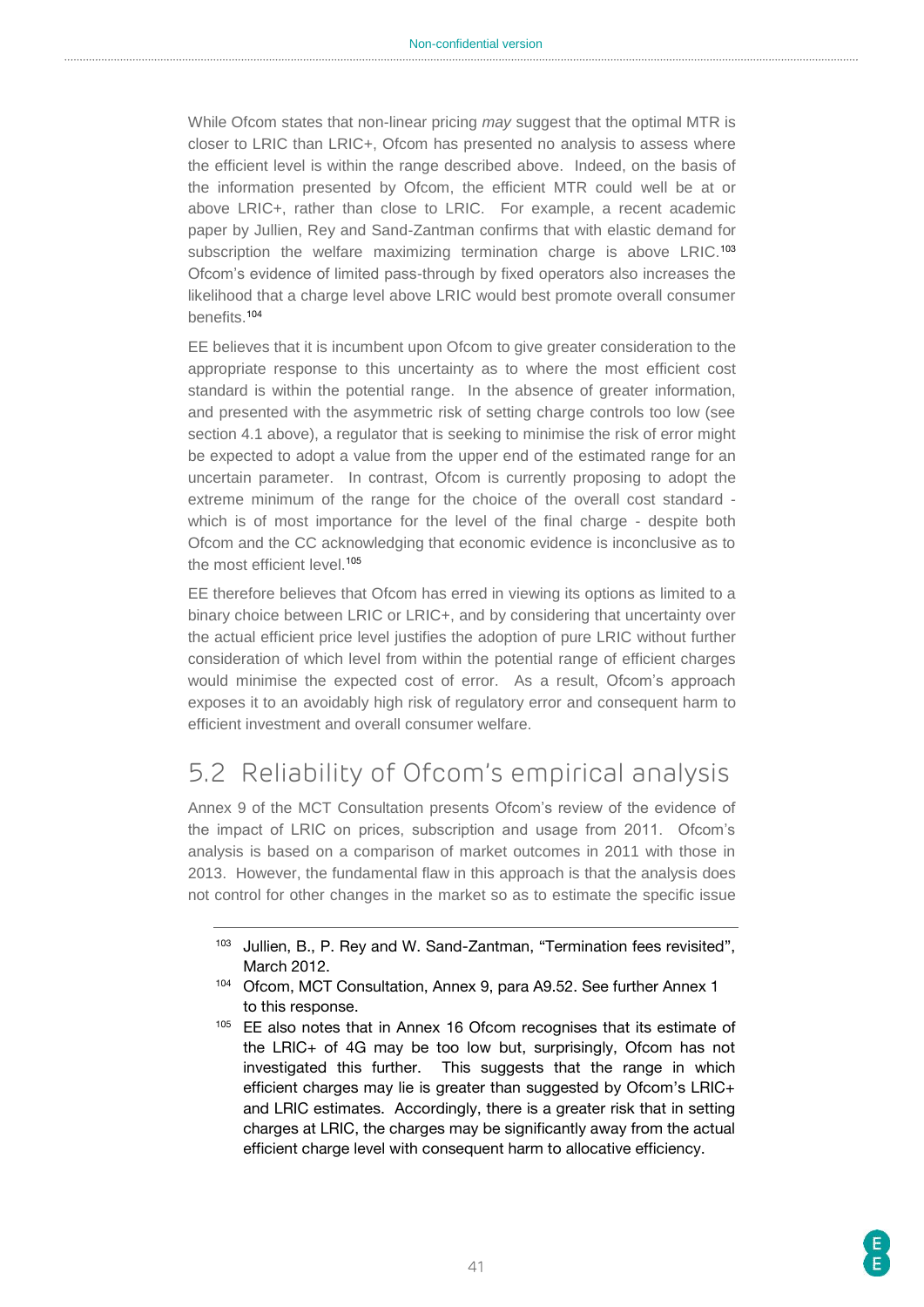of whether outcomes would be better for efficiency and end-users under LRIC or some other cost standard.

The correct counterfactual for Ofcom's analysis is not 2011 prices and usage, but an estimate of what prices and usage would be *today* if a higher MTR level had been allowed by Ofcom in its previous market review. Ofcom acknowledges this problem, but does not make any adjustments in its analysis to address it. 106

EE notes that Ofcom has recognised elsewhere the importance of considering the counterfactual of how a market would otherwise develop in assessing the impact of regulation.<sup>107</sup> This is also in accordance with Ofcom's guidelines on conducting impact assessments:

> "Only costs and benefits that would be reasonably incurred as a result of an option being implemented (as opposed to costs and benefits that would be incurred anyway) should be taken into account." 108

Annex 1 to this response sets out a number of additional comments on Ofcom's empirical analysis, which indicate that the analysis set out in the MCT Consultation may not accurately reflect the impact which pure LRIC regulation has had on pricing and usage of mobile services in practice, nor the extent to which consumers may have benefitted as a result of any pass through of reduced MTRs to fixed-to-mobile retail prices.

For these reasons, EE strongly agrees with Ofcom that it is "*difficult to draw any*  further conclusions on allocative efficiency from these results".<sup>109</sup> In EE's view the evidence presented by Ofcom can provide no basis for selecting pure LRIC over other potential cost standards.

# <span id="page-41-0"></span>5.3 Impact on investment

In the section of the MCT Consultation which addresses dynamic efficiency and investment, Ofcom argues that pure LRIC regulation allows for recovery of the cost of capital (albeit only incremental capital costs). Ofcom also argues that any impact of pure LRIC regulation on investment would be small as net termination revenues are small relative to revenues and EBITDA in the mobile industry, noting capex levels have not fallen in the transition to LRIC. 110

- <sup>106</sup> For example: "We recognise that the empirical evidence on retail pricing and usage may have been affected by other factors such as changes in consumer preferences (e.g. greater use of data) and reductions in network costs. Moreover, the effects of the change in termination rate may be muted by the fact that MTRs were moved to LRIC over a glide path." (Ofcom, MCT Consultation, Annex 9, para A9.2).
- 107 See, for example, Ofcom, Application of spectrum liberalisation and trading to the mobile sector – A further consultation, Annex 9.
- <sup>108</sup> Ofcom, Better Policy Making: Ofcom's Approach to Impact Assessments, 21 July 2005, para 5.30.
- 109 Ofcom, MCT Consultation, para 6.43.
- <sup>110</sup> Ofcom, MCT Consultation, paras 6.45 to 6.54.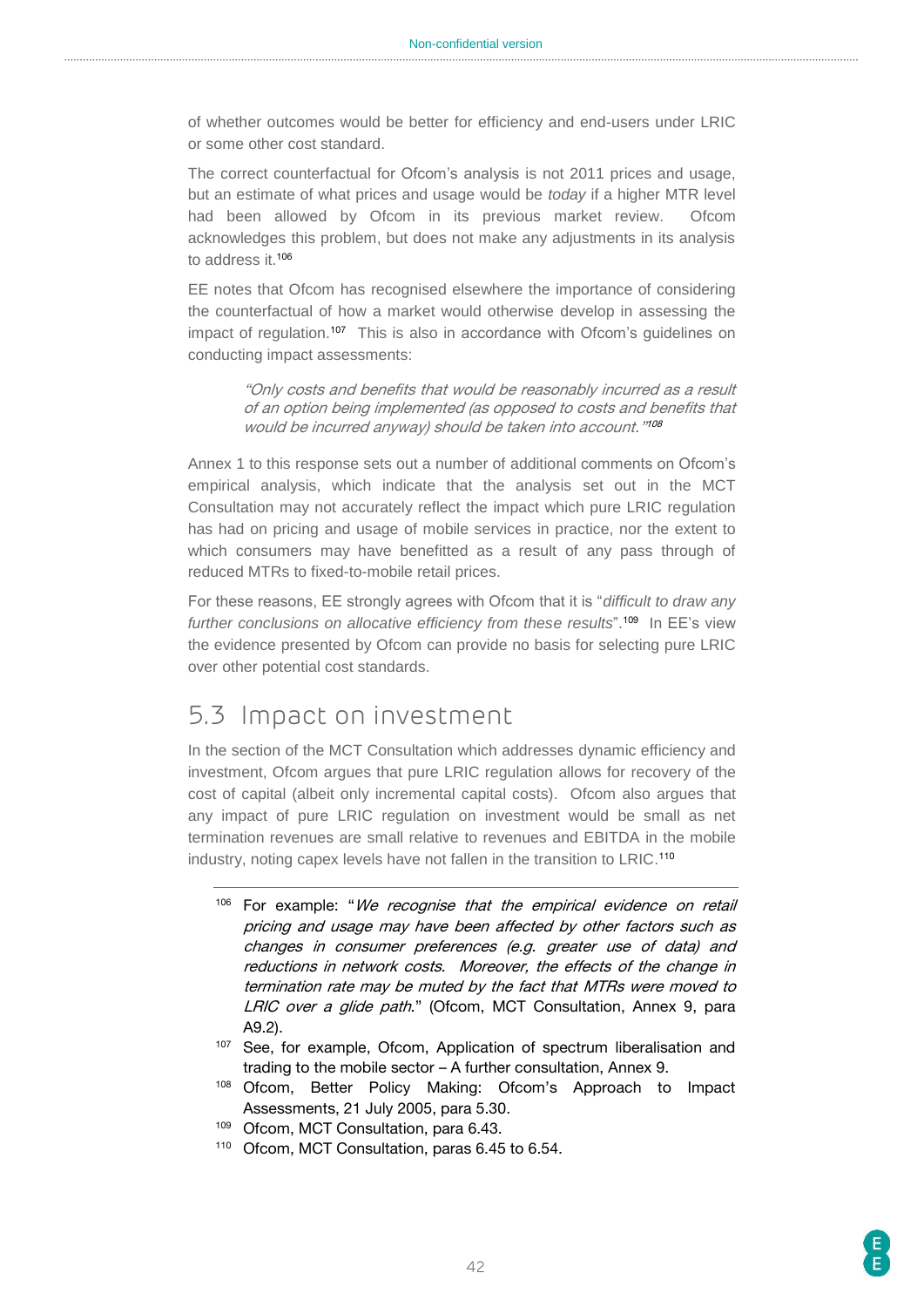EE disagrees with Ofcom's arguments. Examining actual capex levels does not show whether investment would have been higher (or by how much) had LRIC+ been maintained. Ultimately what matters for investment is whether regulation pushes the expected return on investment below the level required for operators to recover their cost of capital. It is a requirement of the Access Directive for regulators to ensure that price control conditions allow operators a reasonable return on investments, in particular "*[t]o encourage investments by the operator, including in next generation networks*". 111 Ofcom has ignored both of these requirements in failing to consider the level of returns on capital employed which the industry is currently making (and which its proposals threaten to further reduce).

#### $[\infty]$ .

[ $\times$ ]. EE believes that whether MNOs have had the opportunity to earn a reasonable return on past investments will impact their willingness to invest in the future and should therefore be taken into account in Ofcom's profitability analysis. This should be of utmost concern to Ofcom, since continued low returns risk mobile operators limiting new investments in the UK industry and instead running down their existing assets.

EE notes that Ofcom has found it relevant to consider returns on past investment in relation to fixed regulation. For example, in the 2014 FAMR Statement, Ofcom states:

> "Setting MPF and WLR charges at no more than the forward-looking costs of maintaining the access network, as [*●*] proposes, would mean that BT would not be able to recover the sunk costs of creating the access network. Whilst this might appear to be consistent with allocative efficiency, since charges could be set close to forwardlooking costs, it would be likely to do serious harm to dynamic efficiency. This is because BT (and potentially other CPs operating in markets regulated by Ofcom) would be unwilling to make sunk investments in future, as they could not be confident of recovering these costs in charges affected by regulation. For this reason, we allow BT the opportunity to recover the sunk costs of the access network in charges, and the RAV is consistent with recovery of these sunk costs."112

Furthermore, EE believes that Ofcom's profitability analysis should properly recognise MNOs' significant intangible assets, particularly in terms of existing customer relationships and goodwill. Operators have incurred significant cost in developing their customer base and managerial know-how over time and these investments continue to provide benefits, including in terms of a higher level of revenues and lower costs than would otherwise be the case. Exclusion of these intangible assets, on which shareholders should legitimately expect to receive a return, leads to Ofcom greatly overstating MNOs' profitability.

**New evidence on the waterbed effect**

<sup>&</sup>lt;sup>111</sup> Directive 2002/19/EC, as amended by Directive 2009/140/EC.

<sup>112</sup> Ofcom, FAMR Statement 2014, Volume 2, para 3.35.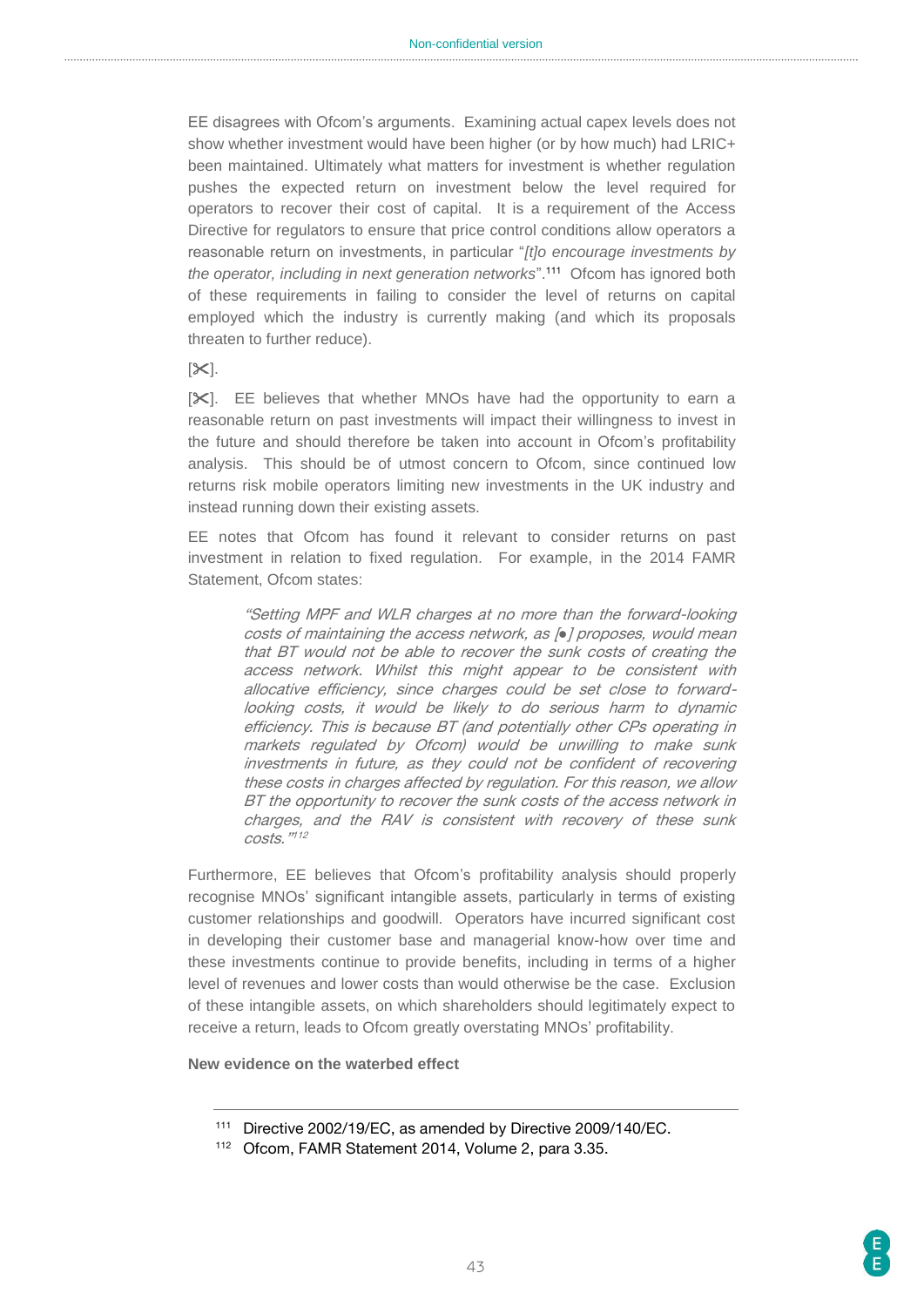EE also considers it important that Ofcom takes into account the fact that, as noted in section 4.2.5 above, academic opinion on the strength of the waterbed effect has changed. A crucial element of Ofcom's arguments that the adoption of pure LRIC would not harm investment in the 2011 appeals was the view that the waterbed effect was strong, based on analysis by Genakos and Valletti which Ofcom considered "*the most recent and reliable attempt…to estimate the size of the waterbed effect in retail mobile markets*".<sup>113</sup>

However, there has been an important development since the last MCT review in that Genakos and Valletti have changed their earlier conclusion:

> "We re-consider the impact that regulation of call termination on mobile phones has had on mobile customers' bills. Using a large panel covering 27 countries, we find that the 'waterbed' phenomenon, initially observed until early 2006, has disappeared over the 10-year period, 2002-2011." 114

Ofcom notes this change in academic opinion, in passing, in Annex 9. 115 However, Ofcom fails to take this into account in other parts of the MCT Consultation. For example, Ofcom's view of a strong waterbed effect continues to feed into its view that any potential risk of setting MTRs too low is attenuated by the ability of MCPs to recover costs on the retail side of the market (see section 4.1 above).

While Genakos and Valletti also note that they did not find evidence of effects on profits (EBITDA) or investment, they accept that this data may not be reliable. Conceptually, if termination charges are reduced and not recovered (in whole or in part) through higher retail prices and there is not a large elasticity effect of much higher termination volumes (of which there is no evidence) then profits must have fallen.

Genakos and Valletti's new finding highlights the risk that pure LRIC regulation could lead to significantly lower returns to investment in the mobile industry than under a higher cost standard, and therefore result in lower investment than would otherwise occur.

In the absence of a complete empirical analysis by Ofcom on the impact of LRIC regulation on retail prices, EE believes that the risk of a significantly incomplete waterbed effect should be taken into account in an overall assessment of the appropriate charge control level, including the extent to which pure LRIC can be expected to push the expected returns on capital employed of the MNOs below the cost of capital.

<sup>113</sup> CC Determination, para 2.593.

<sup>114</sup> Genakos, C. and T. Valletti, Evaluating a decade of mobile termination rate regulation, December 2013.

<sup>115</sup> Ofcom MCT Consultation, Annex 9, para A9.8.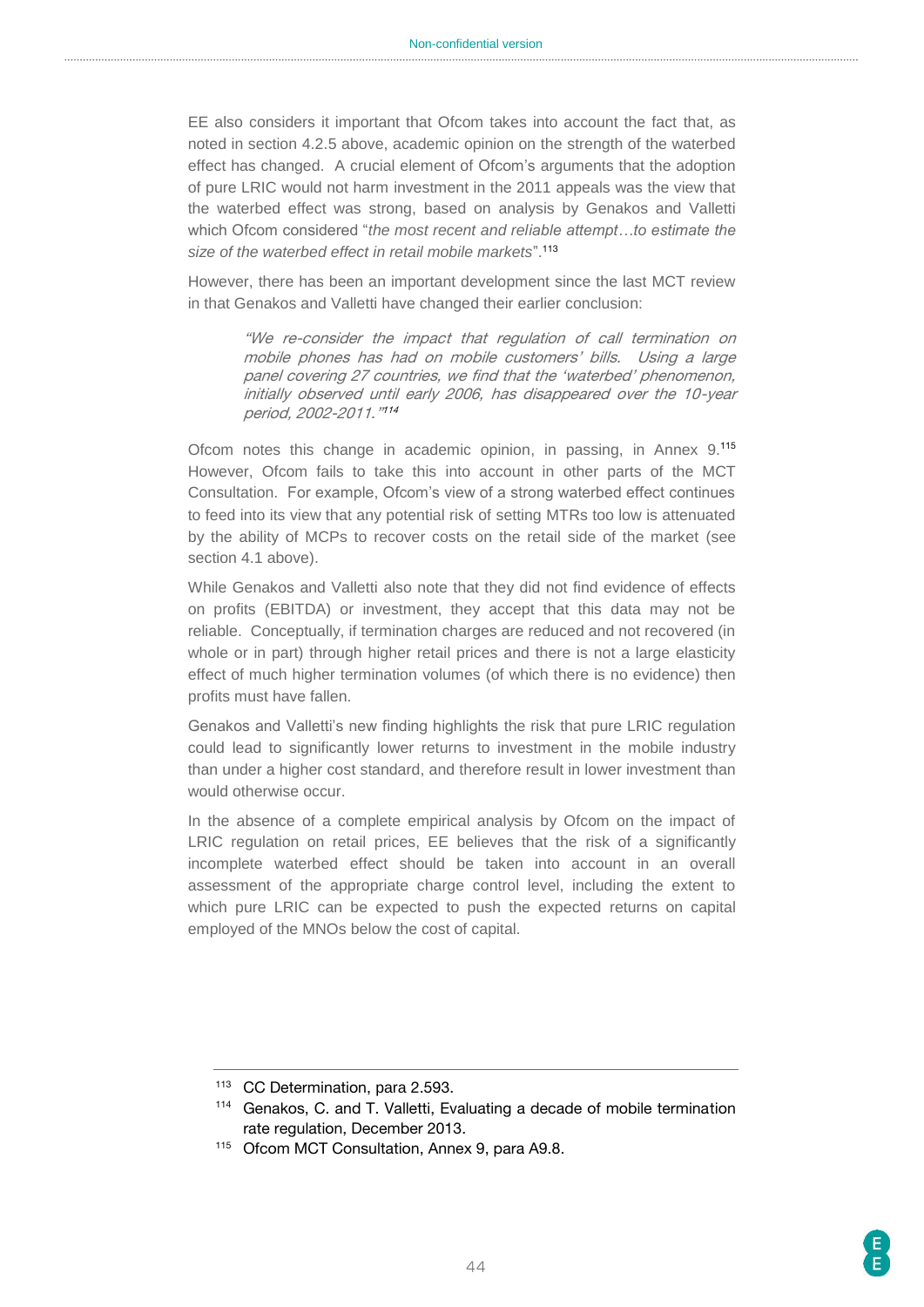# <span id="page-44-0"></span>5.4 Impact on competition

Ofcom's conclusion in relation to competition effects is that:

"We consider that LRIC is preferable to LRIC+ in relation to competition effects…Overall, market developments are consistent with competition being somewhat stronger overall under LRIC-based MTRs. "<sup>116</sup>

However, Ofcom has obtained little evidence to substantiate its view that pure LRIC promotes competition. A crucial aspect of Ofcom's argument is the assumption that high use post-pay customers are significant net makers of calls and that:

> "These characteristics implied that gaining high-use (high-value) customers was therefore important to enable operators to recover the fixed and common costs of operating a mobile business – it would be hard for MCPs with a lower market share to make up for a lack of highvalue customers by increasing their share of lower-value customers, as capturing sufficient numbers of these customers to recover fixed costs would be difficult, even though MCPs with a lower market share may have a comparative advantage for lower-value customers with MTRs at LRIC+" 117

However, Ofcom is not able to put forward any compelling evidence to suggest that it is in fact the case that high-use post-pay customers are net makers of calls, nor that this "competition for different consumer segments" effect has any material relevance in today's mobile market.

In the CC Determination, the CC concluded that "*we believe that the outbound:inbound call ratio of post-pay customers is only a little larger than 1:1 (their calls are almost balanced)*". The CC did accept that "high-end" post-pay users may be net makers of calls, but stated that it did not have sufficient data to be certain and cautioned against inferring properties of particular customer groups, particularly small groups.<sup>118</sup>

Ofcom states in the MCT Consultation that (as was the case in the 2011 appeals) the data provided in response to its information requests prevents any clear conclusions being drawn on the current balance of calls for customer segments. However, the data that it does have indicates that "*it may no longer*  be the case that post-pay customers are net-makers of calls".<sup>119</sup> Nevertheless, Ofcom proceeds to conjecture that "*It may, for example, be the case that* 

- 116 Ofcom, MCT Consultation, para 6.80.
- 117 Ofcom, MCT Consultation, para 6.62.
- <sup>118</sup> CC Determination, paras 2.34-2.35.
- <sup>119</sup> Ofcom, MCT Consultation, para 6.63. Recent survey evidence suggests that  $[\mathcal{K}]$ % of all pay monthly subscribers in the UK retail mobile market are migrations from pay as you go (with the remaining [ $|X|$ % pay monthly migrations from other operators) (source: Kantar and GFK surveys, 2014). Given pay as you go customers on average tend to make fewer calls than they receive, this further calls into question whether post pay customers are on average still net makers of calls.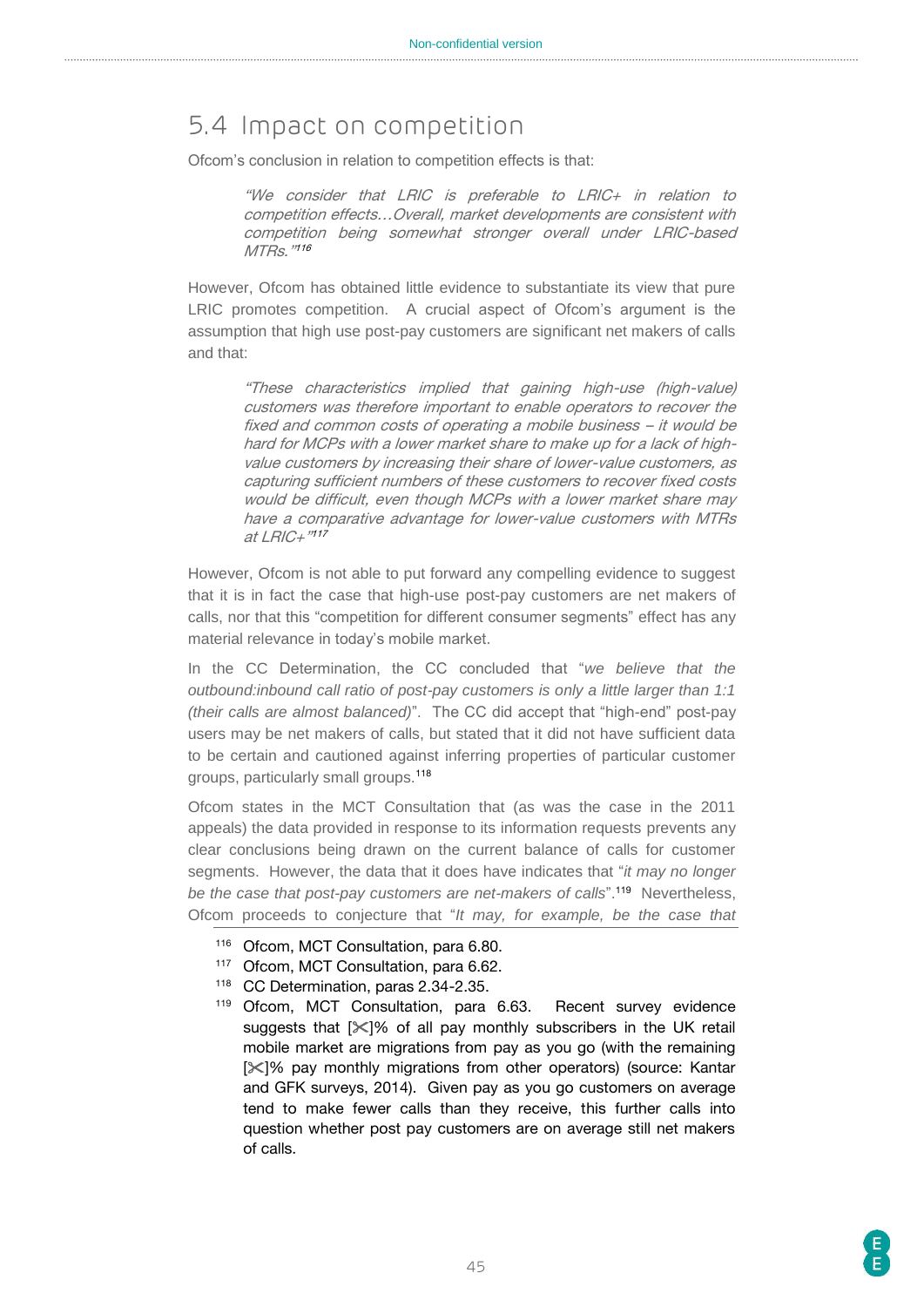*higher-usage post-pay customers spending, say over £20 or £30 a month, are still net makers of calls. If these customers are high value customers then it may be particularly important for MCPs with a lower market share to be able to compete on a level playing field for this segment.*" 120 However, without any evidence to support this proposition, or to indicate what size this "segment" might be (and therefore how material Ofcom's assumed competition effect might be), EE does not believe that any weight can be placed on this line of reasoning.

EE notes that if post-pay customers in fact have reasonably balanced traffic, while pre-pay customers are net receivers, then under LRIC+ smaller mobile operators would face no material disadvantage in competing for high use postpay customers, or post-pay customers generally. However, smaller operators would be advantaged in competing for pre-pay customers. As such, the adoption of LRIC could in fact be acting to the disadvantage of smaller operators.

The presence of more balanced traffic profiles than assumed by Ofcom would not only negate Ofcom's competition arguments relating to particular customer segments, but also Ofcom's assumed "market-wide" effect.<sup>121</sup> **Ofcom** acknowledged this point as part of the 2011 appeals: "*Ofcom accepted that if a smaller network had a balanced traffic position – in terms of the ratio of off-net inbound:outbound calls – these [market-wide] effects would not arise*".<sup>122</sup> As a result, whilst H3G (for example) may have focused particularly on post-pay customers, if those customers are not in fact significant net-makers of calls then H3G would not be disadvantaged from having done so.<sup>123</sup>

Ofcom's third postulated competition benefit of LRIC is in relation to on-net/offnet price differentials. Ofcom argues "*there is still some evidence of on-net/offnet price differentiation although this generally materialises in an indirect*  way".<sup>124</sup> The only evidence that Ofcom presents relates to Telefonica and various smaller players such as Virgin and H3G. However:

- An inspection of Telefonica's website does not show any on-net/off-net price differentials including in terms of bundled minutes allowances.
- While some smaller players such as H3G do currently offer such differentials, EE believes that it would be wrong to conclude that their on-net/off-net price differentials have a material effect on competition in the UK market simply by reference to those tariffs.

EE also believes that the evidence on actual market outcomes does not support Ofcom's conclusion on competition effects. In particular, we note:

<sup>124</sup> Ofcom, MCT Consultation, para 6.68.

<sup>120</sup> Ofcom, MCT Consultation, para 6.64.

<sup>121</sup> Ofcom, MCT Consultation, para 6.58.

<sup>122</sup> CC Determination, para 2.83.

<sup>&</sup>lt;sup>123</sup> EE also notes that smaller operators have the ability to control this to a large extent based on their tariff offerings, for example by offering smaller bundles of minutes as opposed to unlimited calls.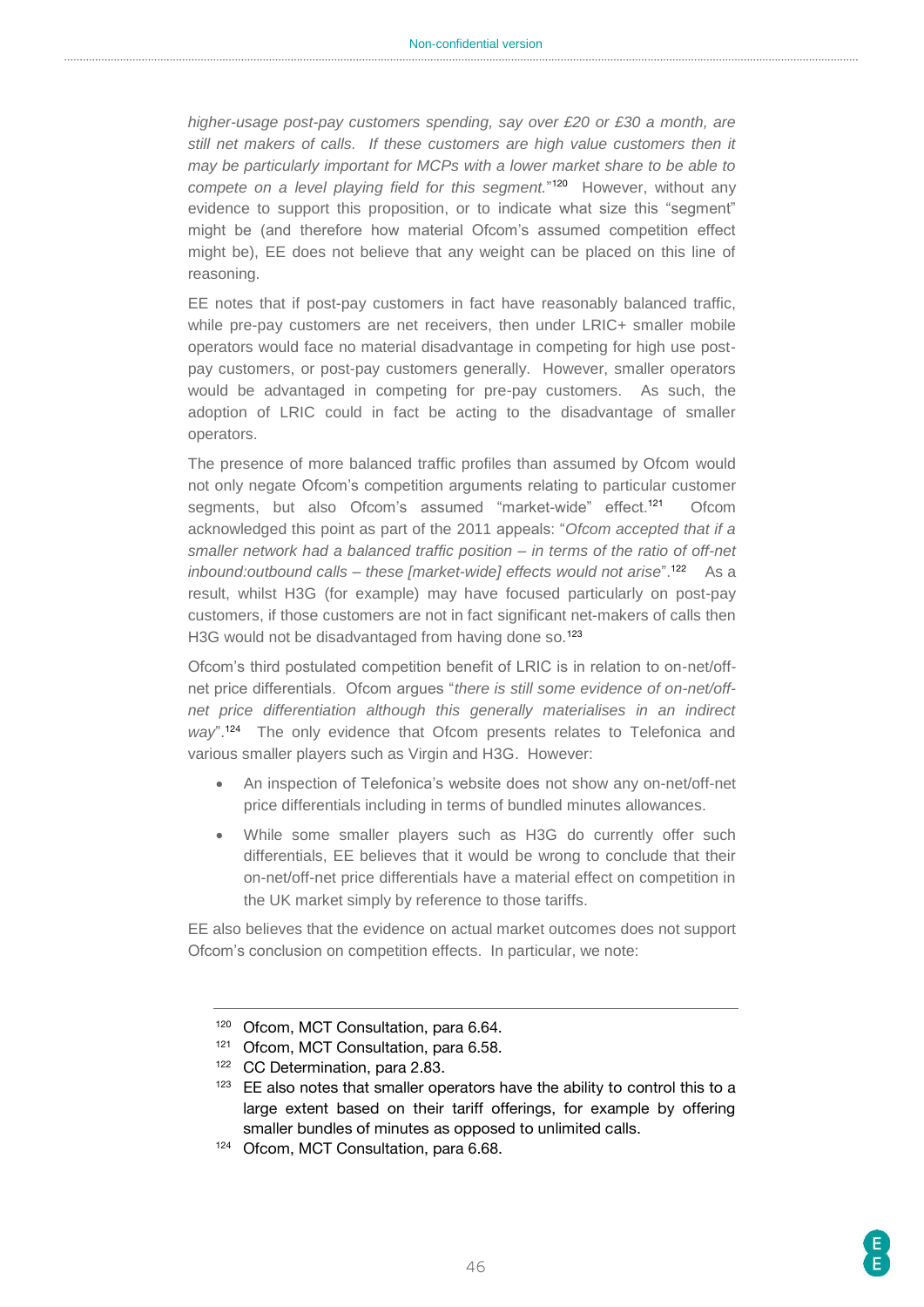- The UK mobile market has been found to be effectively competitive since Ofcom's inception. As a result, any positive effects on competition that may have resulted from pure LRIC regulation would have been marginal.
- Retail price reductions have slowed substantially since LRIC regulation was adopted, despite ongoing falls in unit costs (see Annex 1).
- Ofcom refers to H3G's gain in market share and, remarkably, H3G's higher EBITDA margin as evidence of increased competition. However, EE believes that an intervention that simply favours one provider cannot be equated with increasing competition.<sup>125</sup> In any event, independent analysis attributes H3G's growth in market share to the launch of its all-you-can-eat data plan at the end of 2010.<sup>126</sup> Enders Analysis notes that H3G is now reducing the emphasis in its pricing on unlimited data (which it notes was unsustainable) and that H3G's share of contract net additions fell significantly in December 2013, and further in March 2014, despite termination charges being brought down to LRIC.<sup>127</sup>

In summary, EE does not believe that Ofcom has demonstrated that pure LRIC has brought any material positive effects to competition.

# <span id="page-46-0"></span>5.5 Overall conclusion on the choice of cost standard

EE's concludes that the balance of evidence indicates that MTRs set somewhere above pure LRIC would be most consistent with Ofcom's statutory duties. In particular, this is based on the following factors:

- Economic theory shows that the efficient MTR level will be in a range between pure LRIC and the level implied by a simplified Ramsey approach (which ignores non-linear pricing and which may be above LRIC+ based on an accounting rule). However, Ofcom proposes to set MTRs at the extreme minimum of this range without properly considering which level within this range would best achieve its duties.
- Setting MTRs at pure LRIC carries asymmetric risk since any errors in cost modelling resulting in an under-estimation of the actual level of LRIC would result in a significant negative impact on economic

<sup>126</sup> See Mobiletoday "Three's growth has largely been attributed to its highly competitive unlimited internet proposition", 13 December 2013 (available at: [http://www.mobiletoday.co.uk/news/industry/23577/Three-cools-on-](http://www.mobiletoday.co.uk/news/industry/23577/Three-cools-on-All-You-Can-Eat-4G-data-plans.aspx)[All-You-Can-Eat-4G-data-plans.aspx](http://www.mobiletoday.co.uk/news/industry/23577/Three-cools-on-All-You-Can-Eat-4G-data-plans.aspx) ); The Register, "Telcos: up your prices, lose customers", 4 July 2011 (available at: [http://www.theregister.co.uk/2011/07/04/telcos\\_lose\\_customers\\_when](http://www.theregister.co.uk/2011/07/04/telcos_lose_customers_when_increasing_prices/) increasing prices/ ).

<sup>125</sup> Ofcom, MCT Consultation, paras 6.70-6.74.

<sup>127</sup> Enders Analysis, UK Mobile market Q1 2014.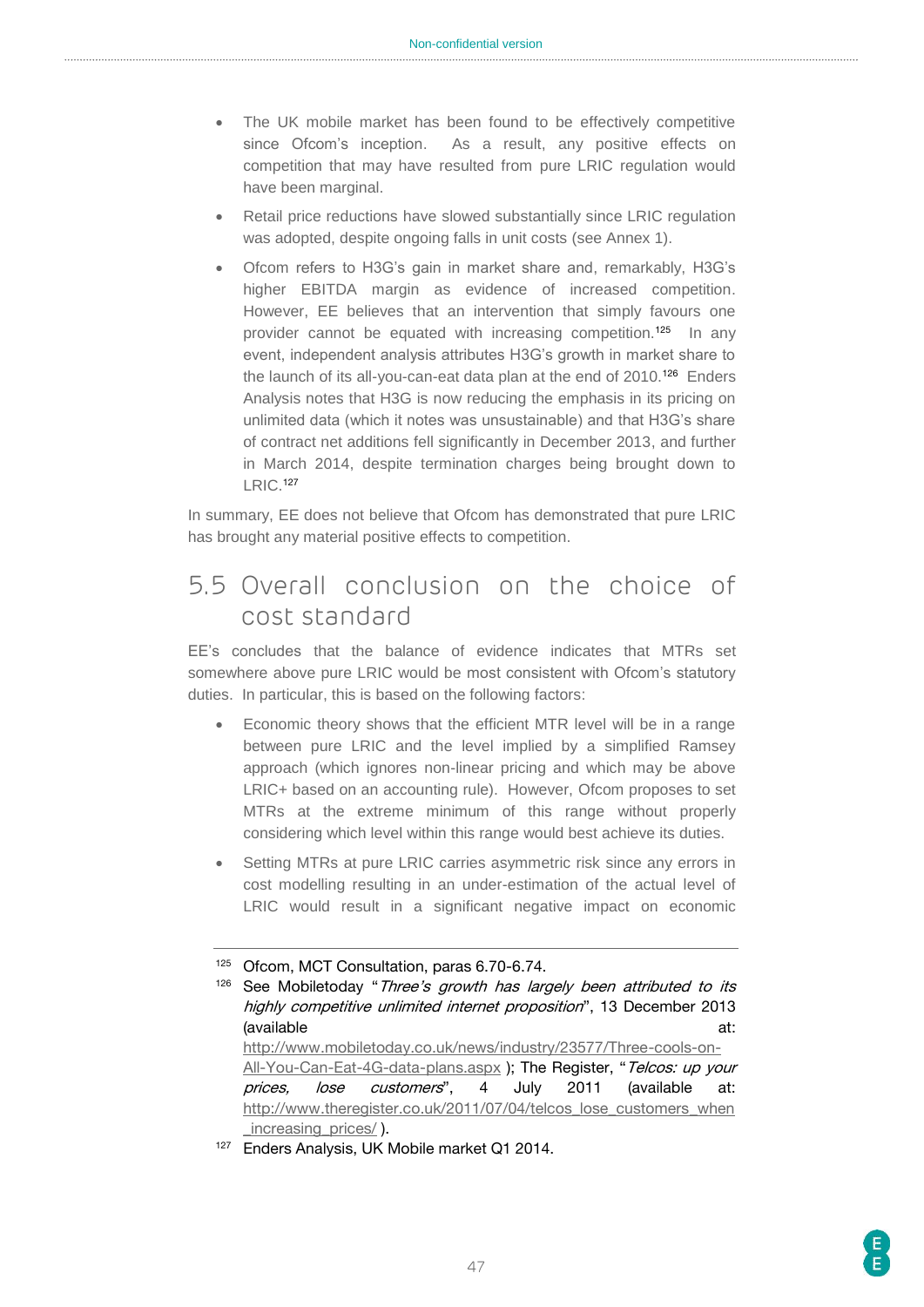efficiency and investment by forcing operators to incur a loss on every minute of voice termination.

- Pure LRIC threatens investment incentives and dynamic efficiency by further reducing MNOs' returns on capital employed, and the evidence of a strong waterbed effect that Ofcom has previously relied upon to dismiss concerns about the impact of pure LRIC on investment has now been overturned by the authors of the earlier study.
- Ofcom has not presented any reliable analysis to demonstrate that pure LRIC regulation has led to material benefits for end users, nor to an increase in competition.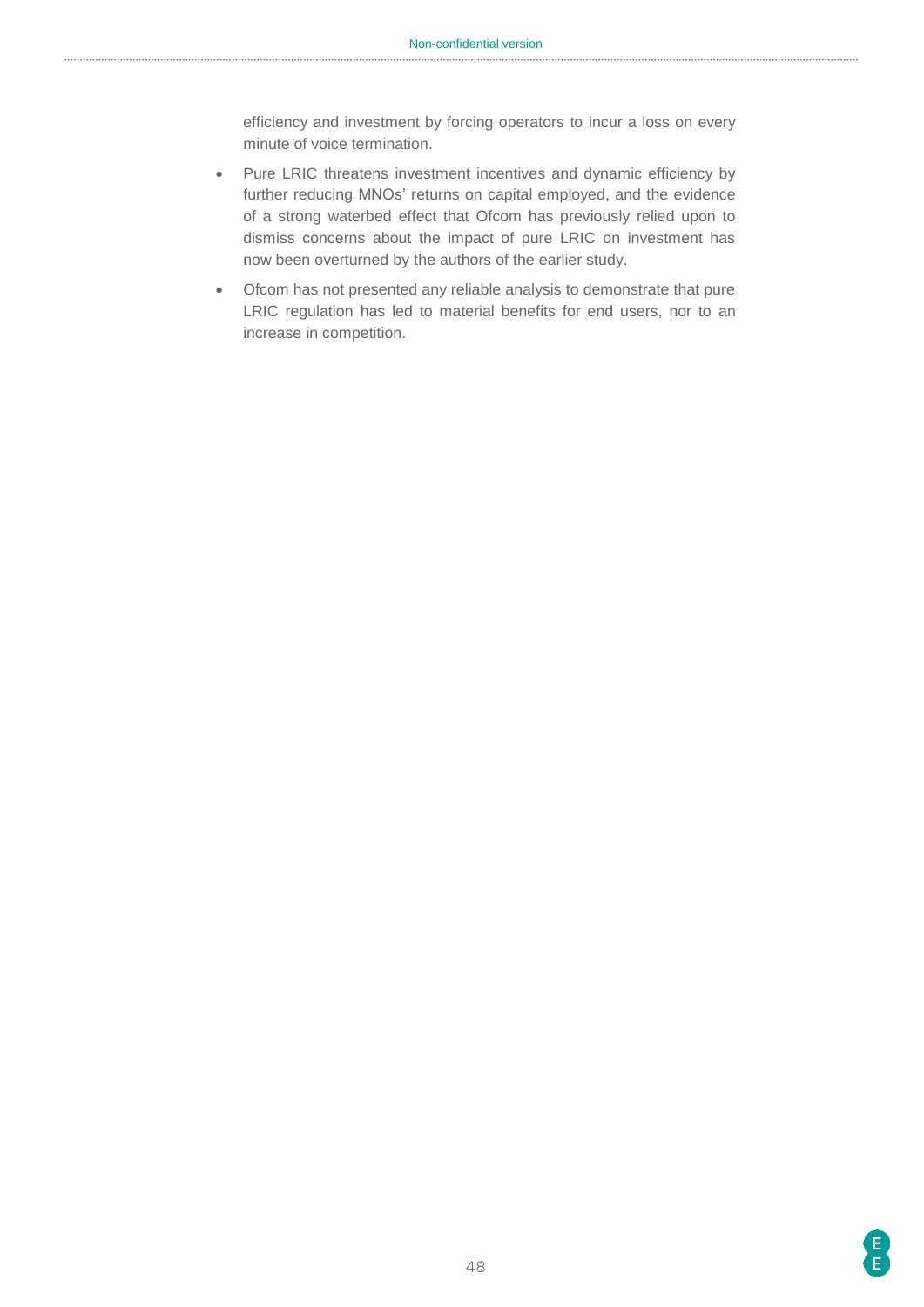# <span id="page-48-0"></span>**6. Calculating the efficient costs of MCT**

As set out above, EE disagrees with Ofcom's proposed adoption of a pure LRIC cost standard. This section sets out EE's comments on Ofcom's proposed cost modelling on the assumption that Ofcom does, nevertheless, proceed with pure LRIC regulation.

# <span id="page-48-1"></span>6.1 Continued inclusion of 2G and 3G technologies

EE agrees with Ofcom's proposal to model the cost of MCT on the basis that 2G and 3G technologies will continue to be used in addition to 4G. It is important to recognise that the supply of mobile services is dependent on the technology choices of both operators and customers. Ofcom's cost model shows that for Q1 2014/15:

- only 4% of subscribers are on 4G; and
- 83% of gross adds continue to take 2G and 3G handsets rather than 4G.

Given this context, an operator that chose to offer only 4G services would have a small customer base and higher unit cost than operators supporting all technologies.

This conclusion is highly unlikely to change over the next market review period, particularly as VoLTE-enabled handsets have even lower penetration than current 4G handsets (with 4G handsets being reliant on 2G and 3G technology for voice calling). Further, a 4G-only operator that sought to capture an average share of the market would be likely to need to provide greater subsidies so that 2G and 3G customers would be willing and able to switch to 4G. The cost of the required subsidies would be substantial so that it cannot be assumed that a 4G-only operator would have lower overall costs than the existing operators with their mix of 2G, 3G and 4G technologies.

# <span id="page-48-2"></span>6.2 The assumed speed of migration to 4G

EE continues to believe that Ofcom's forecast of 4G take-up is overly optimistic.

In EE's response to Ofcom's draft cost model, EE set out evidence that Ofcom's assumed rate of 4G take-up is likely to be too high based on an analysis of 4G take-up in comparable countries and independent forecasts. For example, we noted:

 Ofcom's forecast rate of 4G take-up is significantly above the average of the countries with greater experience with 4G and much higher than take-up rates in other European countries which are likely to provide the best guide for forecasting UK take-up.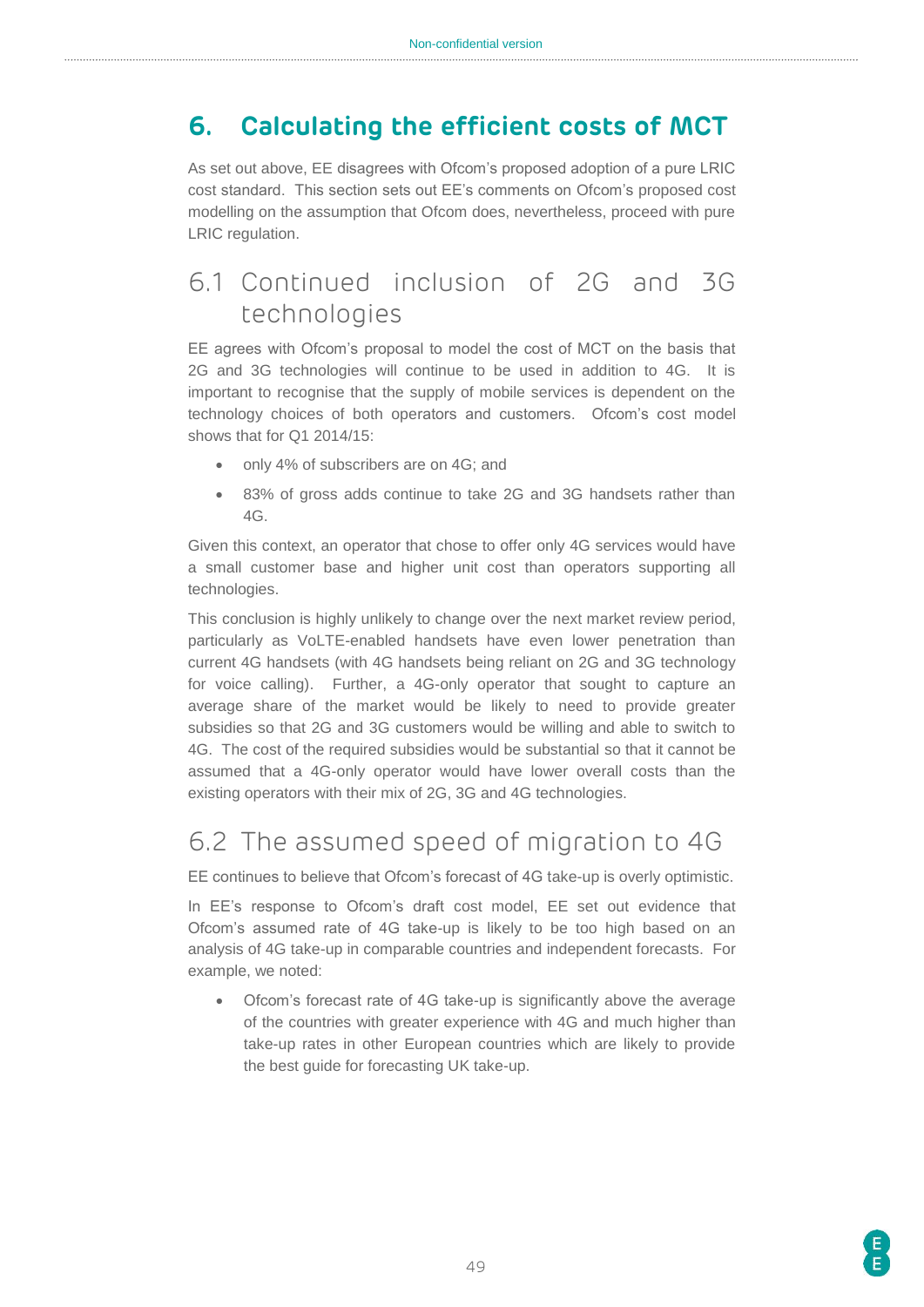Ofcom forecast of 66% of UK subscribers being 4G subscribers by the end of 2020 contrasts with 4G penetration for Western Europe which has been independently forecast at 36% by 2020.<sup>128</sup>

Ofcom has not modified its forecast 4G take-up to take into account this concern, nor has it responded to the evidence presented by EE.

 $[\infty]$ .

# <span id="page-49-0"></span>6.3 Weighted Average Cost of Capital

Annex 14 of the MCT Consultation sets out Ofcom's proposed approach for estimating the WACC for an average efficient MCP. Ofcom has proposed a significant reduction in the WACC on a like-for-like basis (i.e. RPI-deflated) from a pre-tax real WACC of 6.2% in March 2011, to 5.5% in June 2014. Ofcom's new WACC estimate is equivalent to a CPI-deflated pre-tax real WACC of 6.9% (which is the expression of the WACC used in the new cost model).

EE comments on Ofcom's assumptions in relation to the following parameters are set out below:

- $\bullet$  the equity risk premium ("ERP");
- the asset beta; and
- the risk-free rate ("RFR").

#### **Equity risk premium**

Ofcom has estimated an ERP of 5.0%, which is consistent with the ERP estimated in the FAMR 2014. Ofcom states that they "*put most weight on the historical premium of equities over government bonds*". 129

However, EE is concerned that Ofcom is highly likely to understate the cost of equity because of its particular approach to the selection of historical average and forward looking information. While historical averages can provide useful information, it is important that all sources of information are taken into account in the round, and that a reasonable overall market return is estimated. In EE's view, Ofcom needs to identify the best forward looking estimate of the cost of capital for the service over the regulatory period.

As explained below, EE has particular concerns with:

- Ofcom's failure to give proper consideration to forward looking estimates of ERP, including survey evidence and estimates using the dividend growth model ("DGM"); and
- Ofcom's resulting assumed total market return ("TMR").
- **(i) Forward looking estimates of ERP**
- <sup>128</sup> See [http://www.statista.com/statistics/232690/4g-mobile-wireless](http://www.statista.com/statistics/232690/4g-mobile-wireless-penetration-in-europe/)[penetration-in-europe/.](http://www.statista.com/statistics/232690/4g-mobile-wireless-penetration-in-europe/)

<sup>129</sup> Ofcom, Fixed access market reviews: wholesale local access, wholesale fixed analogue exchange lines, ISDN2 and ISDN30 – Annexes, May 2014, Annex 14, para A14.137.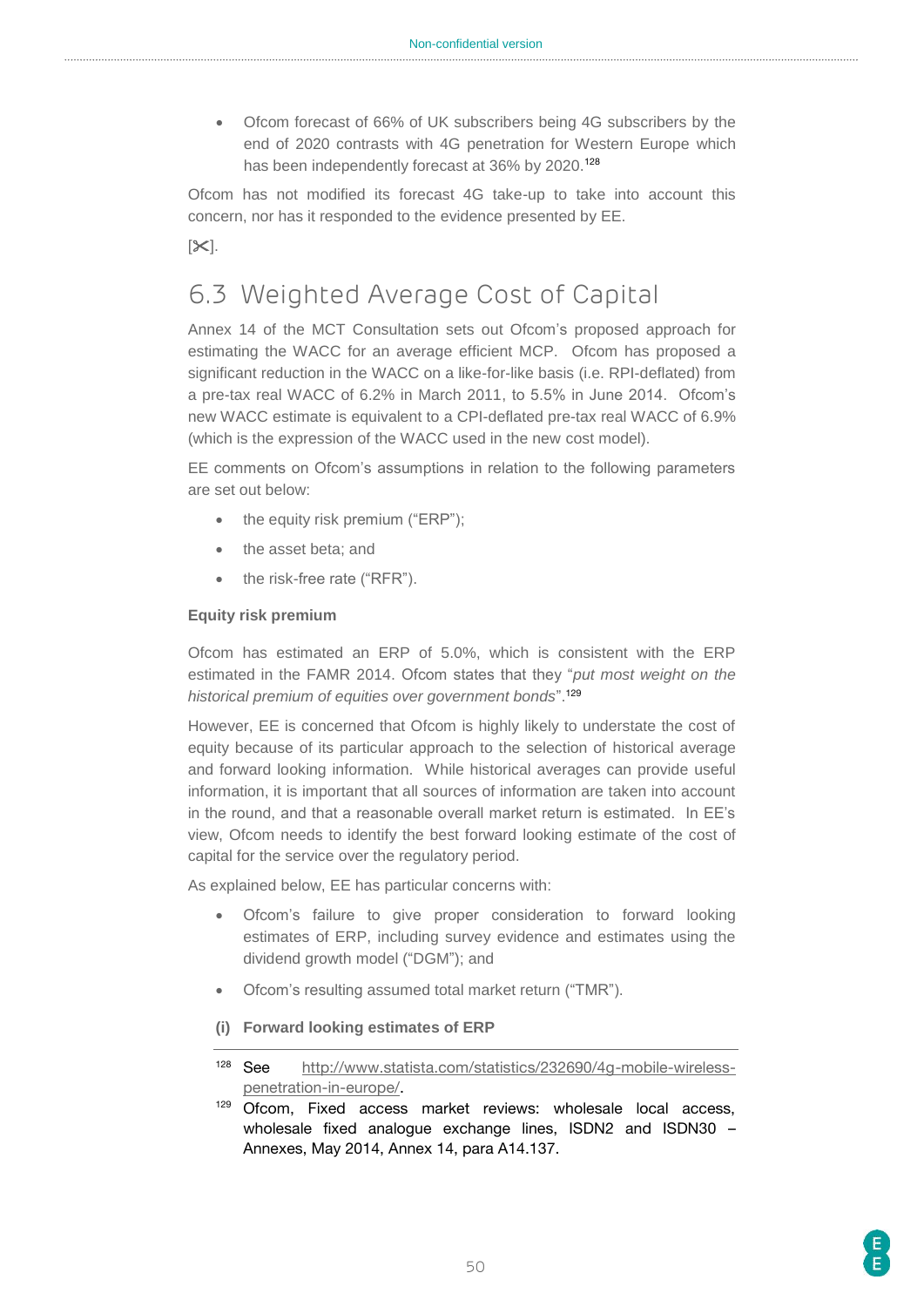Forward looking estimates of ERP can be obtained from surveys of investors, market participants and academics. An annual survey undertaken by Fernandez, Aguirreamalloa and Linares<sup>130</sup>, which is widely referenced by UK regulators (including Ofcom and Ofwat), provides current forward looking estimates of the ERP based on the expectations of professors, analysts and managers. As noted in the MCT Consultation, the latest survey evidence from Fernandez et al (2013) provided a mean ERP of 5.5%. We also note that the Bank of England's Financial Stability Report of June 2014 reports "*estimates of equity risk premia above historical averages for the S&P 500, FTSE All-Share and Euro Stoxx*".<sup>131</sup>

Ofcom should also take into account implied forward looking ERP estimates from the DGM approach when forming an overall view of the appropriate ERP estimate. Recent movements in implied forward looking ERPs suggest that Ofcom's estimate of 5.0% may be a significant underestimate. For example, a series provided by Bloomberg estimates that the average implied ERP was 8.9% over the three month period which followed the CC's final determination for Northern Ireland Electricity Limited's ("NIE") price controls (i.e. 4 April to 4 July 2014). <sup>132</sup> This compares to an average ERP of 8.3% in the first quarter of 2014 and an average ERP of 8.5% over the 12 months preceding the CC's final determination. While there may be differences between the levels calculated by different methodologies, we believe that the increase over recent months is generally informative that Ofcom's earlier assumptions are outdated and consequently too low.

On this basis, we believe an ERP of 5.45% is likely to be more reasonable than Ofcom's assumption of 5.0%. It should also be noted that the forward looking ERP should be considered consistently with a prevailing estimate of the RFR, taking into account the assumed TMR, as discussed below.

#### **(ii) Total market returns**

The ERP can also be derived through estimates of TMR. This is an approach that has been strongly endorsed by the CC.<sup>133</sup> Combining Ofcom's estimate of the RFR and ERP provides a TMR estimate of 6.3%. Ofcom notes in the MCT Consultation that this lies within the CC's range of 5.0% to 6.5%. However, the CC point out that the evidence for a TMR at the upper end of this range is stronger than at the lower bound.<sup>134</sup> In fact, within the historical data sample used to support the CC's TMR range, only six of the 40 estimates of the return

- <sup>130</sup> Fernandez, P., Aguirreamalloa, J. and Linares, P., Market Risk Premium and Risk Free Rate used for 51 countries in 2013: a survey with 6,237 Answers, 26 June 2013.
- 131 Bank of England, Financial Stability Report, June 2014, p.12.
- 132 Sourced from Bloomberg's country risk premium function on 6 July 2014.
- <sup>133</sup> Bank of England, Financial Stability Report, Issue No. 35, June 2014, Table 1A, p.12.
- <sup>134</sup> CC, Northern Ireland Electricity Limited price determination, A reference under Article 15 of the Electricity (Northern Ireland) Order 1992, 26 March 2014 (the "2014 NIE Final Determination") para 13.72.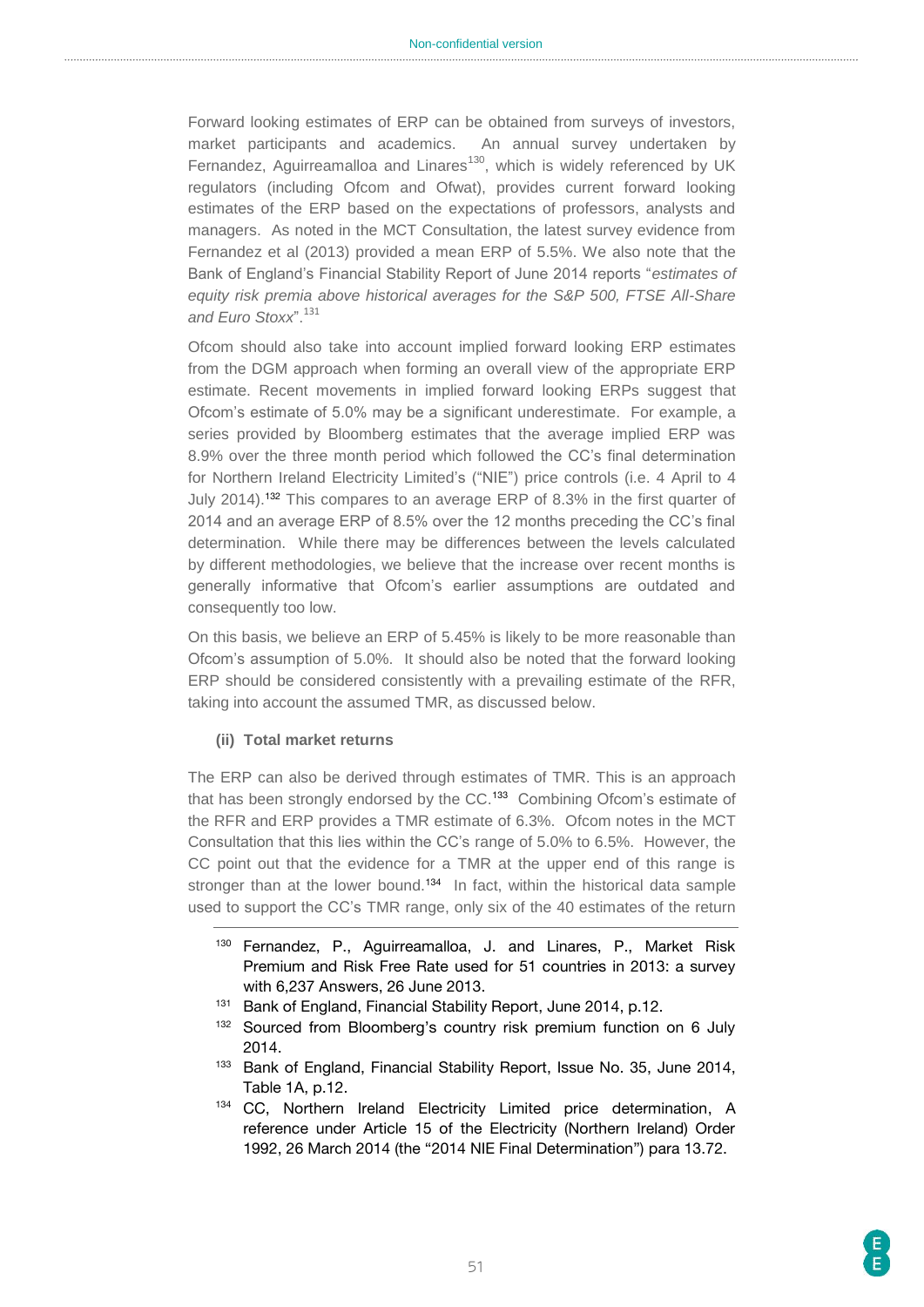on equity have a value below Ofcom's TMR of 6.3%, while 31 of the estimates cited by the CC take on a value of 6.5% or higher. 135

Furthermore, Ofcom does not account for any other recent regulatory decisions. [Table 1](#page-51-0) below shows recent estimates of TMR from a number of regulatory determinations. Clearly Ofcom's estimate is considerably below these estimates. For example, Ofwat and the ORR both estimate a TMR of 6.75%. This is equivalent to an implied ERP of 5.45% when applying Ofcom's RFR estimate of 1.3%.

<span id="page-51-0"></span>

|  |  |  |  |  |  |  |  |  | Table 1 - Estimates of total equity market returns from recent regulatory determinations |
|--|--|--|--|--|--|--|--|--|------------------------------------------------------------------------------------------|
|--|--|--|--|--|--|--|--|--|------------------------------------------------------------------------------------------|

|                 | $CC$ <sup>136</sup> | Ofwat <sup>137</sup> | Ofgem <sup>138</sup> | ORR <sup>139</sup> |
|-----------------|---------------------|----------------------|----------------------|--------------------|
|                 | (Apr 14)            | (Jan 14)             | (Feb 14)             | (Oct 13)           |
| TMR<br>estimate | $5.00\% - 6.50\%$   | 6.75%                | 6.50%                | 6.50-6.75%         |

Source: Various regulatory determinations (see footnotes)

In summary, EE believes that Ofcom's estimate of TMR, and therefore implied ERP, is not in line with either market evidence or recent regulatory precedents. Ofcom should therefore reassess the latest market evidence, including the forward looking estimates, in order to derive an estimate that is more:

- reflective of expected ERP over the review period; and
- in line with the findings of other regulators.

EE believes that, assuming a RFR of 1.3%, **an ERP of 5.45% would better reflect the latest available market evidence**. This would also be consistent with a TMR of 6.75%, which is more strongly supported by regulatory precedents than Ofcom's current estimate (if Ofcom adopted a lower RFR then this would support an ERP in excess of 5.45%).

#### **Betas**

Ofcom has estimated an asset beta of 0.54 for an efficient UK MCP. Ofcom's estimate is heavily weighted towards Vodafone's asset beta, which is calculated with respect to the FTSE All-World index. Ofcom also takes account of estimated betas for the parent companies of two of the other three major UK MCPs (i.e. Telefonica, Deutsche Telekom and Orange, but excluding Hutchison 3G as this operator earns revenues from highly diversified activities).

- <sup>135</sup> CC, Northern Ireland Electricity Limited price determination, A reference under Article 15 of the Electricity (Northern Ireland) Order 1992, 8 November 2013, Table 13.7, p. 13-27.
- <sup>136</sup> CC, 2014 NIE Final Determination, para 13.161.
- <sup>137</sup> Ofwat, Setting price controls for 2015-20 risk and reward guidance, January 2014, p.14.
- 138 Implied from Ofgem's cost of equity estimate of 6.0% (based on an equity beta of 0.9 and risk-free rate of 1.25%). See: Ofgem, Decision on our methodology for assessing the equity market return for the purpose of setting RIIO-ED1 price controls, February 2014, pp 2, 14.
- 139 Office of Rail Regulation, Final determination of Network Rail's outputs and funding for 2014-19, October 2013, Table 13.1, p.491.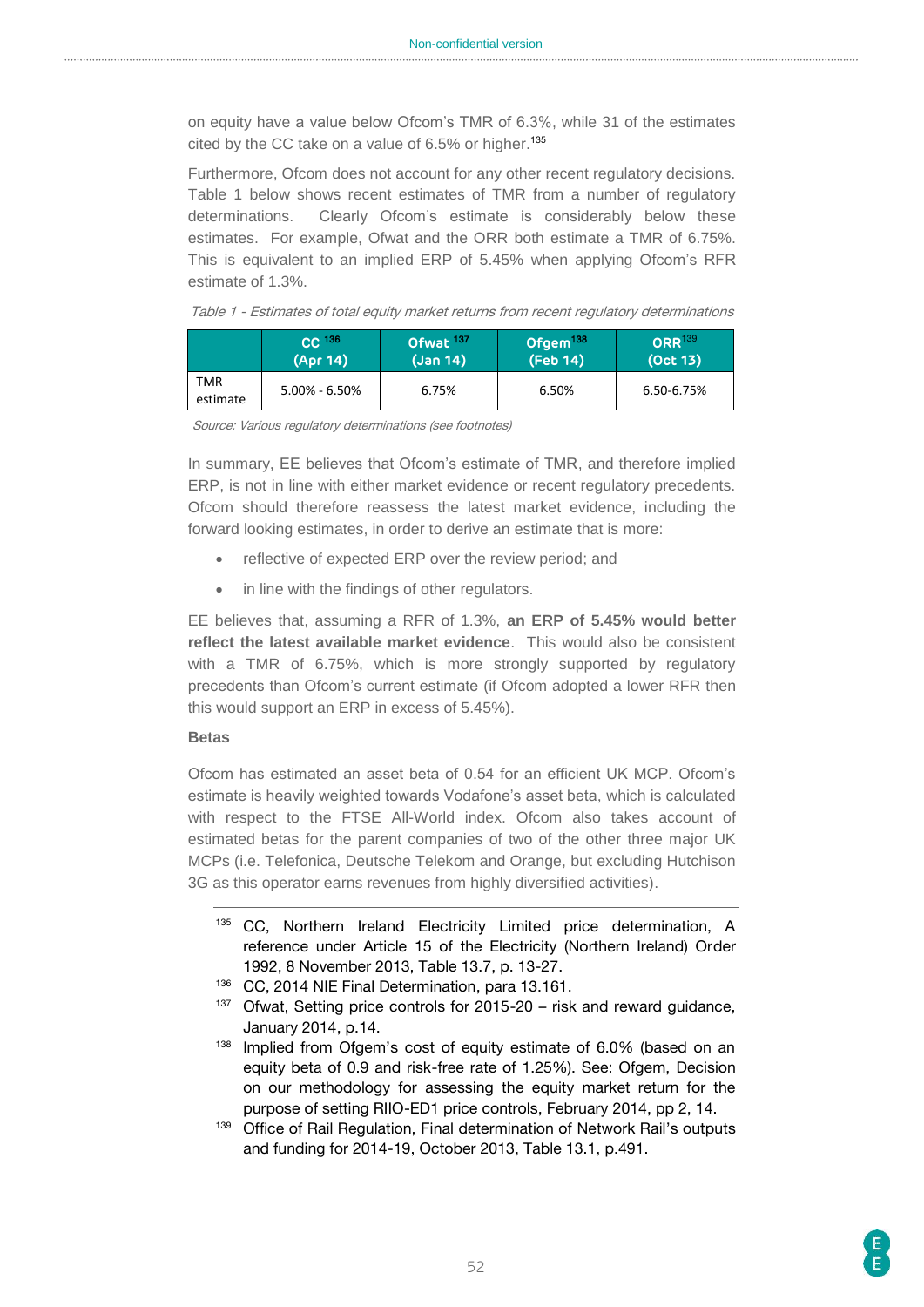EE considers that Ofcom's beta analysis is incomplete and inaccurate in a number of areas. We detail each area in turn below.

#### **(i) Choice of equity index**

EE considers that Ofcom has not adequately justified its decision to give more weighting towards beta estimates derived from the FTSE All-World index over those derived against the FTSE All-Share index. In the Brattle Group ("Brattle") report titled "*Estimates of Equity and Asset Betas for UK Mobile Owners*", which Ofcom rely heavily on, Brattle justify using the All-World index on the basis that:

> "i) none of the companies represents a significant % of the All-World index by capitalisation; ii) all four companies pull substantial investment from all corners of the globe, and (iii) all four companies have significant operations spread across the globe." 140

EE believes that Ofcom has incorrectly ignored an important reason supporting reliance on the FTSE-All share index. In practice, investors invest heavily in their local markets. A study by Wright, Mason and Miles on the cost of capital for regulated utilities in the UK notes that:

> "The CAPM rests upon the mean variance approach. The key result there is that the market portfolio contains all the risky assets that exist and that all agents hold these risky assets in the same proportion within their risky portfolios. It is obvious that these assumptions are strikingly at odds with the facts. The major holders of UK stocks are UK institutions (pension funds and life insurance companies). Their portfolios in recent years have been roughly 70% invested in assets issued by UK companies and by the UK government. Overseas assets make up only around 25% of all assets…

> One pragmatic approach is to take the CAPM as a guide and use as the market portfolio of risky assets a portfolio which reflects the composition of assets held by the dominant owners of the stocks in question. For most regulated UK companies this would imply the relevant portfolio is one with a high weight on UK equities (by which we mean FTSE all share stocks), a significant, but smaller, weight on UK bonds and with smaller weights on Continental European, Asian and US stocks…In practice when estimating betas it is more common to use the returns on an all equity portfolio and to use a domestic stock price index" 141

Focusing on the FTSE All-Share index would not only better reflect the actual situation of investors but it would also be consistent with Ofcom's own regulatory practice to date. As noted above, Ofcom placed significant weight on beta estimates using the FTSE All-Share index in the recent FAMR. In explaining its estimate of BT's asset betas for the FAMR, Ofcom stated:

<sup>&</sup>lt;sup>140</sup> Brattle, Estimates of Equity and Asset Betas for UK Mobile Owners, June 2014, p.31.

<sup>141</sup> Wright, Mason and Miles, A Study into Certain Aspects of the Cost of Capital for Regulated Utilities in the U.K., 2003, p.13.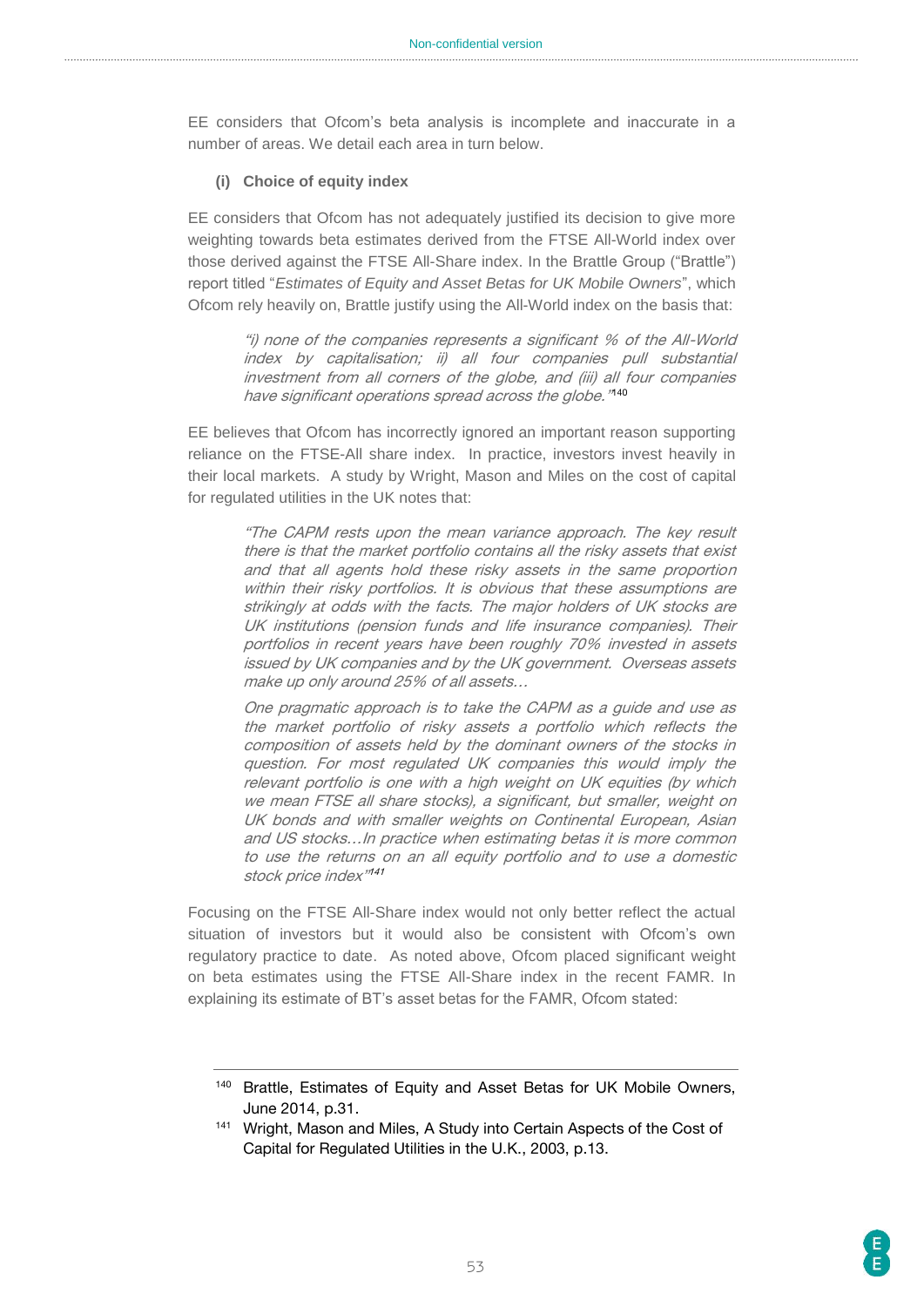"Unless stated otherwise, our analysis is based on a comparison of two year asset betas estimated using daily returns against the FTSE All-Share index."<sup>142</sup>

In the 2011 MCT market review Ofcom also relied heavily on estimates derived with respect to the FTSE All-Share index without placing any weight on alternative indices. Ofcom described the FTSE All-Share index as its "*preferred comparator index*".<sup>143</sup>

Furthermore, EE considers that it is not justifiable or credible to place significantly less weight on an established UK index, on the basis that *"Vodafone's 5% weighting in the FTSE All-Share raises the possibility of*  enhanced correlation and some uplift to the beta<sup>"144</sup>. First, EE notes that Vodafone's share of the FTSE All-share index has fallen significantly over time and now accounts for only 2.55% of the FTSE All-share index's net market capitalisation. Second, even if Ofcom were able to demonstrate that Vodafone's size means that such a bias may exist, we note that the market capitalisation of the BT group might equally be considered sufficiently large to raise the possibility of enhanced correlation and some uplift to the beta.<sup>146</sup> However, Ofcom took no account of this in its analysis of BT's beta, from which the betas for BT Openreach and "Rest of BT" were derived in the FAMR 2014.

It therefore appears that Ofcom has taken an inconsistent approach by taking into account a potential correlation with Vodafone, whilst ignoring the same issue in relation to BT. Instead Ofcom chose to derive asset betas for BT using the All-Share index for the purposes of the 2014 FAMR, with limited reference to the All-World index.

Finally, EE believes that Ofcom should give greater weight to the overall evidence on the beta for mobile services specifically. This is discussed in the sections that follow.

**(ii) Betas for mobile activities versus other activities**

<sup>142</sup> Ofcom, Fixed access market reviews: wholesale local access, wholesale fixed analogue exchange lines, ISDN2 and ISDN30, May 2014, Annex 14, para A14.177.

<sup>143</sup> Ofcom, Wholesale mobile voice call termination, Modelling Annexes, March 2011, Annex 8, para A8.117.

<sup>144</sup> Brattle, Estimates of Equity and Asset Betas for UK Mobile Owners, June 2014, p.13.

<sup>&</sup>lt;sup>145</sup> FTSE Fact Sheet, "FTSE All share indices" July 2014.

<sup>&</sup>lt;sup>146</sup> Whilst BT group's market capitalisation is less than that of Vodafone, the market capitalisation of BT is not insignificant in comparison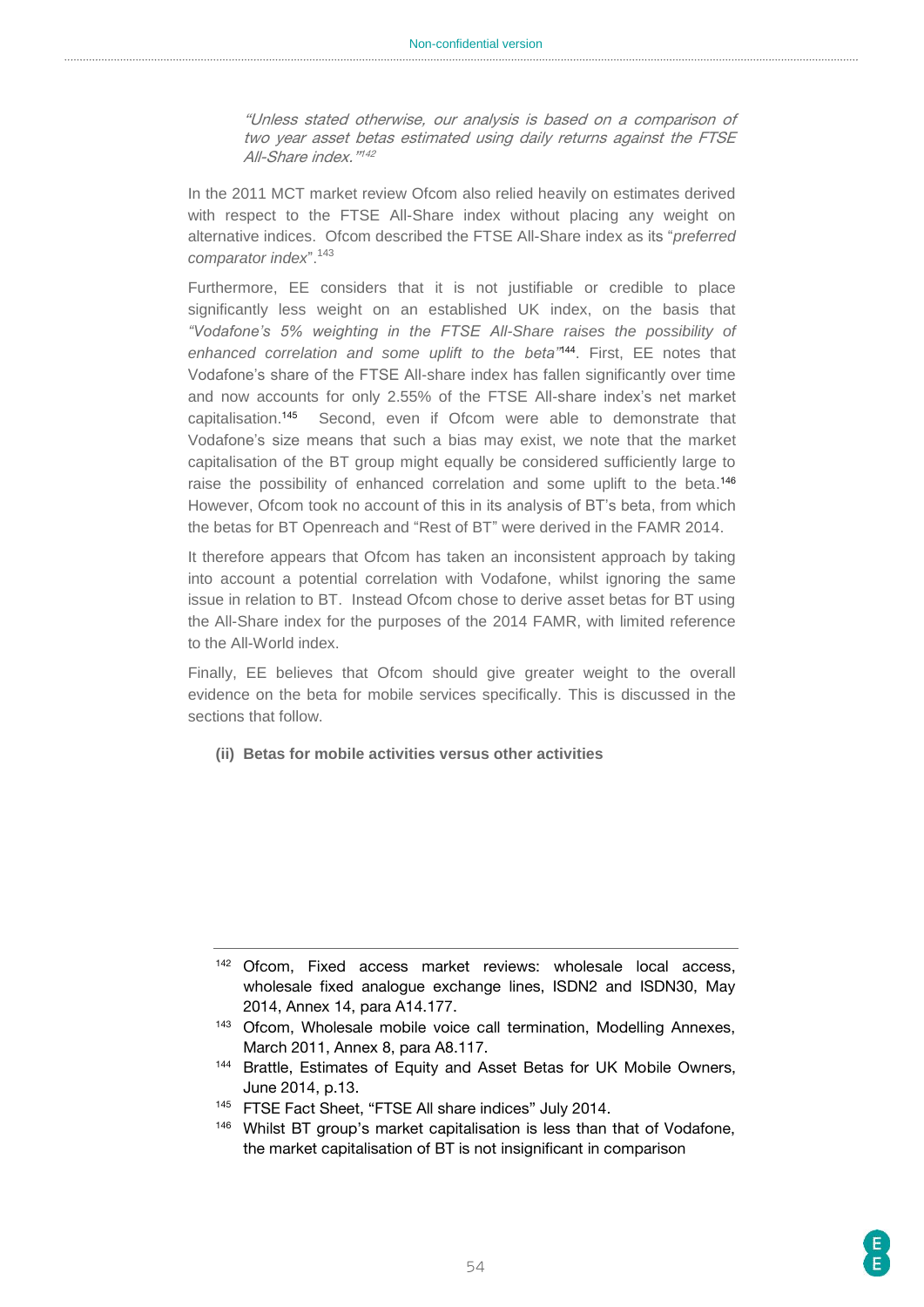Fixed line operators, and operators with a significant mix of fixed and mobile revenues, can be expected to have lower betas than the beta of a mobile-only operator (which should form the basis for a cost of capital estimate for supplying MCT services). A fixed line business such as BT Openreach recovers a significantly greater proportion of its revenue from regulated services in comparison to the average UK MCP. Much of Ofcom's analysis confirms this. For example, as Ofcom acknowledges:

> "[One] would expect an average efficient UK MCP to be exposed to higher systematic risk than Openreach based on both the evidence from the US telecoms operators considered above and the fact that Openreach is a stable regulated wholesale provider of fixed line telecommunications." 147

Ofcom also reports that the average beta for US fixed operators is between 64% and 67% of the average beta estimated for US 'mobile' operators. 148 Indeed, Ofcom uses this data to estimate that the beta of a mobile-only operator would be 0.55.<sup>149</sup> However, there is a flaw in Ofcom's calculation in that the sample of US mobile operators actually contains operators with significant fixed revenues. Including the betas for these operators significantly lowers the estimated average for the mobile operator group. We note that if a line of best fit was instead applied to the entire sample of US mobile, both diversified and fixed operators, this would lead to an asset beta estimate of 0.63 for an operator with 100% mobile revenues and 0.28 for an operator with 100% fixed revenues (i.e. 44% of the beta of the mobile-only operator).

Correcting Ofcom's calculation in paragraph A14.45 for this issue leads to an asset beta estimate of 0.61 for a UK mobile-only operator. This is close to the estimated beta for a US mobile-only operator and significantly above Ofcom's proposed MCP beta.

The four parent companies of UK MCPs considered by the Brattle Group also have significant fixed revenues. As shown in Table A14.2 of the MCT Consultation, the operators with the higher share of mobile revenues have higher asset betas. Applying a line of best fit to this data produces an estimate of the All-Share Index beta for a mobile-only operator of 0.60.

EE have also considered the entire set of asset betas for telecoms operators presented by Ofcom (i.e. the UK MCP parents, the US operators and the additional EU operators) and considered the betas measured more accurately against the relevant local indices. When we apply a line of best fit to this set of Ofcom's data, we calculate an asset beta for a mobile-only operator of 0.65. We believe that this estimate is likely to be the most accurate estimate as it takes into account all of the operator data presented by Ofcom.

An asset beta of 0.65 would also be close to the average asset beta for mobile operators of 0.66 assumed in recent regulatory decisions elsewhere in Europe, as shown in Table 2.

- <sup>147</sup> Ofcom, MCT Consultation, Annex 14, para A14.43.
- <sup>148</sup> Ofcom, MCT Consultation, Annex 14, footnote 120.
- <sup>149</sup> Ofcom, MCT Consultation, Annex 14, para. A14.45.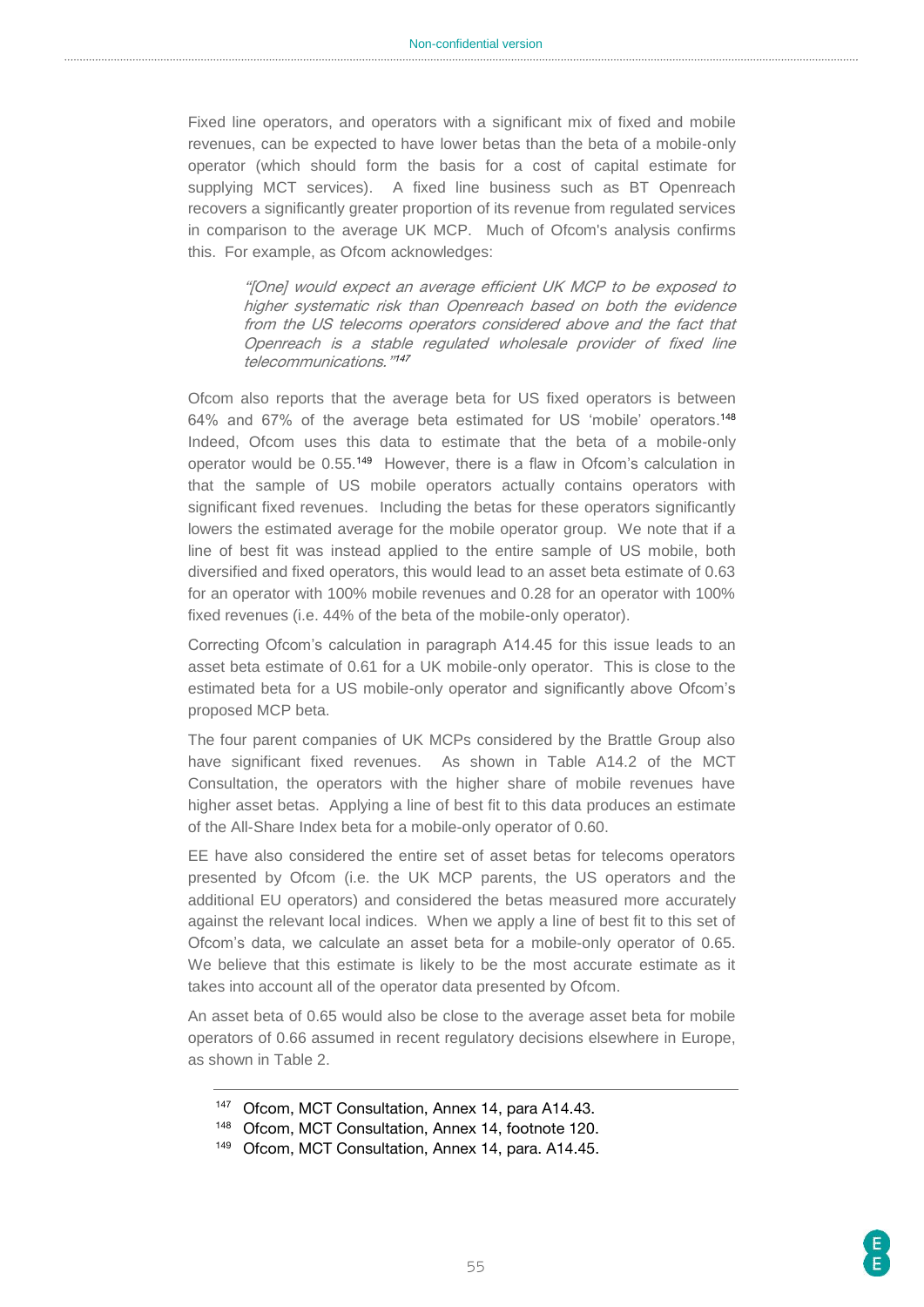| <b>NRA decision</b> | <b>Asset beta for mobile services</b>      |
|---------------------|--------------------------------------------|
| <b>Malta 2012</b>   | $0.5 - 0.7$                                |
| Greece 2012         | 0.43* (estimated from equity beta of 0.82) |
| Germany 2013        | $0.77***$                                  |
| Finland 2013        | $0.63 - 0.71$                              |
| Norway 2013         | 0.90                                       |
| France 2013         | 0.8                                        |
| Netherlands 2014    | $0.49***$                                  |
| Average             | 0.66                                       |

Table 2 - Asset betas for mobile operators in recent NRA decisions

Source: NRA websites. 150

EE believes that **an asset beta of 0.65 is much more credible than the asset beta of 0.54 proposed by Ofcom**, which is only slightly higher than Ofcom's asset beta of 0.50 for BT Openreach despite the fact that mobile operators face substantially higher systematic risks.<sup>151</sup>

A mobile **asset beta of 0.65 together with an ERP of 5.45% would increase Ofcom's pre-tax real WACC (CPI deflation) from 6.9% to 7.9%. This would imply a LRIC of 0.5134ppm**.

#### **(iii) Adjustments for estimation errors**

In estimating betas Ofcom has also failed to account for estimation errors that are inherent when deriving beta estimates for MCPs. Beta estimates are known to be subject to a high degree of estimation error.<sup>152</sup> It is therefore prudent to consider whether an easily-implemented adjustment, such as the

- <sup>150</sup> \*The Greek beta needs to be considered in the context of the regulator's assumed high ERP of 11.88% (i.e. it does not imply that the Greek regulator considers mobile activities to have lower absolute risk than the views of the other regulators). \*\*The German beta estimate does not take into account the upward smoothing of the final WACC estimate by the German regulator. \*\*\*The new Dutch beta is under appeal before the Dutch courts.
- <sup>151</sup> EE notes that what is required is the beta (and subsequent cost of capital) for supplying mobile services in the UK, as opposed to the beta for diversified international players. The approach proposed above makes an appropriate adjustment for the presence of fixed revenues. However, a further adjustment to the asset beta estimates is also likely to be required to in order to remove the impact of international diversification. As EE's estimate of 0.65 is calculated without making this adjustment, this asset beta should be considered a conservative estimate.
- <sup>152</sup> Gray, S., J. Hall, D. Klease, and A. McCrystal, 2009. "Bias, stability and predictive ability in the measurement of predictive risk," Accounting Research Journal, 22, 220–236.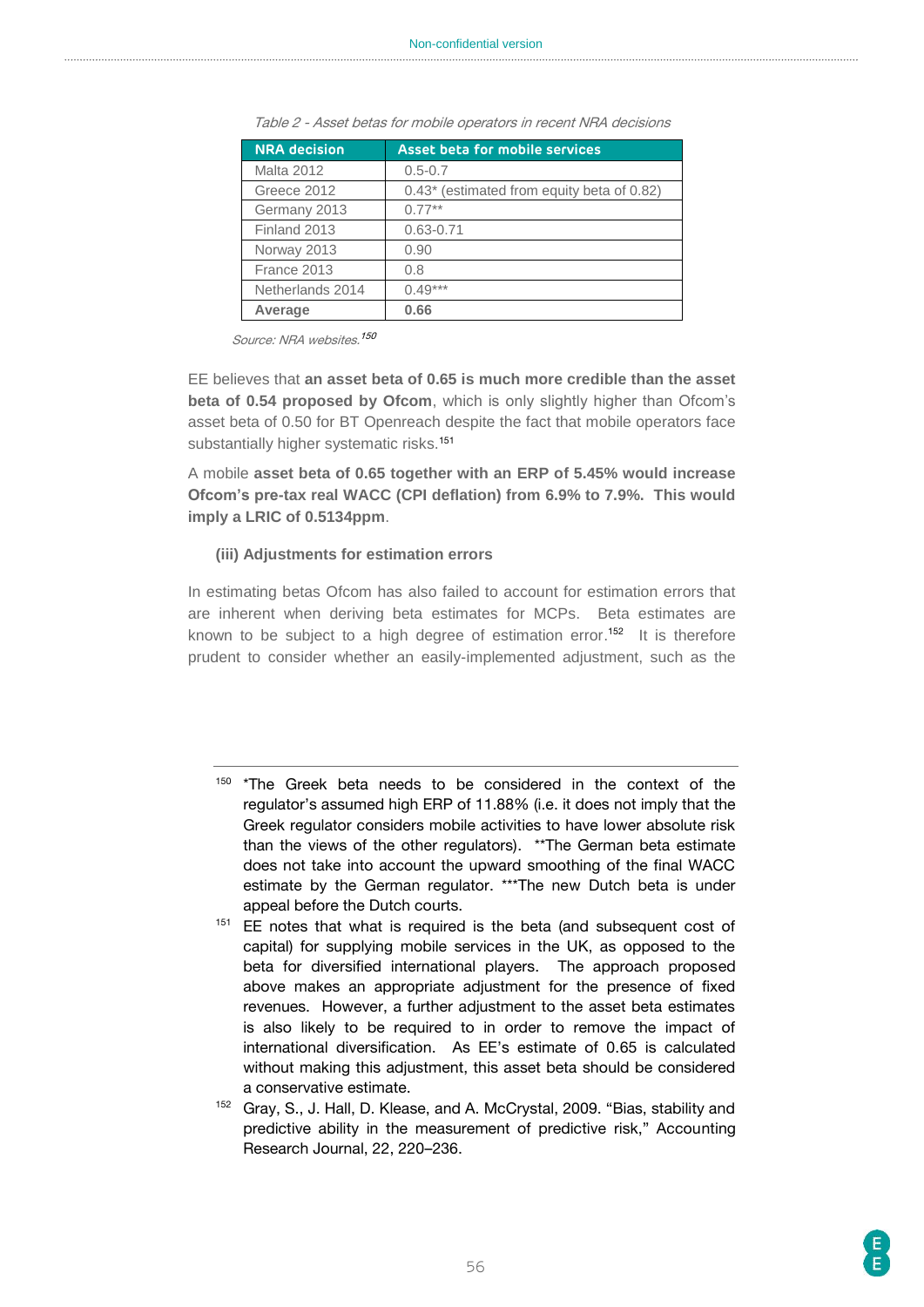Vasicek (1973) adjustment<sup>153</sup>, can mitigate estimation error and thereby increase the reliability of beta (and ultimately cost of capital) estimates.

The Vasicek adjustment shifts the beta estimate towards a prior expectation (typically a beta of one) and the magnitude of that shift is greater when the standard error of the estimate is higher. That is, where the beta estimate is more precise it is given more weight, and when it is less precise it is given less weight.

Ofcom's failure to make adjustments for estimation error, or even consider them, is a significant departure from the adjustments made by major commercial data vendors such as Datastream and Bloomberg, which regulators such as  $Ofgem<sup>154</sup>$  and  $Ofwat<sup>155</sup>$  have relied upon heavily in recent determinations. The estimates provided by Datastream incorporate a very similar adjustment to the Vasicek adjustment, with a prior expectation of one and the magnitude of adjustment contingent upon the standard error of the beta estimate. Estimates provided by Bloomberg place a one-third weight on a prior expectation of one and a two-thirds weight on the beta estimate.

Whilst the CC decided not to apply an adjustment to estimates of beta they did state that:

> "As regards a Bayesian or Vasicek adjustment, we accept that such an adjustment could be appropriate if we were estimating the beta for a quoted company (as such an adjustment would combine information on that specific company's beta with information on other companies' betas)." 156

EE urges Ofcom to consider the case for making adjustments to its beta estimates. As a minimum, Ofcom should demonstrate and justify why such an adjustment is not appropriate in this case.

#### **(iv) Risk-free rate (RFR)**

Ofcom has estimated a real RFR of 1.3%. In estimating a real RFR Ofcom have considered historical averages of the yields for RPI linked gilts, forward rates on those gilts, and regulatory decisions.

We expect that in finalising the MCT Statement, Ofcom will have regard to the latest data on yields, as well as the following:

- Long-dated index-linked yields have remained broadly below 1% for the last five years and current yields on ten-year Index Linked Gilts continue to remain close to zero.
- <sup>153</sup> Vasicek, O., 1973. "A note on using cross-sectional information in Bayesian estimation of security betas," Journal of Finance, 28, 1233– 1239.
- <sup>154</sup> Ofgem, Strategy decision for the RIIO-ED1 electricity distribution price control Financial issues, March 2013, p.23.
- 155 Ofwat, Setting price controls for 2015-20 risk and reward guidance, January 2014, p.17.
- <sup>156</sup> CC, 2014 NIE Final Determination, para 13.177.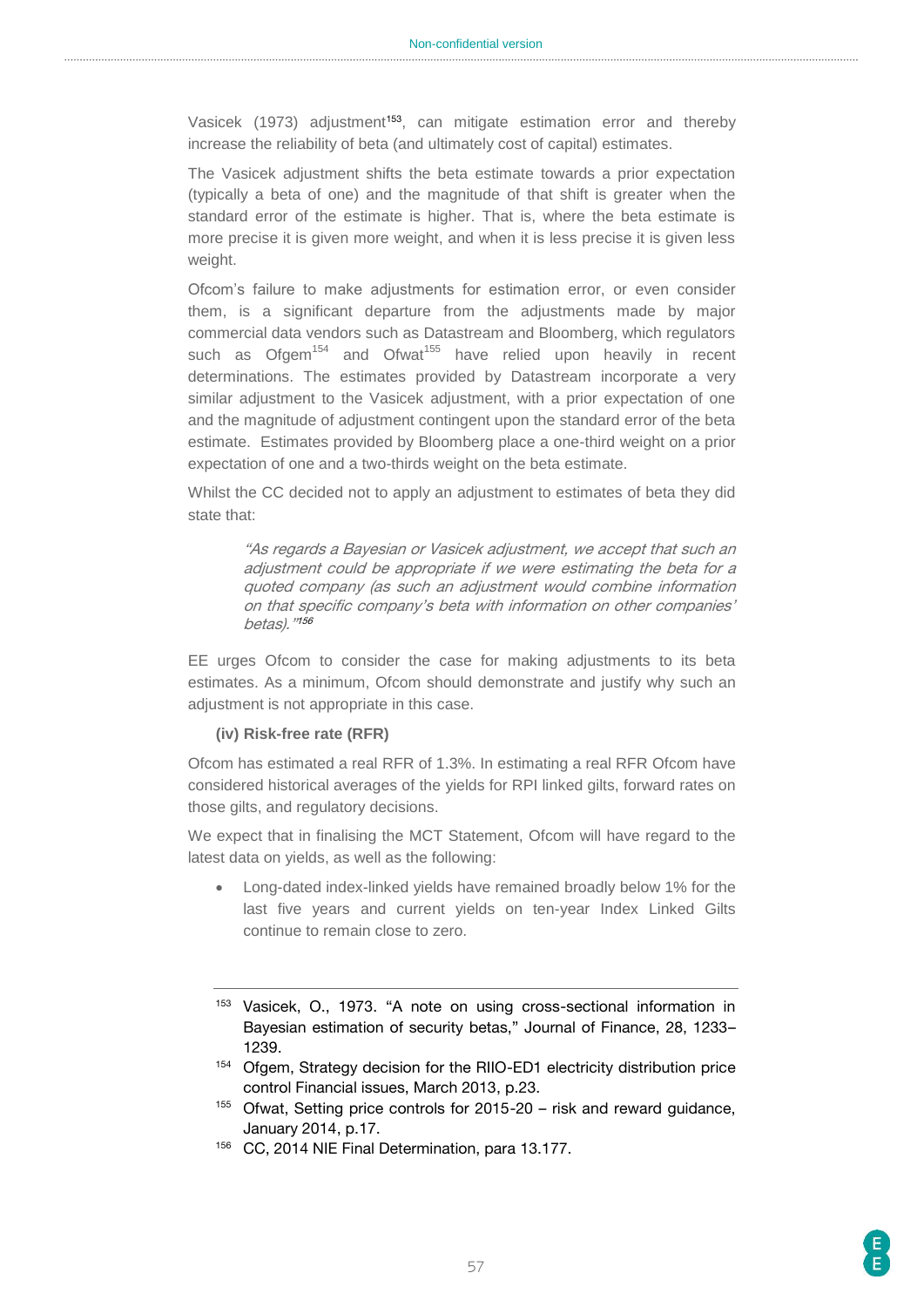- Forward curves suggest that long-term risk-free rates are expected to rise modestly over the period 2015-18.
- The CC adopted a range of 1-1.5% for the real RFR in the 2014 NIE Final Determination.<sup>157</sup> In its final determination, the CC noted that:

"the lower end of this range is well above current short-term real interest rates (which are negative). In addition, the upper end of the range is well above the long-term rate of interest on Treasury Bills of 1.1 per cent". 158

 In coming to its estimate for the RFR, Ofcom notes that a *"degree of caution is required in interpreting the evidence available since a number of temporary distortions may be affecting the data."* This is in contrast to the views expressed by Dimson, Marsh and Staunton that many alleged "distortions" are likely to be permanent and any of these factors are all likely to be well-understood and already built into market rates. 159

If Ofcom were to update the estimate of the RFR, in light of any further market evidence, this should be taken into account when estimating the ERP (i.e. a higher RFR, all things being equal, should also point to a higher ERP). Ofcom and the CC have previously pointed to evidence that equity market returns are relatively stable over time and therefore an inverse relationship may exist between the RFR and ERP. This was acknowledged by Ofcom in the FAMR Statement, where it noted that it "*continued to believe that there was a link between the ERP and the real RFR*".

The CC has also stated that:

"Historically, the market return has tended to be less volatile than the ERP (as measured, for example, by the ratio of standard deviation to mean) and there is some evidence of the ERP being negatively correlated with Treasury Bill rates over the short term." 160

We note that Ofcom are now proposing to use the cost of debt as the discount factor for deriving annual licence fees, as set out in its recent further consultation document. <sup>161</sup> We expect to provide our view on the latest evidence on the RFR, and other parameters related to the cost of debt, as part of our response to Ofcom's consultation.

# <span id="page-57-0"></span>6.4 Release of 700 MHz spectrum

Ofcom's proposed cost model currently does not assume any additional spectrum will be allocated to mobile services. EE believes that this does not

- <sup>157</sup> CC, 2014 NIE Final Determination, Table 13.11, p. 13-39.
- <sup>158</sup> CC, 2014 NIE Final Determination, para 13.129.
- 159 Credit Suisse Global Investment Returns Yearbook 2013, February 2013, p.7.
- <sup>160</sup> CC, 2014 NIE Final Determination, para 13.148.
- <sup>161</sup> Ofcom, Annual licence fees for 900 MHz and 1800 MHz spectrum: Further consultation, 1 August 2014.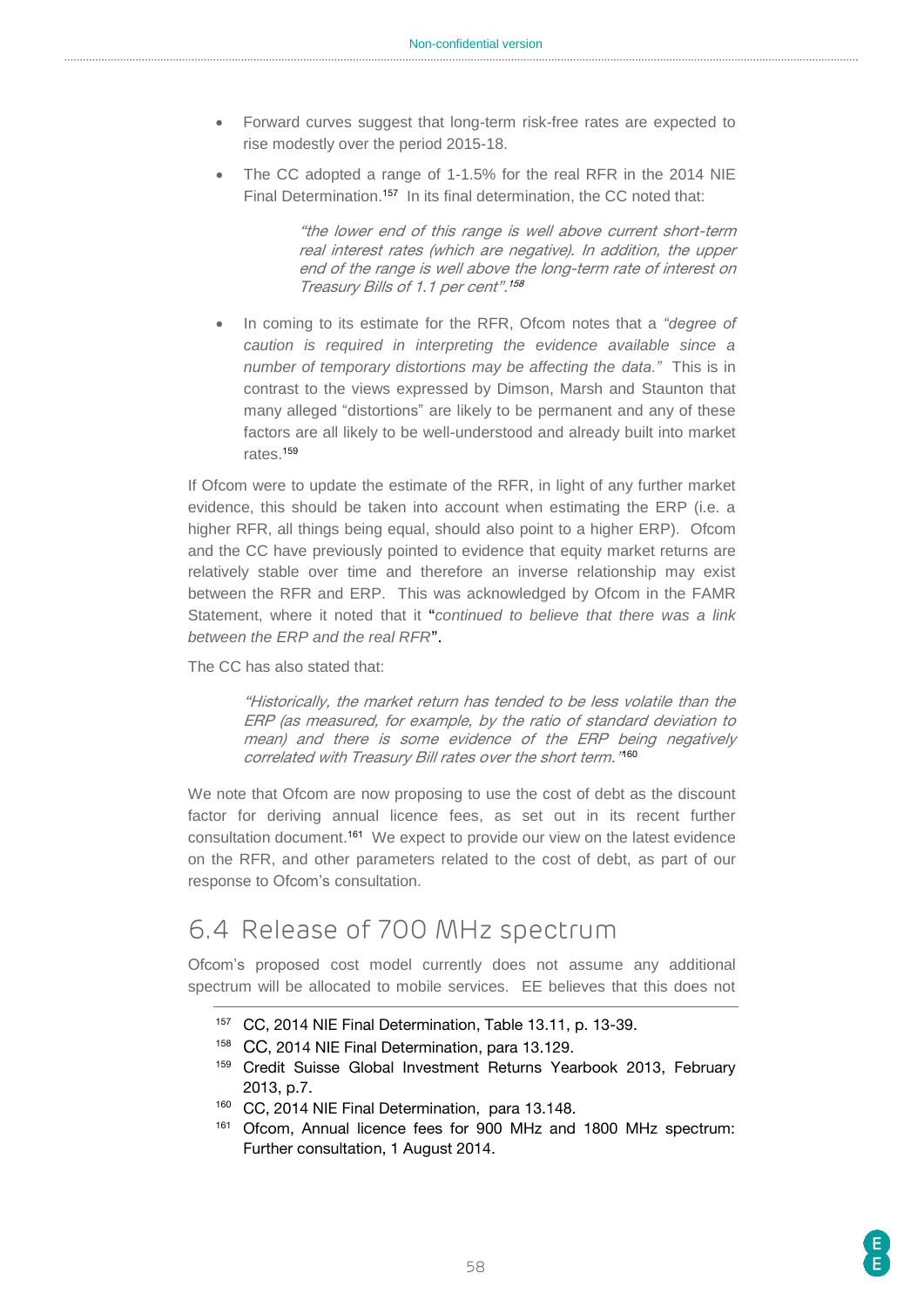represent the most likely forecast for the future. In particular, on 28 May 2014, Ofcom set out its proposals to make 700 MHz band spectrum available to mobile broadband from 2022, or possibly two years earlier. Ofcom found that the re-allocation of this spectrum to mobile broadband would result in substantial net benefits. EE believes that on the basis of Ofcom's own analysis, the allocation of this spectrum to mobile broadband is the most likely forecast.<sup>162</sup>

In its consultation on the future use of the 700 MHz band Ofcom assumes that a generic operator would receive 2 x 10 MHz of this spectrum.<sup>163</sup> EE has used Ofcom's cost model to estimate the impact of the likely allocation of this spectrum to mobile services on the LRIC of MCT. In particular, we have modelled the operator obtaining an additional 2 x10 MHz of spectrum in the same way that Ofcom has modelled the impact of the 2 x 10 MHz of 800 MHz spectrum for 4G purposes but with the 700 MHz spectrum becoming available from 2022/23 onwards.

We estimate that **the release of new 700 MHz spectrum would increase the LRIC in 2017/18 to 0.5134 ppm**. We regard this as a conservative estimate as spectrum at 700 MHz should bring greater cost savings in future years than the 800 MHz spectrum. Under Ofcom's economic depreciation methodology, cost savings in future years result in the need for more costs to be recovered in earlier years (including over the forthcoming charge control period).

### <span id="page-58-0"></span>6.5 Summary

EE estimates that **if the release of 700 MHz spectrum is taken into account**  (as set out in section 6.4 above) **together with a revised asset beta of 0.65 and revised ERP of 5.45%** (as explained in section 6.3) **then the estimate of LRIC would increase by over 13% to 0.5389ppm**.

Accordingly, we believe that Ofcom's current LRIC estimate is likely to significantly understate actual LRIC.

<sup>162</sup> Consultation on future use of the 700 MHz band: Cost-benefit analysis of changing its use to mobile services, 28 May 2014.

<sup>163</sup> See, for example, para 4.22 of the consultation.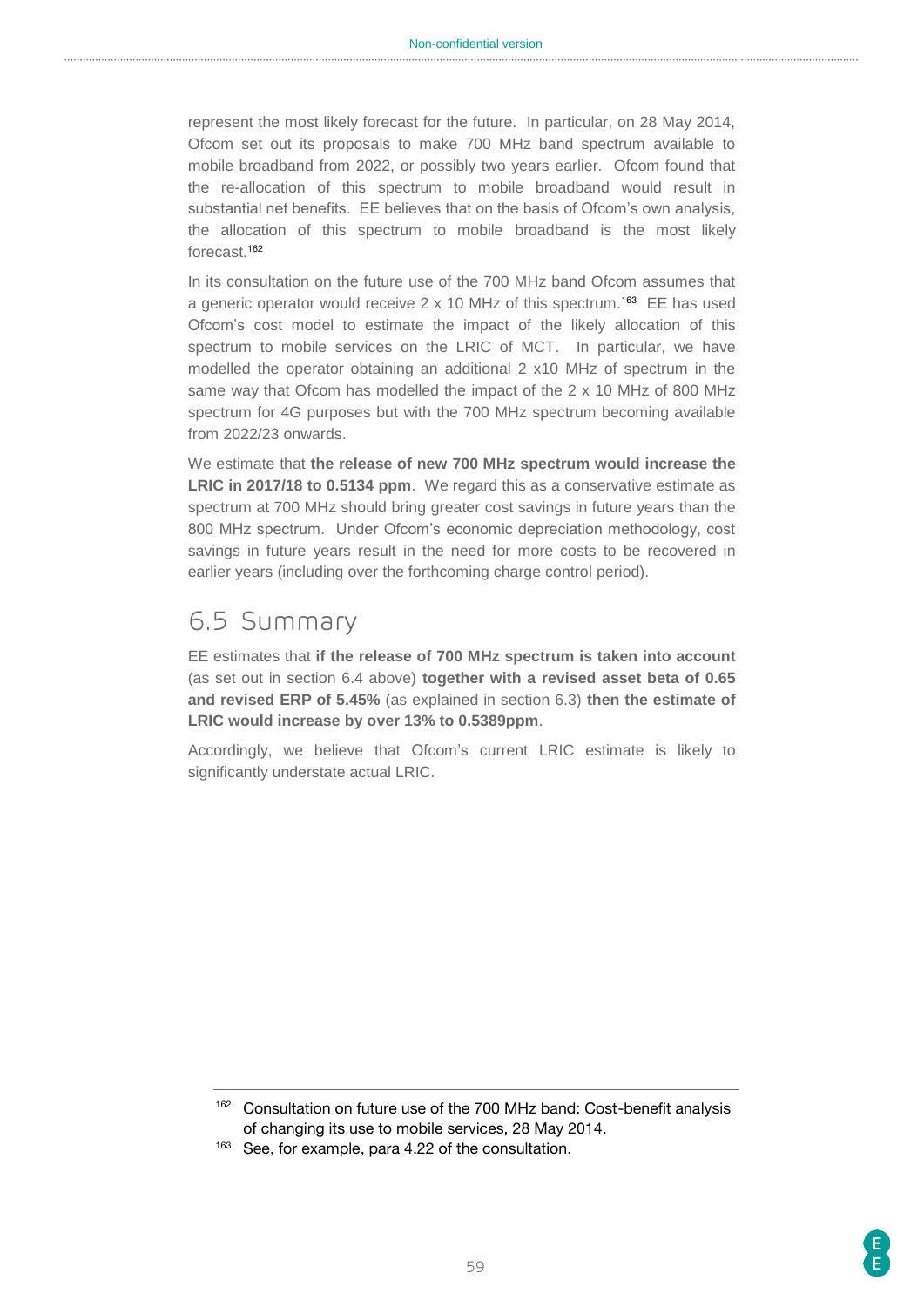### <span id="page-59-0"></span>**7. Consultation questions and answers**

**Question 3.1: Do you agree with Ofcom's view of the relevant market? If not, please explain why.** 

See section 3.

**Question 5.1: Do stakeholders agree with our assessment of the harm that would result from a lack of effective competition in MCT markets?** 

See section 5 and Annex 1.

**Question 5.2: Do you agree with our assessment that ex-post competition law would not be sufficient to address the competition problems we have identified, and that therefore deregulation is not a regulatory option?** 

As set out in section 3, EE considers that it is incumbent upon Ofcom to undertake further analysis to determine the extent to which OTT services exercise a competitive constraint on mobile voice calls, and therefore impact upon mobile operators' market power in MCT. EE also believes that this should be kept under review by Ofcom given the rapid pace of change in the relevant markets, including by regularly updating its empirical analysis.

**Question 5.3: Do you agree with our proposal to impose an obligation to provide network access on reasonable request on all MCPs with SMP? If not, please explain why.**

EE agrees that a requirement to provide network access on reasonable request is reasonable where a MCP is found to hold SMP.

**Question 5.4: Do you agree with our proposal to impose a price transparency obligation on all MCPs with SMP? If not, please explain why.**

EE agrees that advance publication of rates is reasonable.

**Question 5.5: Do you agree with our proposal to impose a nondiscrimination obligation on the four largest MCPs, but not on smaller MCPs? If not, please explain why.**

EE continues to believe that undue discrimination can best be regulated through ex post competition law applicable to all players rather than attempting to do so through ex ante regulation on only some players that may unnecessarily restrict pro-competitive behaviour. Whether particular conduct represents undue discrimination needs to be assessed within the specific context in which that conduct is taking place.

**Question 5.6: Do you agree that our proposal to impose a charge control on the four largest MCPs is appropriate? If not, please explain why.** 

See sections 4, 5 and 6.

**Question 5.7: Do you agree that our proposal to impose a charge control on all other MCPs with SMP is also appropriate? If not, please explain why.** 

See section 4.3.

**Question 6.1: Do you agree that the above framework is the appropriate one? If not, please explain why.** 

See section 5.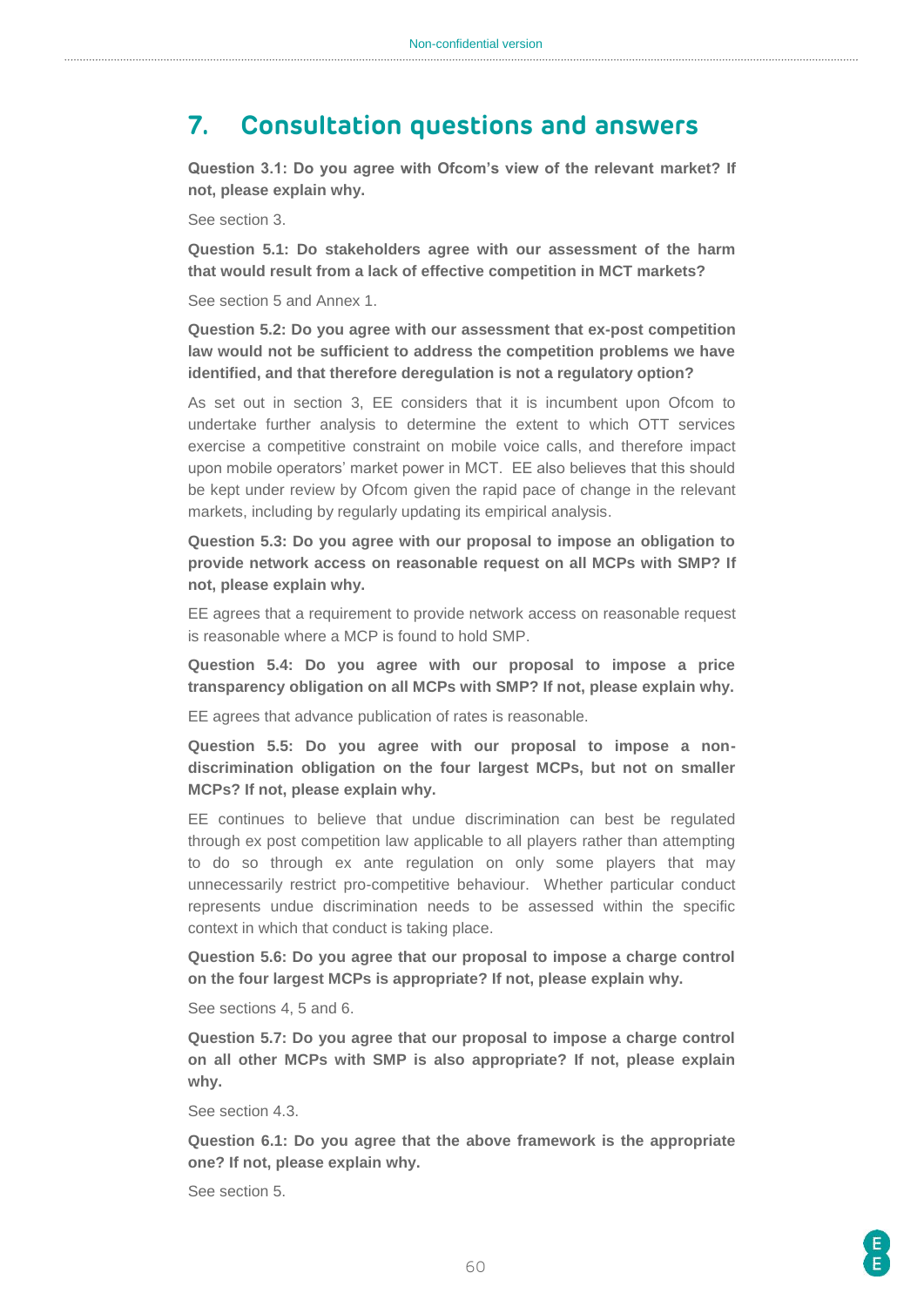**Question 6.2: Do you agree with our analysis and views on allocative efficiency? If not, please explain why.** 

See section 5 and Annex 1.

**Question 6.3: Do you agree with our analysis and views on dynamic efficiency? If not, please explain why.** 

See section 5.3.

**Question 6.4: Do you agree with our analysis and views on competition impacts? If not, please explain why.** 

See section 5.4.

**Question 6.5: Do you agree with our analysis and views on the impact on vulnerable consumers? If not, please explain why.** 

See section 5.2 and Annex 1.

**Question 6.6: Do you agree with our analysis and views on regulatory and commercial impacts? If not, please explain why.** 

See sections 4 and 5. EE notes in particular that Ofcom's view that the risks of setting MTRs too low would be attenuated by the ability of MCPs to recover costs on the retail side of the market is inconsistent with recent academic evidence which indicates that the waterbed effect is now substantially incomplete (see section 5.3).

**Question 6.7: Do you agree with our proposal that LRIC should continue to be the appropriate cost standard? If not, please explain why.**

See sections 4.1 and 5.

**Question 7.1: Do you agree with our proposed modelling approach as discussed in this section, the supporting annexes and the 2014 MCT model? If not, please discuss the specific proposals that you disagree with.** 

See section 6.

**Question 8.1: Do you agree with our proposed approach to implementing the MCT charge control? If not, please discuss the specific proposals that you disagree with.**

See section 4.2.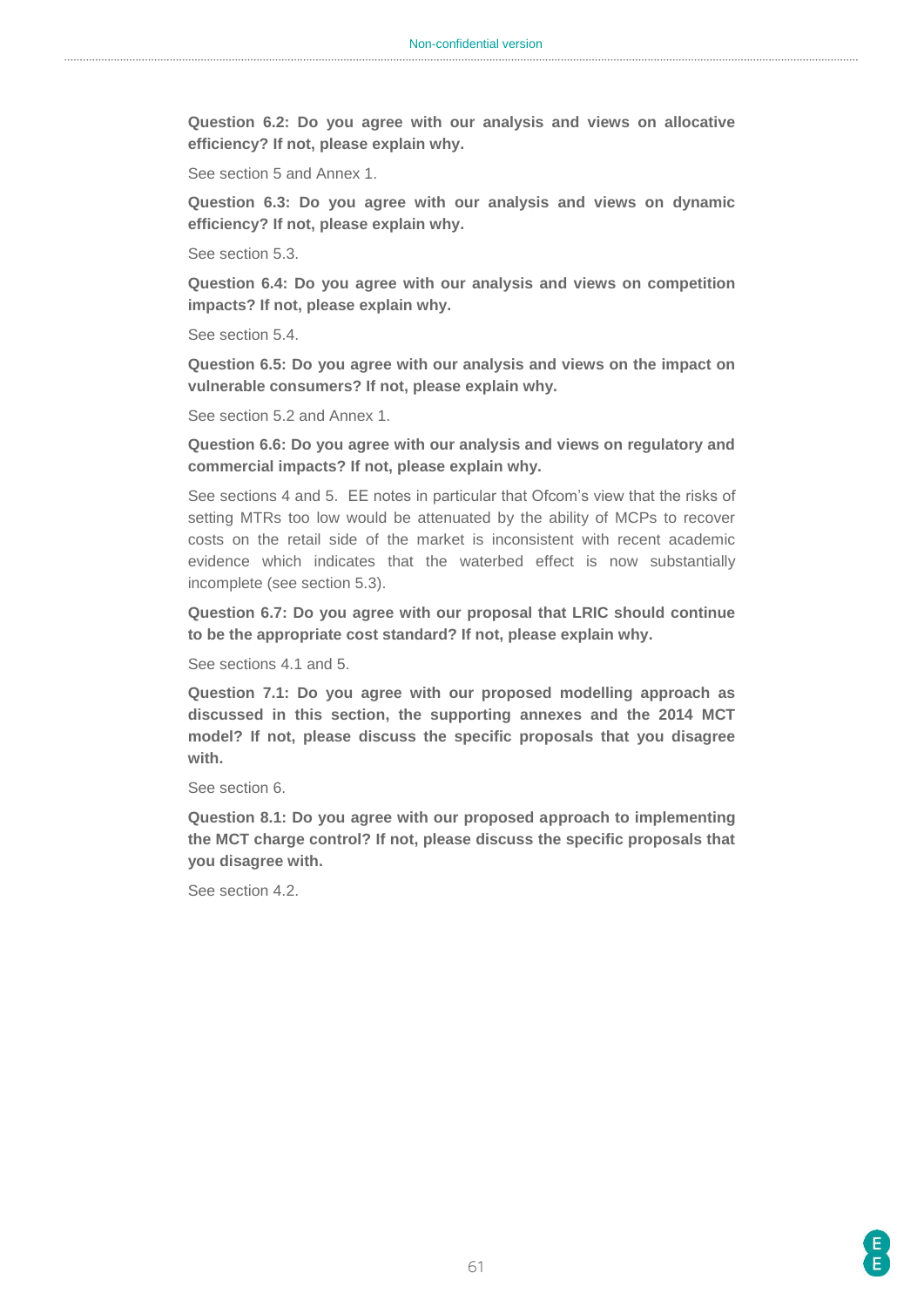# <span id="page-61-0"></span>**Annex 1: Comments on Ofcom's empirical analysis**

This Annex sets out a number of specific comments on Ofcom's empirical analysis of the impact of pure LRIC regulation on prices, usage and subscription, which indicate that the analysis set out in the MCT Consultation may obscure the overall impact which reduced MTRs have had on end users. These comments are in addition to the overriding problem identified in section 5.2 above that Ofcom only compares 2011 data to 2013 data, rather than considering what prices and levels of usage and subscription would have been in 2013 had LRIC+ regulation been retained.

#### **Pricing**

In relation to the impact of pure LRIC regulation on pricing, Ofcom presents a series of the real price of a basket of mobile services from 2008 to 2013 as well as similar data for earlier years in its Communications Markets Reports. This shows significant falls in prices to 2010 and then only marginal price falls since then (and noting that the impact of the transition to pure LRIC is likely to have started to appear in 2011). Ofcom's data shows that real prices for mobile services fell by 25% between 2008 and 2010, but by only 5% between 2011 and 2013.



Figure 1 – Real price of a basket of mobile services 2006-2013

Source: Ofcom, MCT Consultation, Annex 9, Figure A9.1.





Source: Ofcom annual Communications Markets Reports (converted to 2013 prices)

Given that the transition to pure LRIC has been associated with the end of the long-term trend of significant annual falls in mobile retail prices, during a period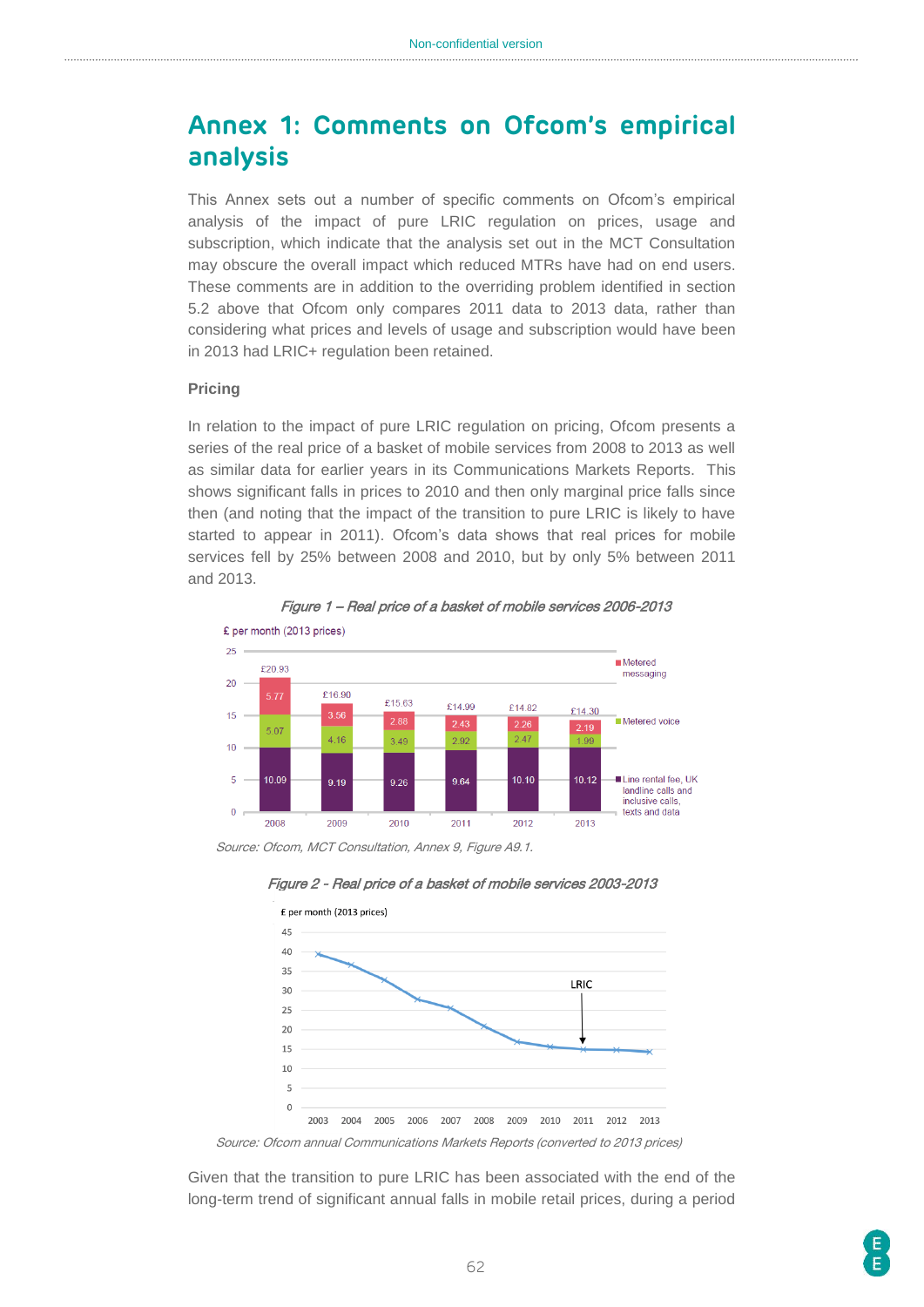of ongoing falls in unit costs, this evidence suggests that mobile retail prices may be higher under LRIC than they would have been under LRIC+. This should not be a surprise to Ofcom as it suggested a range for the waterbed effect of 50% to 80% in the 2011 MCT appeals<sup>164</sup>.

Higher prices than otherwise can also be expected to have led to lower volumes and hence a loss of mobile retail consumer surplus on the call minutes that do not take place (see further below). In addition, the price impact for certain customers segment is likely to be much higher than the average market impact. For example, pre-pay customers are significant net receivers of calls and hence operators would be more likely to need to increase prices to these customers to make up for the loss in net termination revenues from other mobile operators.

Ofcom also fails to take into account handset subsidies in its pricing analysis, which risks overlooking a significant aspect of the potential impact of LRIC regulation. Ofcom does acknowledge<sup>165</sup> that a higher MTR level may lead to higher handset subsidies – with the implication that adopting LRIC should lead to higher handset prices (i.e. lower subsidies) than would be the case if a higher MTR level were to be allowed. Ofcom also notes that the price of basic handsets has fallen since 2011.<sup>166</sup> However, if handset prices are higher with MTRs set at LRIC compared with a higher level, this will represent a loss in consumer surplus which should be included in an overall assessment of the impact on end-users.

Lower handset subsidies may also lead to slower take-up of smartphones and delay the wider benefits of increased access to mobile broadband. We note that low upfront charges for handsets have been identified as an important factor in the rapid take-up of 4G in South Korea. <sup>167</sup> Slow take-up of smartphones should be of concern to Ofcom given it is required to consider "*the desirability of encouraging the availability and use of high speed data transfer*  services throughout the United Kingdom."<sup>168</sup> For example, the OECD has stated:

"Arguably, they [handset subsidies] play a substantial role in users taking up or upgrading their smartphone devices at a faster pace than they would otherwise, and, therefore, in assisting the faster adoption of mobile broadband services…The rapid take-up of smartphones, which are significantly more expensive than feature-phones, could be pointed to as a similar example of a competitive market providing ways to address barriers to credit and, therefore, expanding the social and

- <sup>164</sup> CC Determination, para 5.55. Although as noted in section 5.3 above there is uncertainty as to the extent to which the waterbed effect remains relevant in light of recent academic evidence
- 165 Ofcom, MCT Consultation, para 5.17.
- 166 Ofcom, MCT Consultation, para 6.89.

168 Section 3(4)(e) of the Act.

<sup>167</sup> [http://www.reuters.com/article/2013/02/26/us-mobile-world-korea-4g](http://www.reuters.com/article/2013/02/26/us-mobile-world-korea-4g-idUSBRE91P0R720130226)[idUSBRE91P0R720130226.](http://www.reuters.com/article/2013/02/26/us-mobile-world-korea-4g-idUSBRE91P0R720130226)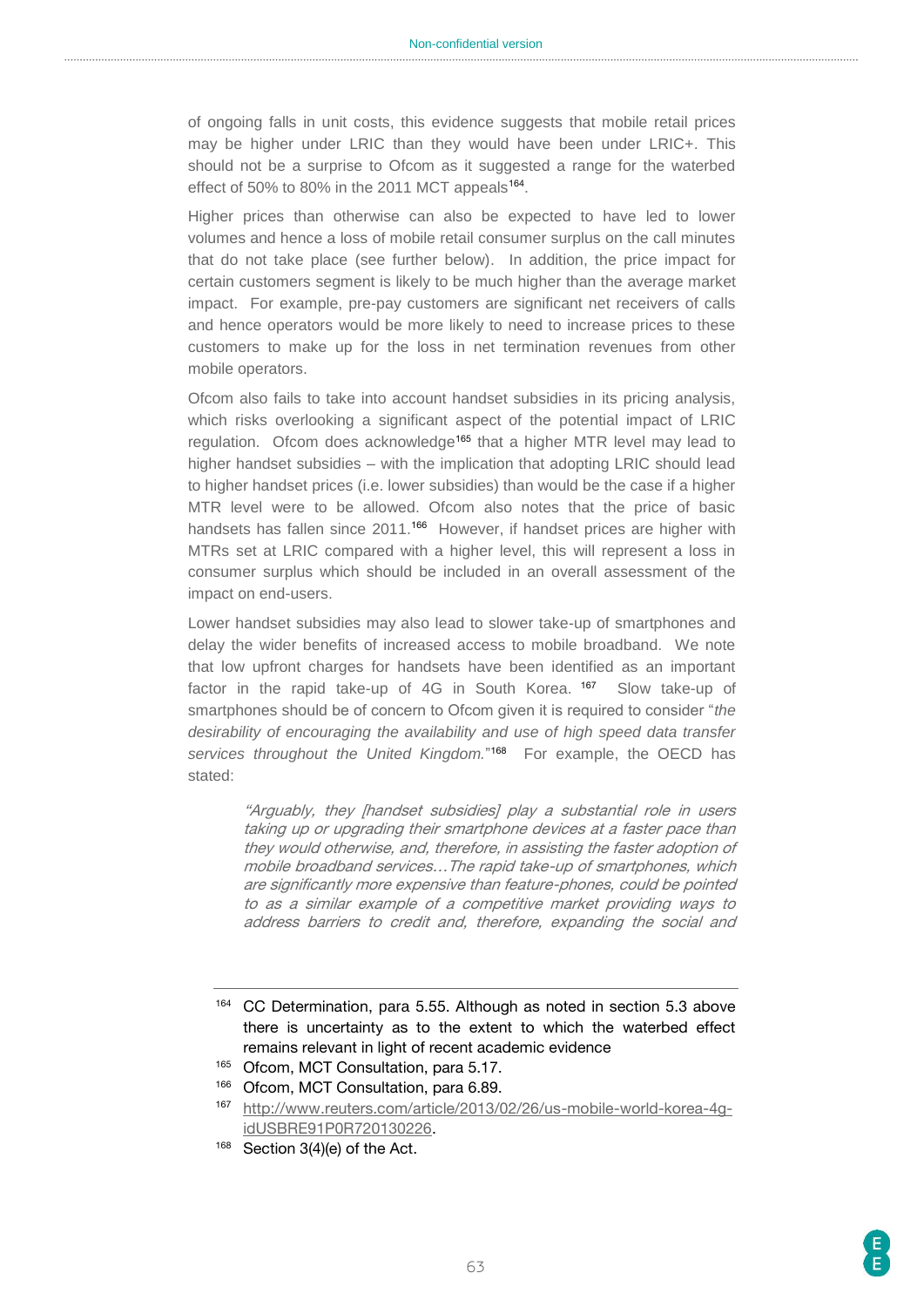economic benefits that can be associated with the widespread take-up of such devices." 169

EE also has a number of additional specific comments on Ofcom's comparison of particular tariff offers in 2011 and 2013:

- $[35]$ .
- $\bullet$  [ $\mathsf{X}$ ].
- $\bullet$  [ $\infty$ ].
- Ofcom does acknowledge that "*several larger MCPs have increased pre-pay pay as you go prices*" <sup>170</sup>, but notes that H3G and some smaller MCPs offer lower pay as you go prices in 2013 than they did in 2011. However, EE questions the comparability of the services offered by these providers, and considers that the sustainability of H3G's prices (which may instead reflect a loss-leader proposition to build H3G's prepay base) is also open to question.

#### **Usage**

As discussed above, lower general costs for mobile operators would be expected to have allowed for lower prices, flowing through to higher usage and higher subscriber numbers. However, if usage and subscriber numbers have increased by less than they would have under LRIC+, then this should be recognised as a cost of LRIC.

While Ofcom argues that overall mobile voice usage has increased since 2011, this is not consistent with data reported in the Bank of America/Merrill Lynch Global Wireless Matrix Q42013. This shows that minutes of use per subscriber in the UK were growing up to 2010 (including a growth rate of 3.8% in 2010) but fell across 2011 and 2012, and were 6% lower by September 2013 than in 2010.

EE also notes in relation to subscriber numbers that Ofcom's Telecommunications Market Data Tables Q42013 reports that "*The number of active mobile subscribers fell by 350,000 (0.4%) to 83.1 million in the year to Q42013*." While this is only one year of data, it is possible that the impact of the transition to pure LRIC on subscriber numbers could have been hidden until now by the falls in costs (including handset costs), as well as the glide path approach, helping to absorb the impact on prices.

#### **Fixed to mobile prices**

Finally, EE considers it significant that Ofcom finds that, at most, only 47% of the reductions in mobile termination charges since 2011 have been passed through into lower fixed-to-mobile retail prices.<sup>171</sup>

EE notes, as above, that Ofcom's assessment of the level of pass-through to fixed-to-mobile prices is flawed as it is based on an incorrect counterfactual (i.e.

<sup>169</sup> OECD, Mobile handset acquisition models, 2013.

<sup>170</sup> Ofcom, MCT Consultation, Annex 9, para A9.31.

<sup>171</sup> Ofcom, MCT Consultation, Annex 9, para A9.52.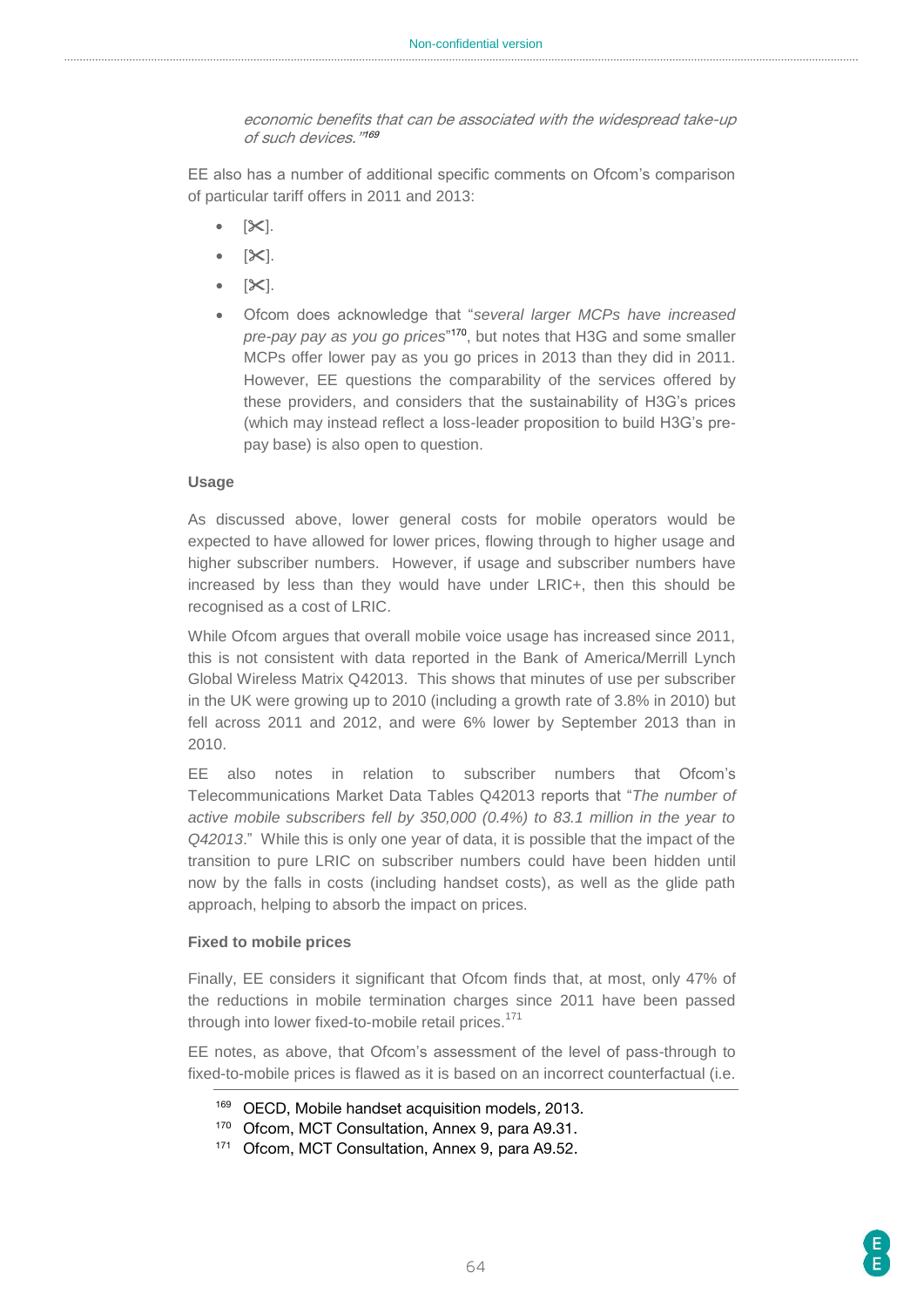Ofcom fails to take into account other potential drivers for falls in fixed-to-mobile calls). Ofcom's analysis therefore does not provide a reliable basis for Ofcom to conclude that "*fixed-line consumers will experience lower prices when MTRs are at LRIC rather than LRIC+ MTRs*" <sup>172</sup> nor that fixed-only customers *"will unambiguously gain*" from pure LRIC regulation of MTRs.<sup>173</sup>

Ofcom's analysis does nevertheless demonstrate that less than half of MTR reductions have been passed through to fixed customers in lower fixed-tomobile retail prices. Ofcom offers two explanations for this outcome:

> "First, if each FCP faces a downward sloping demand for calls to mobiles, pass-through would be unlikely to be 100%." 174

> "Also, in theory, when MTRs are reduced FCPs may have an incentive to reduce line rental charges (or increase them less than they otherwise would), to attract more customers given the higher profit margins on calls to mobiles when MTRs are reduced." 175

However, there is therefore little empirical support for Ofcom's second proposition - Ofcom's Communications Markets Report 2014 shows that the real price of an overall basket of fixed voice services increased by 2% from 2012 to 2013<sup>176</sup>, and this is over a time when general unit costs of supplying fixed services have been falling significantly.<sup>177</sup>

This leaves Ofcom's first proposition, on which Ofcom expands by noting that:

"For example, with linear (downward sloping) demand and constant marginal costs, pass-through of changes in marginal costs (as the MTR is part of the marginal cost faced by FCPs) would be 50% for a firm with no substitutes for its service (i.e. a monopolist). Other things equal, the more competitive the market, the greater the degree of expected pass-through." 178

As such, Ofcom's explanation for the limited pass-through rate of 47% into fixed-to-mobile prices is effectively that deficient competition in the fixed services market may have enabled fixed operators to simply retain over half of the reduction in MTRs on fixed-to-mobile calls as higher profits.

As Ofcom acknowledges, the overall effect of LRIC MTRs is ambiguous as any lower retail prices of fixed line services may be counterbalanced by higher mobile prices.<sup>179</sup> Notably, a 47% pass-through rate into fixed-to-mobile prices is below the 50%-80% range for the waterbed effect in the mobile market considered by Ofcom and the CC in the 2011 MCT appeals.<sup>180</sup> This suggests –

- 172 Ofcom, MCT Consultation, Annex 9, para A9.55.
- 173 Ofcom, MCT Consultation, para 6.94.
- 174 Ofcom, MCT Consultation, para 6.92.
- 175 Ofcom, MCT Consultation, para 6.93.
- 176 Ofcom, Communications Markets Report 2014, Figure 5.62.
- <sup>177</sup> Ofcom, NMR Statement 2013, Figures A8.1 and A8.2; FAMR Statement 2014, Volume 2, Figure 1.2.
- 178 Ofcom, MCT Consultation, footnote 215.
- 179 Ofcom, MCT Consultation, para 6.94.
- 180 CC Determination, para 5.55.